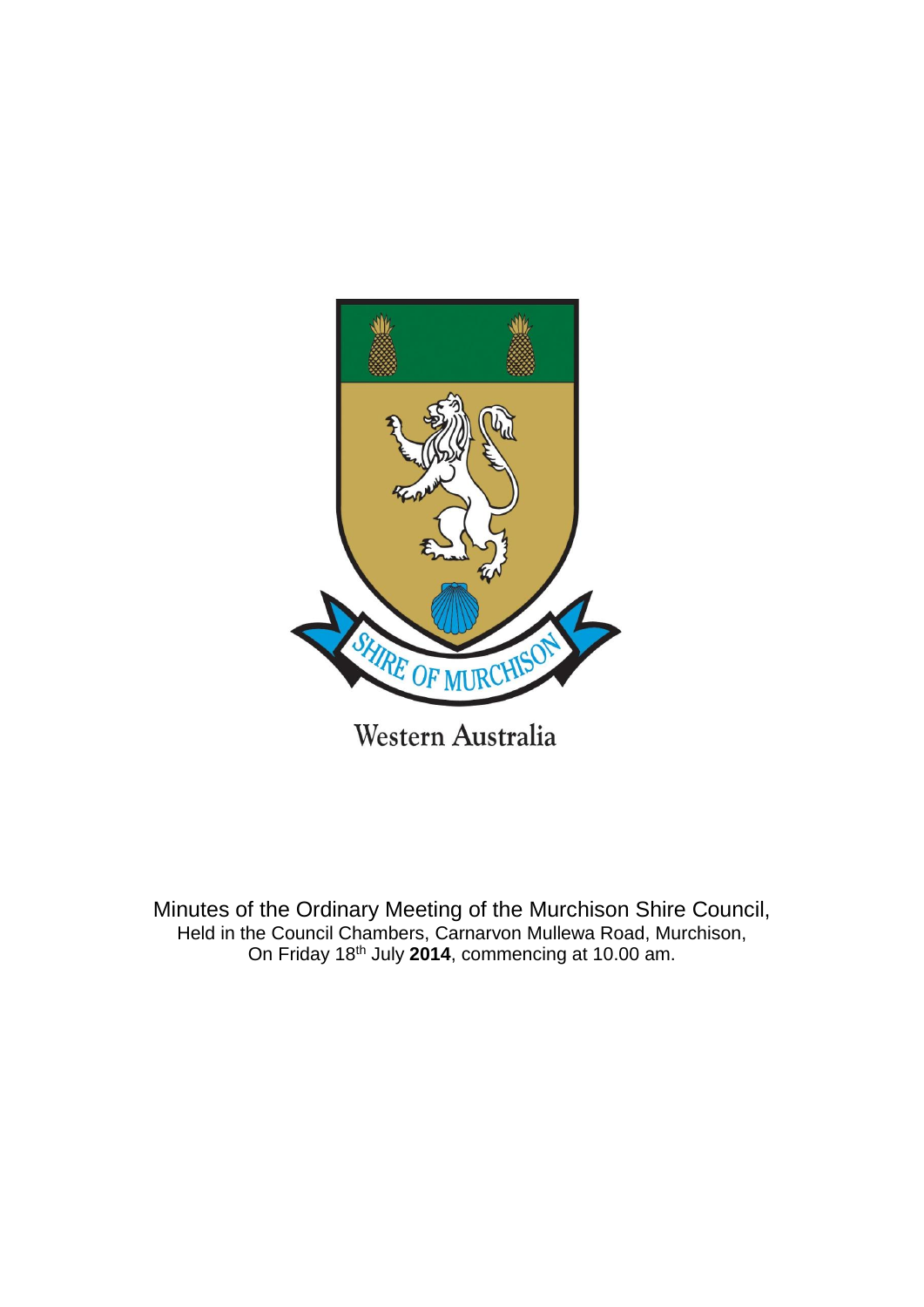| RECORD OF ATTENDANCE/APOLOGIES/LEAVE OF ABSENCE 3<br>2.<br>RESPONSE TO PREVIOUS PUBLIC QUESTIONS TAKEN ON NOTICE 3<br>3.<br>4.<br>4.1<br>5.<br>6.<br>NOTICE OF ITEMS TO BE DISCUSSED BEHIND CLOSED DOORS4<br>7.<br>8.<br>8.1<br>8.2<br>ANNOUNCEMENTS BY PRESIDING PERSON WITHOUT DISCUSSION5<br>9.<br>10.<br>11.<br>12.<br>13.<br>13.1<br>13.2<br>14.<br>14.1<br>14.2<br>15.<br>Murchison Community Fund Committee Meeting 4th July 2014 11<br>15.1<br>16.<br>Financial Activity Statements June 2014 to 30 <sup>th</sup> June 2014 13<br>16.1<br>16.2<br>Accounts Paid during the period since the last list was adopted/endorsed by Council<br>15<br>17.<br>17.1<br>Tender 4.2014 - Contract works Beringarra - Pindar Road19<br>17.2<br>17.3<br>Tender 5.2014 - Grader for Heavy Maintenance Works 22<br>Tender RFT.GTS MU 06.2014 - Flood Damage Works25<br>17.4<br>Tender Supply of Freight Services to Murchison Settlement25<br>17.5<br>18.<br>18.1<br>19.<br>Replacement of Plaques Commemorating CBD Development 29<br>19.1<br>20.<br>21.<br>21.1<br>21.2<br>Request to Undertake Asbestos Removal Works at Boolardy32<br>Request to Create a Policy/Procedure for future Tender Applications 34<br>21.3<br>22.<br>23. | $\mathbf{1}$ . | DECLARATION OF OPENING/ANNOUNCEMENT OF VISITORS 3 |  |
|---------------------------------------------------------------------------------------------------------------------------------------------------------------------------------------------------------------------------------------------------------------------------------------------------------------------------------------------------------------------------------------------------------------------------------------------------------------------------------------------------------------------------------------------------------------------------------------------------------------------------------------------------------------------------------------------------------------------------------------------------------------------------------------------------------------------------------------------------------------------------------------------------------------------------------------------------------------------------------------------------------------------------------------------------------------------------------------------------------------------------------------------------------------------------------------------------------------------------------|----------------|---------------------------------------------------|--|
|                                                                                                                                                                                                                                                                                                                                                                                                                                                                                                                                                                                                                                                                                                                                                                                                                                                                                                                                                                                                                                                                                                                                                                                                                                 |                |                                                   |  |
|                                                                                                                                                                                                                                                                                                                                                                                                                                                                                                                                                                                                                                                                                                                                                                                                                                                                                                                                                                                                                                                                                                                                                                                                                                 |                |                                                   |  |
|                                                                                                                                                                                                                                                                                                                                                                                                                                                                                                                                                                                                                                                                                                                                                                                                                                                                                                                                                                                                                                                                                                                                                                                                                                 |                |                                                   |  |
|                                                                                                                                                                                                                                                                                                                                                                                                                                                                                                                                                                                                                                                                                                                                                                                                                                                                                                                                                                                                                                                                                                                                                                                                                                 |                |                                                   |  |
|                                                                                                                                                                                                                                                                                                                                                                                                                                                                                                                                                                                                                                                                                                                                                                                                                                                                                                                                                                                                                                                                                                                                                                                                                                 |                |                                                   |  |
|                                                                                                                                                                                                                                                                                                                                                                                                                                                                                                                                                                                                                                                                                                                                                                                                                                                                                                                                                                                                                                                                                                                                                                                                                                 |                |                                                   |  |
|                                                                                                                                                                                                                                                                                                                                                                                                                                                                                                                                                                                                                                                                                                                                                                                                                                                                                                                                                                                                                                                                                                                                                                                                                                 |                |                                                   |  |
|                                                                                                                                                                                                                                                                                                                                                                                                                                                                                                                                                                                                                                                                                                                                                                                                                                                                                                                                                                                                                                                                                                                                                                                                                                 |                |                                                   |  |
|                                                                                                                                                                                                                                                                                                                                                                                                                                                                                                                                                                                                                                                                                                                                                                                                                                                                                                                                                                                                                                                                                                                                                                                                                                 |                |                                                   |  |
|                                                                                                                                                                                                                                                                                                                                                                                                                                                                                                                                                                                                                                                                                                                                                                                                                                                                                                                                                                                                                                                                                                                                                                                                                                 |                |                                                   |  |
|                                                                                                                                                                                                                                                                                                                                                                                                                                                                                                                                                                                                                                                                                                                                                                                                                                                                                                                                                                                                                                                                                                                                                                                                                                 |                |                                                   |  |
|                                                                                                                                                                                                                                                                                                                                                                                                                                                                                                                                                                                                                                                                                                                                                                                                                                                                                                                                                                                                                                                                                                                                                                                                                                 |                |                                                   |  |
|                                                                                                                                                                                                                                                                                                                                                                                                                                                                                                                                                                                                                                                                                                                                                                                                                                                                                                                                                                                                                                                                                                                                                                                                                                 |                |                                                   |  |
|                                                                                                                                                                                                                                                                                                                                                                                                                                                                                                                                                                                                                                                                                                                                                                                                                                                                                                                                                                                                                                                                                                                                                                                                                                 |                |                                                   |  |
|                                                                                                                                                                                                                                                                                                                                                                                                                                                                                                                                                                                                                                                                                                                                                                                                                                                                                                                                                                                                                                                                                                                                                                                                                                 |                |                                                   |  |
|                                                                                                                                                                                                                                                                                                                                                                                                                                                                                                                                                                                                                                                                                                                                                                                                                                                                                                                                                                                                                                                                                                                                                                                                                                 |                |                                                   |  |
|                                                                                                                                                                                                                                                                                                                                                                                                                                                                                                                                                                                                                                                                                                                                                                                                                                                                                                                                                                                                                                                                                                                                                                                                                                 |                |                                                   |  |
|                                                                                                                                                                                                                                                                                                                                                                                                                                                                                                                                                                                                                                                                                                                                                                                                                                                                                                                                                                                                                                                                                                                                                                                                                                 |                |                                                   |  |
|                                                                                                                                                                                                                                                                                                                                                                                                                                                                                                                                                                                                                                                                                                                                                                                                                                                                                                                                                                                                                                                                                                                                                                                                                                 |                |                                                   |  |
|                                                                                                                                                                                                                                                                                                                                                                                                                                                                                                                                                                                                                                                                                                                                                                                                                                                                                                                                                                                                                                                                                                                                                                                                                                 |                |                                                   |  |
|                                                                                                                                                                                                                                                                                                                                                                                                                                                                                                                                                                                                                                                                                                                                                                                                                                                                                                                                                                                                                                                                                                                                                                                                                                 |                |                                                   |  |
|                                                                                                                                                                                                                                                                                                                                                                                                                                                                                                                                                                                                                                                                                                                                                                                                                                                                                                                                                                                                                                                                                                                                                                                                                                 |                |                                                   |  |
|                                                                                                                                                                                                                                                                                                                                                                                                                                                                                                                                                                                                                                                                                                                                                                                                                                                                                                                                                                                                                                                                                                                                                                                                                                 |                |                                                   |  |
|                                                                                                                                                                                                                                                                                                                                                                                                                                                                                                                                                                                                                                                                                                                                                                                                                                                                                                                                                                                                                                                                                                                                                                                                                                 |                |                                                   |  |
|                                                                                                                                                                                                                                                                                                                                                                                                                                                                                                                                                                                                                                                                                                                                                                                                                                                                                                                                                                                                                                                                                                                                                                                                                                 |                |                                                   |  |
|                                                                                                                                                                                                                                                                                                                                                                                                                                                                                                                                                                                                                                                                                                                                                                                                                                                                                                                                                                                                                                                                                                                                                                                                                                 |                |                                                   |  |
|                                                                                                                                                                                                                                                                                                                                                                                                                                                                                                                                                                                                                                                                                                                                                                                                                                                                                                                                                                                                                                                                                                                                                                                                                                 |                |                                                   |  |
|                                                                                                                                                                                                                                                                                                                                                                                                                                                                                                                                                                                                                                                                                                                                                                                                                                                                                                                                                                                                                                                                                                                                                                                                                                 |                |                                                   |  |
|                                                                                                                                                                                                                                                                                                                                                                                                                                                                                                                                                                                                                                                                                                                                                                                                                                                                                                                                                                                                                                                                                                                                                                                                                                 |                |                                                   |  |
|                                                                                                                                                                                                                                                                                                                                                                                                                                                                                                                                                                                                                                                                                                                                                                                                                                                                                                                                                                                                                                                                                                                                                                                                                                 |                |                                                   |  |
|                                                                                                                                                                                                                                                                                                                                                                                                                                                                                                                                                                                                                                                                                                                                                                                                                                                                                                                                                                                                                                                                                                                                                                                                                                 |                |                                                   |  |
|                                                                                                                                                                                                                                                                                                                                                                                                                                                                                                                                                                                                                                                                                                                                                                                                                                                                                                                                                                                                                                                                                                                                                                                                                                 |                |                                                   |  |
|                                                                                                                                                                                                                                                                                                                                                                                                                                                                                                                                                                                                                                                                                                                                                                                                                                                                                                                                                                                                                                                                                                                                                                                                                                 |                |                                                   |  |
|                                                                                                                                                                                                                                                                                                                                                                                                                                                                                                                                                                                                                                                                                                                                                                                                                                                                                                                                                                                                                                                                                                                                                                                                                                 |                |                                                   |  |
|                                                                                                                                                                                                                                                                                                                                                                                                                                                                                                                                                                                                                                                                                                                                                                                                                                                                                                                                                                                                                                                                                                                                                                                                                                 |                |                                                   |  |
|                                                                                                                                                                                                                                                                                                                                                                                                                                                                                                                                                                                                                                                                                                                                                                                                                                                                                                                                                                                                                                                                                                                                                                                                                                 |                |                                                   |  |
|                                                                                                                                                                                                                                                                                                                                                                                                                                                                                                                                                                                                                                                                                                                                                                                                                                                                                                                                                                                                                                                                                                                                                                                                                                 |                |                                                   |  |
|                                                                                                                                                                                                                                                                                                                                                                                                                                                                                                                                                                                                                                                                                                                                                                                                                                                                                                                                                                                                                                                                                                                                                                                                                                 |                |                                                   |  |
|                                                                                                                                                                                                                                                                                                                                                                                                                                                                                                                                                                                                                                                                                                                                                                                                                                                                                                                                                                                                                                                                                                                                                                                                                                 |                |                                                   |  |
|                                                                                                                                                                                                                                                                                                                                                                                                                                                                                                                                                                                                                                                                                                                                                                                                                                                                                                                                                                                                                                                                                                                                                                                                                                 |                |                                                   |  |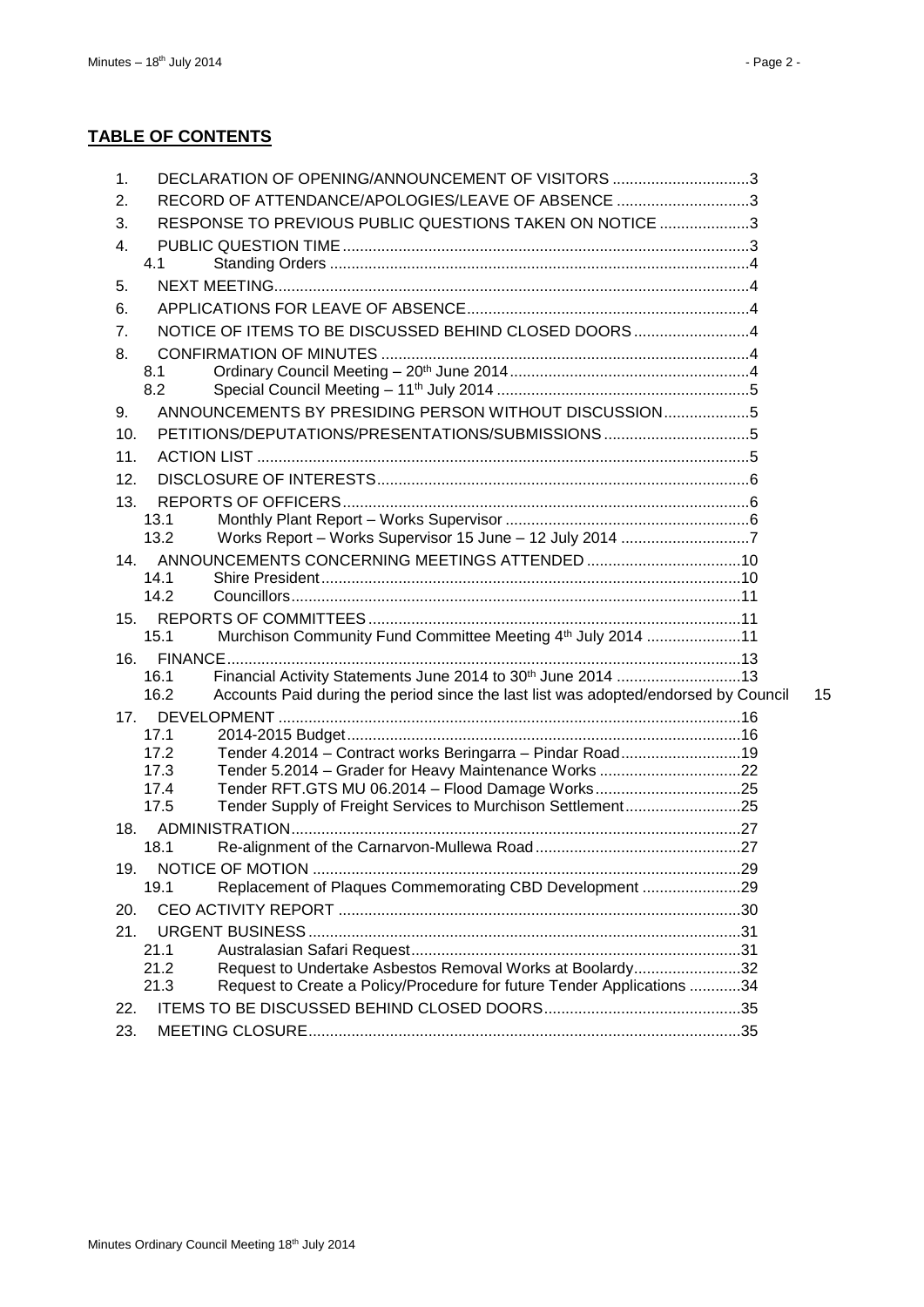# <span id="page-2-0"></span>**1. DECLARATION OF OPENING/ANNOUNCEMENT OF VISITORS**

The shire president declared the meeting open at 10.10am

### <span id="page-2-1"></span>**2. RECORD OF ATTENDANCE/APOLOGIES/LEAVE OF ABSENCE**

#### **Elected Members:**

Councillor Halleen, Shire President Councillor R E Foulkes-Taylor, Deputy Shire President Councillor S A Broad Councillor P Squires Councillor A Whitmarsh Councillor M Williams

#### **Staff:**

Jenny Goodbourn – Chief Executive Officer Brian Wundenberg – Works Supervisor Candice Smith – Senior Finance Officer

**Apologies:**

Nil

**Leave of Absence:** Nil

**Public Gallery:** Mrs Bridget Seaman

#### <span id="page-2-2"></span>**3. RESPONSE TO PREVIOUS PUBLIC QUESTIONS TAKEN ON NOTICE** Nil.

#### <span id="page-2-3"></span>**4. PUBLIC QUESTION TIME**

*Mrs Bridget Seaman, Murgoo Station, Murchison*

*The Carnarvon Rangeland Biosecurity Association (CRBA) encompasses the Shires of Exmouth, Carnarvon, Upper Gascoyne, Shark Bay and Murchison, totalling 91 properties.*

*During the June "Ordinary Meeting" of this Shire, Agenda item 14. Announcements concerning meetings Attended, Subsection 14.2 Councillors, Cr Whitmarsh gave a report of meetings attended. During this report, as recorded in the minutes:*

#### *Cr Foulkes-Taylor asked whether there had been any improvements with getting information out to members. Councillor Whitmarsh said that most reporting is back to council and included in minutes.*

*As a full member of the CRBA who is frustrated at the total lack of information communicated to its members, I would to ask…*

- *● At what point did the Shire of Murchison become the disseminator of information for the CRBA.*
- *Is it the Shire of Murchison's responsibility to report on CRBA matters.*

#### *Mr Seaman asked for responses other than the President*

*Councillor Whitmarsh response was that correspondence through the CRBA members is currently not happening.*

*Councillor Broad mentioned that there was a wash over from previous years where members were nominated by the Shire and would report back as it was a local government appointment.*

*President Halleen said that the shire contributes funds to CRBA and needs to know where the money goes but the shire has not taken over being the disseminator of information and is not responsible for reporting on CRBA matters.*

*Mrs Seaman – Pointed out that Shire of Murchison did not contribute during 2013-2014.*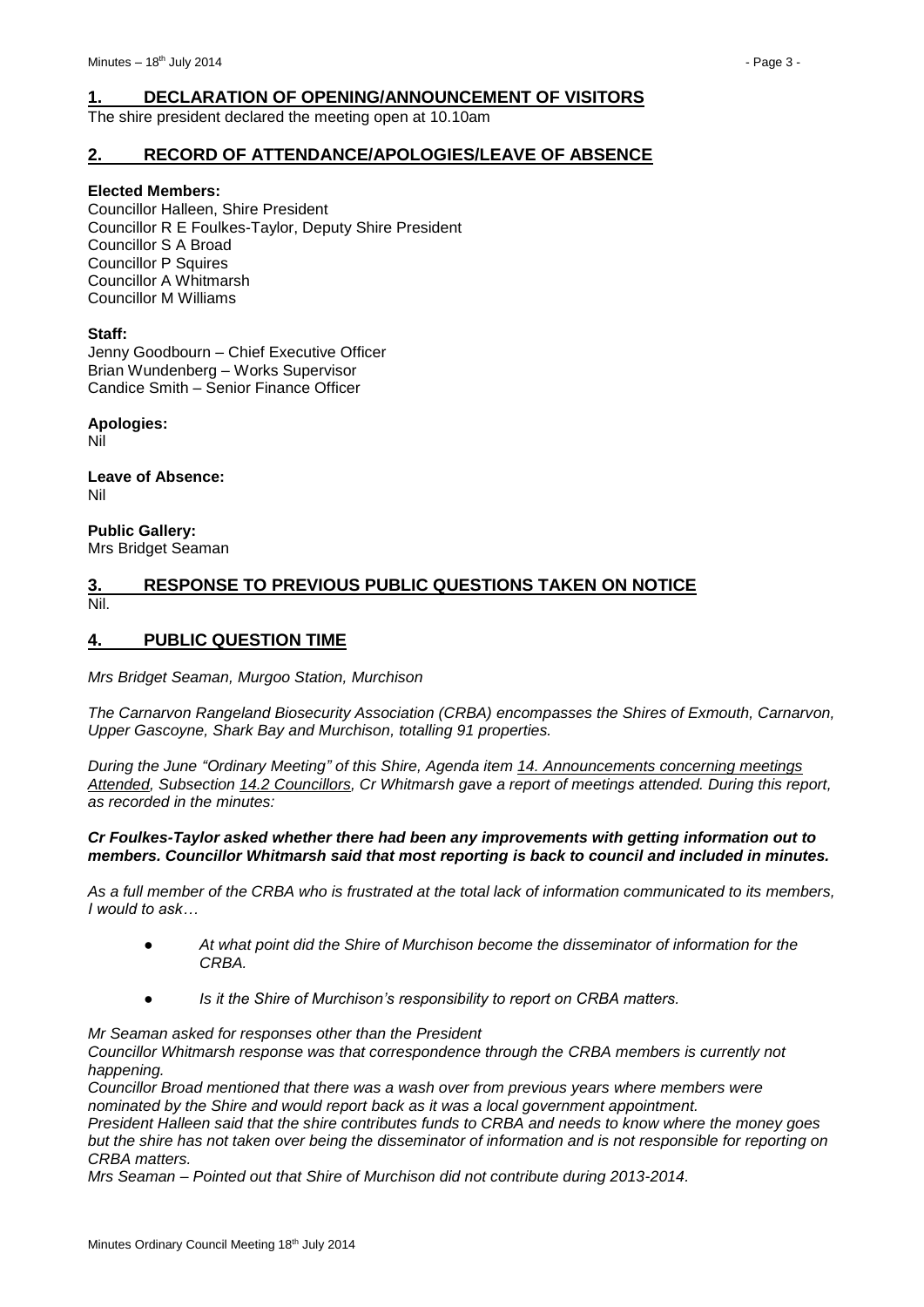*CEO – The shire did not contribute during 2013-2014 because they were aware of the issues but had contributed prior to this. Reports from rangelands meetings had been recorded as they were of interest to many members of the Murchison community.*

*Mrs Bridget Seaman said she wanted a written reply about the lack of information and president Halleen advised that she take this up direct with the CRBA.*

*Cr Foulkes-Taylor said he craves information on the meetings and would like to see the reports continue to be included in the minutes as it the only information received.*

#### *2 nd question -*

*I would like an explanation why Cr Squires was not available for the special meeting of Council held on the 11th July where important items were discussed, these being*

- *● Construction Programme 2014-2015*
- *● Elected Members Remuneration 2014-2015*
- *● Draft Budget 2014-2015*

*President Halleen replied that Cr Squires does not have to explain why he was unable to attend the meeting. Councillors have their own businesses and commitments and are not always able to attend all meetings. Mrs Seaman then asked why Cr Squires was an apology and had not applied for leave of absence. The president advised that the special meeting had been called after the ordinary June meeting and therefore there had been no opportunity for Cr Squires to ask for a leave of absence.*

#### <span id="page-3-0"></span>**4.1 Standing Orders**

*Council Decision:* **Moved: Councillor Williams Seconded: Councillor Foulkes-Taylor That the following Local Law-Standing Orders 2001 be stood down:**

8.2 Limitation on the number of speeches

8.3 Duration of speeches

**Carried For: 6 Against: 0**

# <span id="page-3-1"></span>**5. NEXT MEETING**

The next meeting is scheduled for Friday 15<sup>th</sup> August 2014.

# <span id="page-3-2"></span>**6. APPLICATIONS FOR LEAVE OF ABSENCE**

**Council Decision: Moved: Councillor Foulkes-Taylor Seconded: Councillor Whitmarsh**

That Councillor Squires be granted Leave of Absence from the August 2014 meeting.

**Carried For: 5 Against: 0**

# <span id="page-3-3"></span>**7. NOTICE OF ITEMS TO BE DISCUSSED BEHIND CLOSED DOORS**

#### Nil

# <span id="page-3-4"></span>**8. CONFIRMATION OF MINUTES**

# <span id="page-3-5"></span>**8.1 Ordinary Council Meeting – 20th June 2014**

# **Background:**

Minutes of the Ordinary Meeting of Council have previously been circulated to all Councillors.

# **Recommendation:**

That the minutes of the Ordinary Council meeting held on 20<sup>th</sup> June 2014 be confirmed as an accurate record of proceedings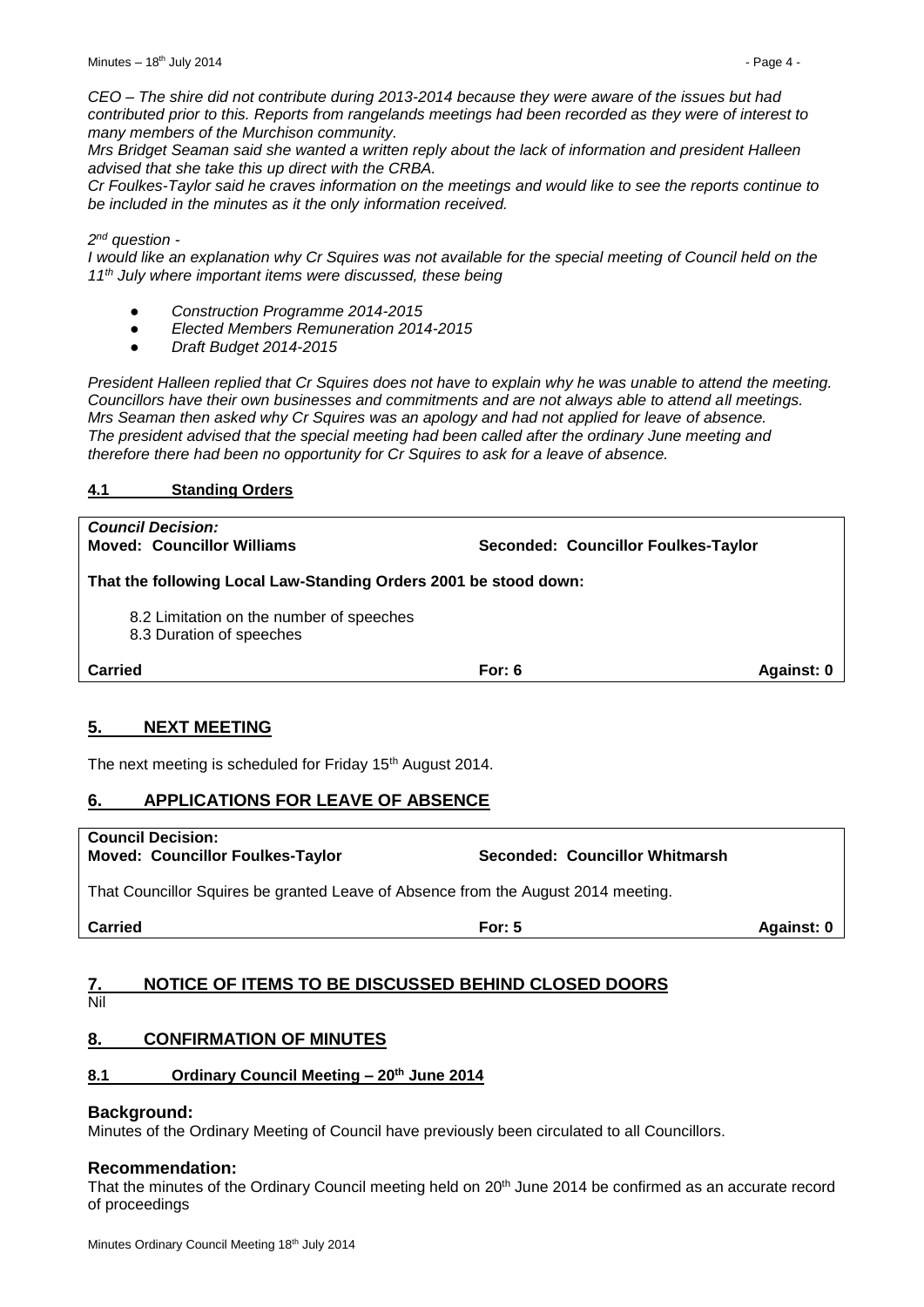#### **Voting Requirements:**

Simple majority

# *Council Decision:*

That the minutes of the Ordinary Council Meeting held on 20<sup>th</sup> June 2014 be confirmed as an accurate record of proceedings.

.

### <span id="page-4-0"></span>**8.2 Special Council Meeting – 11th July 2014**

#### **Background:**

Minutes of the Special Meeting of Council have previously been circulated to all Councillors.

#### **Recommendation:**

That the minutes of the Special Council meeting held on 11<sup>th</sup> July 2014 be confirmed as an accurate record of proceedings

#### **Voting Requirements:**

Simple majority

# *Council Decision:*

**Moved: Councillor Williams Seconded: Councillor Foulkes-Taylor**

That the minutes of the Special Council meeting held on 11<sup>th</sup> July 2014 be confirmed as an accurate record of proceedings

**Carried For: 6 Against: 0**

# <span id="page-4-1"></span>**9. ANNOUNCEMENTS BY PRESIDING PERSON WITHOUT DISCUSSION**

Nil

# <span id="page-4-2"></span>**10. PETITIONS/DEPUTATIONS/PRESENTATIONS/SUBMISSIONS**

Nil

# <span id="page-4-3"></span>**11. ACTION LIST**

| <b>No</b> | <b>Item</b>                                                         | <b>Action</b>                                                                                                                                                                                                                                                                                                                                                                                               | <b>Status</b>                         |
|-----------|---------------------------------------------------------------------|-------------------------------------------------------------------------------------------------------------------------------------------------------------------------------------------------------------------------------------------------------------------------------------------------------------------------------------------------------------------------------------------------------------|---------------------------------------|
| 1.        | <b>Classification of Pindar</b><br>Beringarra Road                  | Pindar – Beringarra programme of works being<br>established.                                                                                                                                                                                                                                                                                                                                                | Ongoing                               |
| 2.        | <b>Establishment of Working</b><br>Group for Accident<br>Prevention | Following Annual Electors Meeting 2013 -<br>community wished to set up an accident<br>prevention group to help work towards road<br>safety and reduced RTA's. 4 people volunteered<br>but as yet no action. Had been envisaged this<br>would be a community group to provide<br>suggestions/ideas to Council but the CEO will call<br>an inaugural meeting and help with initial set up<br>to get it going. | Inaugural meeting<br>being scheduled. |
| 3.        | <b>Community Project Officer</b>                                    | Community or Council to investigate the options<br>for moving towards having a Community project<br>Officer. Working group needed to nut out the<br>definitions of the position in order to progress it.                                                                                                                                                                                                    | Inaugural meeting<br>being scheduled. |

#### **Recommendation:**

That the Action List be accepted.

**Moved: Councillor Broad Seconded: Councillor Squires**

**Carried For: 6 Against: 0**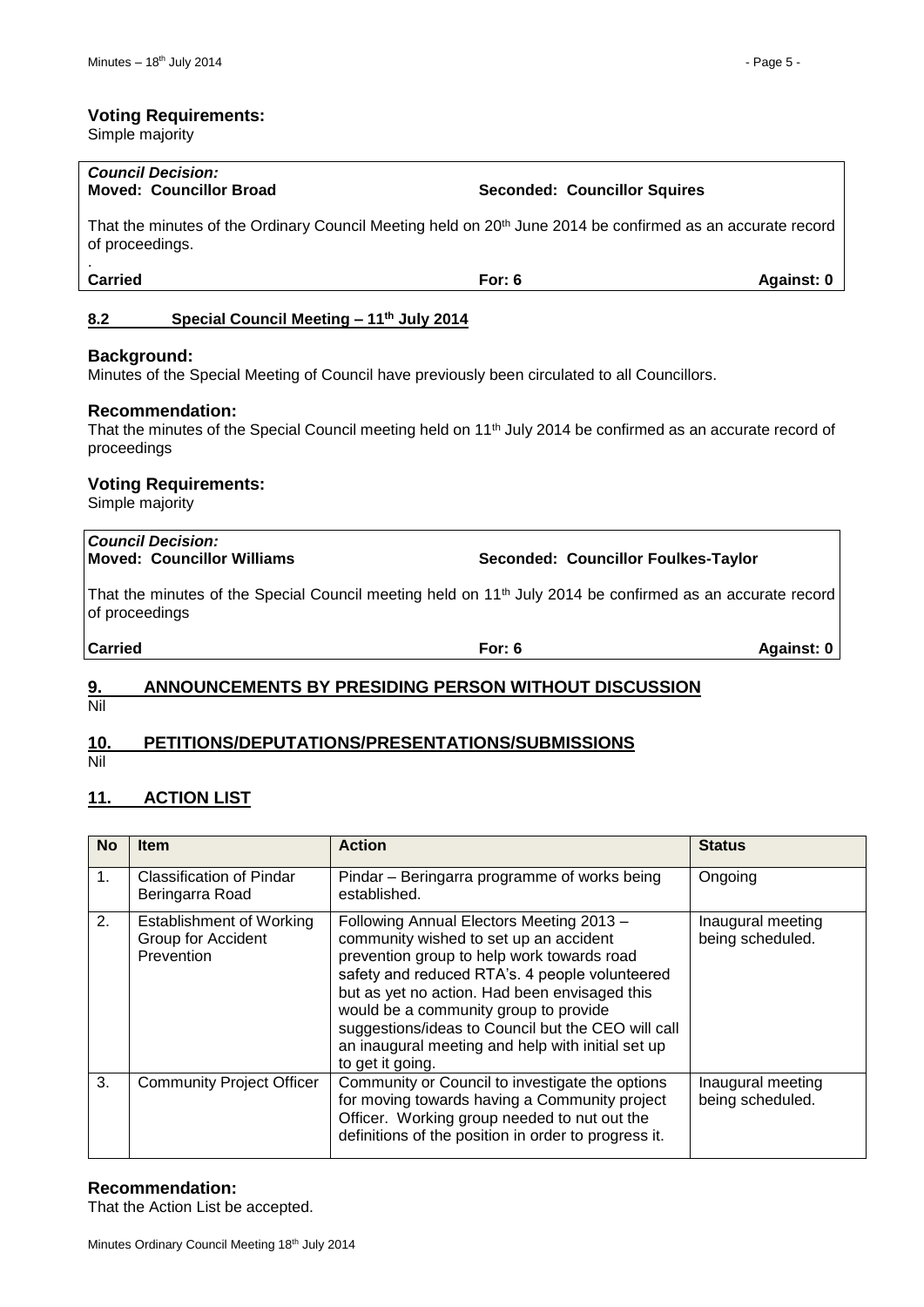#### **Voting Requirements:**

Simple majority

| <b>Council Decision:</b><br><b>Moved: Councillor Squires</b> | Seconded: Councillor Whitmarsh |            |
|--------------------------------------------------------------|--------------------------------|------------|
| That the Action List be accepted                             |                                |            |
| <b>Carried</b>                                               | For: $6$                       | Against: 0 |
|                                                              |                                |            |

# <span id="page-5-0"></span>**12. DISCLOSURE OF INTERESTS**

Cr Squires has declared an interest in items 17.2, 17.3 & 17.4 Cr Broad has declared an interest in item 17.4 Cr Foulkes-Taylor has declared an interest in items 17.2 & 17.4

## <span id="page-5-1"></span>**13. REPORTS OF OFFICERS**

#### <span id="page-5-2"></span>**13.1 Monthly Plant Report – Works Supervisor**

| <b>June 2014</b>               |      |                 | <b>Hours</b>  |              |             |              | <b>YTD</b> |                        |             |
|--------------------------------|------|-----------------|---------------|--------------|-------------|--------------|------------|------------------------|-------------|
|                                |      |                 |               | <b>Start</b> | <b>End</b>  | <b>Total</b> |            | <b>Operating Costs</b> |             |
|                                |      |                 | 1 July        |              |             |              |            |                        |             |
| <b>Plant Item</b>              | Year | <b>Rego</b>     | $^{\prime}13$ | Hrs/kms      | Hrs/km      | <b>Month</b> | <b>YTD</b> | <b>Plant</b>           | <b>Fuel</b> |
| Cat Grader 12H P.02            | 2005 | MU 141          | 9996          | 11180        | 11288       | 108          | 868        | 70755.48               | 24931.62    |
| Cat Grader 12M P.03            | 2008 | <b>MU 51</b>    | 5844          | 7306         | 7398        | 92           | 1554       | 25778.19               | 34540.55    |
| Volvo Loader P.27              | 2006 | <b>MU 65</b>    | 5420          | 6310         | 6386        | 76           | 966        | 18362.47               | 20019.80    |
| Komatsu Dozer P.11             | 1997 |                 | 8208          |              | not<br>used |              | 8208       | 27161.85               | 10778.92    |
| <b>Bomag Padfoot P.68</b>      | 2013 | 1EIG124         | 0             | 280          | 345         | 65           | 345        | 1157.90                | 7477.10     |
| JD Grader P.01                 | 2011 | MU 121          | 3040          | 4506         | 4650        | 144          | 1610       | 20543.75               | 45588.51    |
| <b>Bomag Roller P.43</b>       | 2012 | 1DVH736         | 1097          | 1689         | 1757        | 68           | 660        | 4322.13                | 9113.68     |
| Cat 938G Loader P.41           | 2004 | MU 193          | 4078          | 4376         | 4389        | 13           | 311        | 5723.49                | 5309.78     |
| Kenworth P/Mover P.61          | 2004 | <b>MU 000</b>   | 7174          | 31318        | 31510       | 192          | 24336      | 17601.02               | 30144.09    |
| Iveco P/Mover P.09             | 2003 | 1AGW988         | 267205        | 283510       | 283980      | 470          | 16775      | 6205.09                | 14578.00    |
| Nissan UD P.07                 | 2009 | 000 MU          | 141649        | 167467       | 167522      | 55           | 25873      | 15681.46               | 21699.55    |
| Iveco Tipper Conv P.10         | 2004 | <b>MU00</b>     | 157865        | 168452       | 168987      | 535          | 11122      | 11351.39               | 19757.67    |
| Generator 1-110kva             | 2011 |                 | 7315          | 13399        | 13642       | 243          | 6327       | 4244.79                | 160004.83   |
| Generator 2-110kva             | 2011 |                 | 6897          | 8912         | 9340        | 428          | 2443       |                        |             |
| <b>Maintenance Gen P.33</b>    |      |                 | 658           | 3135         | 3460        | 325          | 2802       | 11110.52               | 4751.42     |
| <b>Construction Gen P.32</b>   |      |                 | 11770         | 17004        | 17605       | 601          | 5835       | 1343.25                | 7477.19     |
| Kubota 6kva Gen P.66           | 2012 |                 | 1844          | 4225         | 4567        | 342          | 2723       | 1303.83                | 4022.88     |
| <b>Mitsubishi Canter P.06</b>  | 2010 | 01 MU           | 82788         | 110092       | 111110      | 1018         | 28322      | 11181.89               | 8641.08     |
| <b>Isuzu Construction P.64</b> | 2013 | <b>MU 140</b>   | 0             | 26870        | 30477       | 3607         | 30477      | 4751.50                | 6386.75     |
| <b>Toyota Prado P.55</b>       | 2012 | MU <sub>0</sub> | 9557          | 22519        | 22827       | 308          | 13270      | 1089.37                | 2234.69     |
| <b>RAV4 P.63</b>               | 2013 | MU 1011         | 0             | 19155        | 19904       | 749          | 19904      | 824.37                 | 1839.17     |
| Great Wall P.57                | 2012 | MU 167          | 11257         | 25677        | 26939       | 1262         | 15682      | 1803.19                | 3006.74     |
| <b>Isuzu Dmax P.28</b>         | 2009 | <b>MU 300</b>   | 154278        | 172419       | 174896      | 2477         | 20618      | 4259.16                | 4359.89     |
| Toyota Hilux P.40              | 2011 | MU 1018         | 93250         | 130297       | 134119      | 3822         | 40869      | 5389.10                | 8559.11     |
| Isuzu T/Top P.54               | 2005 | MU 1002         | 116400        | 138700       | 140946      | 2246         | 24546      | 10644.28               | 6890.18     |
| <b>Mercedes PTV P.60</b>       | 2004 | MU 1009         | 97283         | 98662        | 98834       | 172          | 1551       | 810.73                 | 149.92      |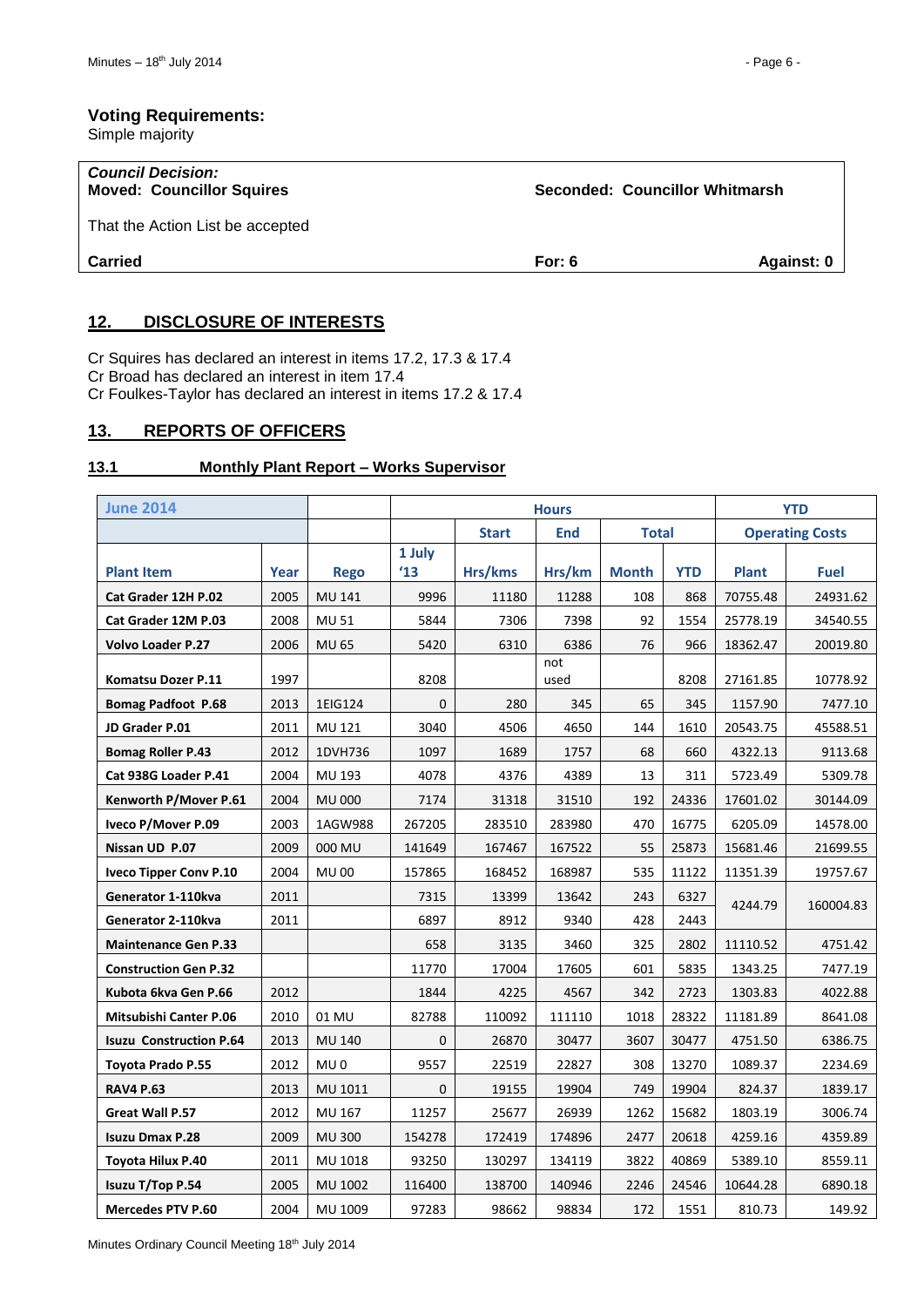| Side Tipper P.18                | 2001 | MU2010         | 25303    | 43549 | 45770 | 2221     | 20467       | 13414.39 | n/a     |
|---------------------------------|------|----------------|----------|-------|-------|----------|-------------|----------|---------|
| Side Tipper P.17                | 2001 | MU 662         | 66102    | 78147 | 79971 | 1824     | 13869       | 12813.77 | n/a     |
| Roadwest S/Tipper P.67          | 2013 | 1T0Q427        | $\Omega$ | 12735 | 14745 | 2010     | 2625        | 1737.42  | n/a     |
| Tri-Axle L/L Float P.13         | 2008 | MU 663         | 3769     | 8406  | 13502 | 5096     | 9733        | 7599.47  | n/a     |
| 45ft Flat Top P.59              | 1978 | 1THH060        | 25       | 0     | 0     | $\Omega$ | 0           | 23.46    | n/a     |
| No. 2 Float P.14                | 2001 | <b>MU 2004</b> | 26835    | 45012 | 46143 | 1131     | 19308       | 13041.58 | n/a     |
| 30000L W/Tanker P.24            | 2005 | <b>MU 2024</b> | 26524    | 37111 | 37646 | 535      | 11122       | 7909.91  | n/a     |
| Dog Fuel Trailer P.48           | 1979 | MU 2026        |          |       |       |          | n/a         | 2055.62  | n/a     |
| Dog Fuel Trailer P. 49          | 1972 | <b>MU 2005</b> |          |       |       |          | n/a         | 2343.95  | n/a     |
| Dolly 1-Red P.05                | 2001 | MU 2003        | 24567    | 29397 | 30526 | 1129     | 5959        | 9744.64  | n/a     |
| Dolly 2-Black P.08              | 2000 | <b>MU 2009</b> | 562      | 17263 | 18377 | 1114     | 17815       | 10722.08 | n/a     |
| New/H Ford Tractor              | 2006 | <b>MU380</b>   | 1596     | 1718  | 1719  | 1        | 123         | 286.00   | 741.40  |
| <b>Forklift</b>                 |      |                | 11847    | 12008 | 12037 | 29       | 190         | 1611.86  | 401.82  |
| Caravans                        |      |                |          |       |       |          | n/a         | 2730.86  | n/a     |
| <b>JD Ride on Mower</b>         |      |                | 293      | 452.5 | 460.3 | 7.8      | 167.3       | n/a      | n/a     |
| <b>Generator Perkins P.34</b>   |      | H/Maint        | 0        |       | swap  |          | no<br>clock | 2977.42  | 1518.58 |
| Generator 9KVA P.65             | 2013 | Mechanic       | 0        |       | swap  |          | 1423        | 2035.54  | 3797.53 |
| <b>Heavy Maint Trailer P.62</b> |      | MU 446         |          |       |       |          | n/a         | 3357.15  | n/a     |

#### <span id="page-6-0"></span>**13.2 Works Report – Works Supervisor 15 June – 12 July 2014**

#### **Construction Crew**

16<sup>th</sup> June 2014, crew working on the dust suppression at Yuin (1.3km gravel carting spreading, wetting with Polycom added and then rolling). Within this section there is a floodway just south of the new 24ft grid which was boxed out to a depth of 200mm and replaced with new gravel (Polycom added) and a stone wall placed on the down side. On the northern end of this 1.3km section the road was lifted up by 300mm as there is a small low area on the east side that holds water. A flat bottom drain will be put in place (when sealing at a later date) to allow water to slowly drain down to the small floodway at the grid.

Thankyou to Rossco and family for putting the crew up while they were working at Yuin.

With the completion of the works at Yuin on the 19<sup>th</sup> June, crew then moved camp and equipment up to the Boolardy driveway. Thankyou to Mark and family for allowing the camp to be set up there.

Crew commenced work on the 23/06/2014 on the 1km of dust suppression works at Pia community. All gravel for this 1km of dust suppression works has been carted and spread - wet with Polycom added and then rolled. Extra gravel was carted on the southern section of these works to complete gravel sheeting to just around the corner.

Crew finished these works on the  $8<sup>th</sup>$  July then moved some of the plant and camp equipment back to the Settlement.

As of Wednesday  $9<sup>th</sup>$  July the construction crew are in the settlement preparing the grounds, camping area and the hall for the polocrosse carnival that is held on the 12th/13<sup>th</sup> July.

On the Monday after the polocrosse weekend crew will help with packing up gear, emptying bins plus general tidy up then move the rest of plant and camping equipment from Boolardy to the settlement for light maintenance on plant and camping gear. They will then move all equipment up to Tin Hut Mill on the Carnarvon-Mullewa Road (approx. 25km north of Curbur) and set up camp there. The camp gen-set will also run the sub pump for water thus save running two gen-sets. From here they will complete the 1km of reforming and 3.2km gravel sheeting remaining from last year's works program.

#### **Maintenance Crew**

On the 12<sup>th</sup> July crew should finish a light grade of the Carnarvon-Mullewa Road for the Murchison polocrosse carnival. On the 14th they will move camp and equipment to the Manfred Road doing a full grade on the Manfred–Beringarra-Pindar road

With most of the roads in the north of the shire under flood damage repairs crew will do a full grade on Beringarra-Pindar from MRO to Beringarra, Beringarra-Cue (gravel section only) and Beringarra-Byro.

#### **Contractor**

Squires Resources as of the 5/07/2014 have completed the additional heavy maintenance program (for CSIRO) from Boolardy to MRO and as of the 8/07/2014 finished a light additional grade on the Beringarra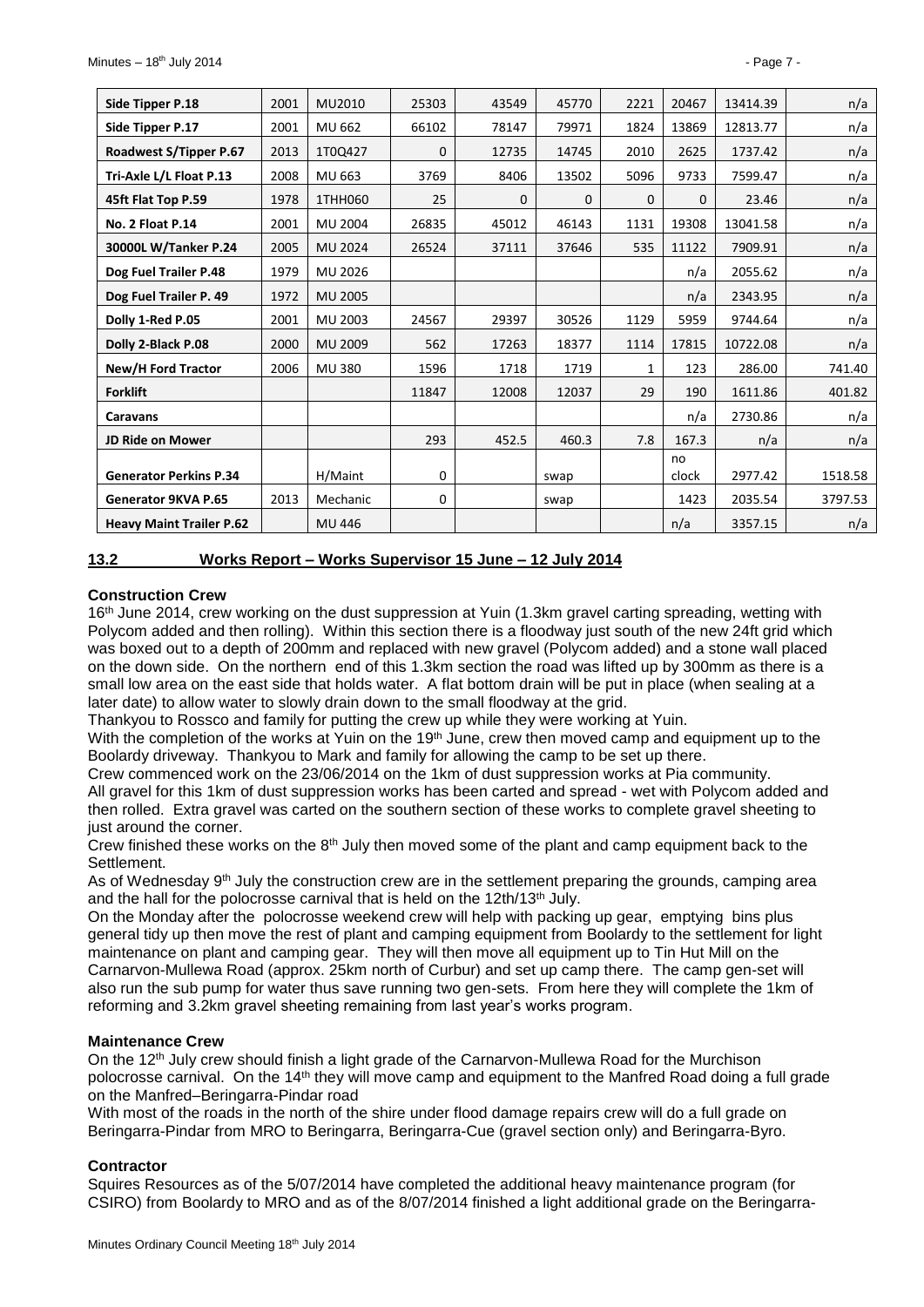Pindar road from Pia south to Twin Peaks/Murgoo boundary grid.

The remainder of the road from Murgoo/Twin Peaks boundary grid to Pine Tree Hill on the Beringarra-Pindar is under flood damage and will get a light grade when flood repair works are under way.

#### **Flood Damage**

Tenders closed for the plant hire for the flood damage road repairs to various roads in the north and south of the shire on the Tues 24th June with 22 companies putting in for the works.

Flood Damage Roads in the South of the Shire: –

Beringarra-Pindar from Twin Peaks/Murgoo boundary grid to Pine Tree Hill

Approximately 18km south of Yuin

McNabb-Twin Peaks - full length

Carnarvon-Mullewa boundary grid north to Murchison River

Inspection of flood damage for estimated repair cost was conducted by Greenfield's, MRD and Shire Works Supervisor on Friday 27<sup>th</sup> June. A report from Greenfield's on the estimated costs should be available next week.

#### **Signs**

Ross Collins and his offsider have competed the sign run on various roads for this year. This included the safety sign pick up on the Beringarra-Pindar road from the south boundary to McNabb road intersection plus the two Murchison River crossings on the Wooleen-Twin Peaks and Meeberrie-Wooleen road.

There are more signs that need to be erected on roads in the north of the shire but these will be done later in the year.

#### **Staff Leave**

- Neil 3 days off  $17<sup>th</sup>$   $19<sup>th</sup>$  June 2014
- William & Colleen 2 days off 2<sup>nd</sup>, 3<sup>rd</sup> July 2014
- Barry 1 day off 3rd July 2014 --Doctor appointment
- Brian 1/2 day RDO 7<sup>th</sup> July 2014
- Trevor 1 day off  $-7<sup>th</sup>$  July 2014  $-$  sick

#### **General - Work Supervisor**

17/06/2014 - Meeting with Komatsu representatives, councillors Paul Squires and Miles Williams on repairs to Komatsu dozer.

18/06/2014 - Inspection of additional heavy maintenance grading work on the Beringarra-Pindar road by contractor and then up to Beringarra for inspection of dozer contractor works - rehabbing of gravel pits and bunding of old road in the Beringarra-Milly Milly area plus inspection of turkey nest built for flood damage repairs.

21/06/2014 - Dozer contractor finished all bunding, rehabbing works up at Beringarra/Milly Milly.

23/06/2014 - Hire of Excavator to dig hole for caravan dump point, rehab old rubbish tip and dig hole in calcrete pit 25km north of settlement for water for future road works.

27/06/2014 - Inspection of flood damage roads in the south of the Shire.

01/07/2014 - Travel out to Construction crew at Pia Community

02/07/2014 - 9 hrs on construction grader at Pia doing dust suppression works.

03/07/2014 - 5 hrs on construction grader

05/07/2014 - Contractor finished additional heavy maintenance works north of Boolardy to MRO on the Beringarra-Pindar road.

08/07/2014 - Contractor finished additional light maintenance grading on Beringarra-Pindar road.

#### **Roads Inspection this month**

- New-Forrest/Yallalong road
- McNabb/Twin-Peaks road
- Carnarvon-Mullewa road south from River
- Butchers Track road.
- Boolardy-Kalli road
- Beringarra-Pindar road
- Wooleen-Mt Wittenoom
- Mt Wittenoom
- Beringarra-Byro road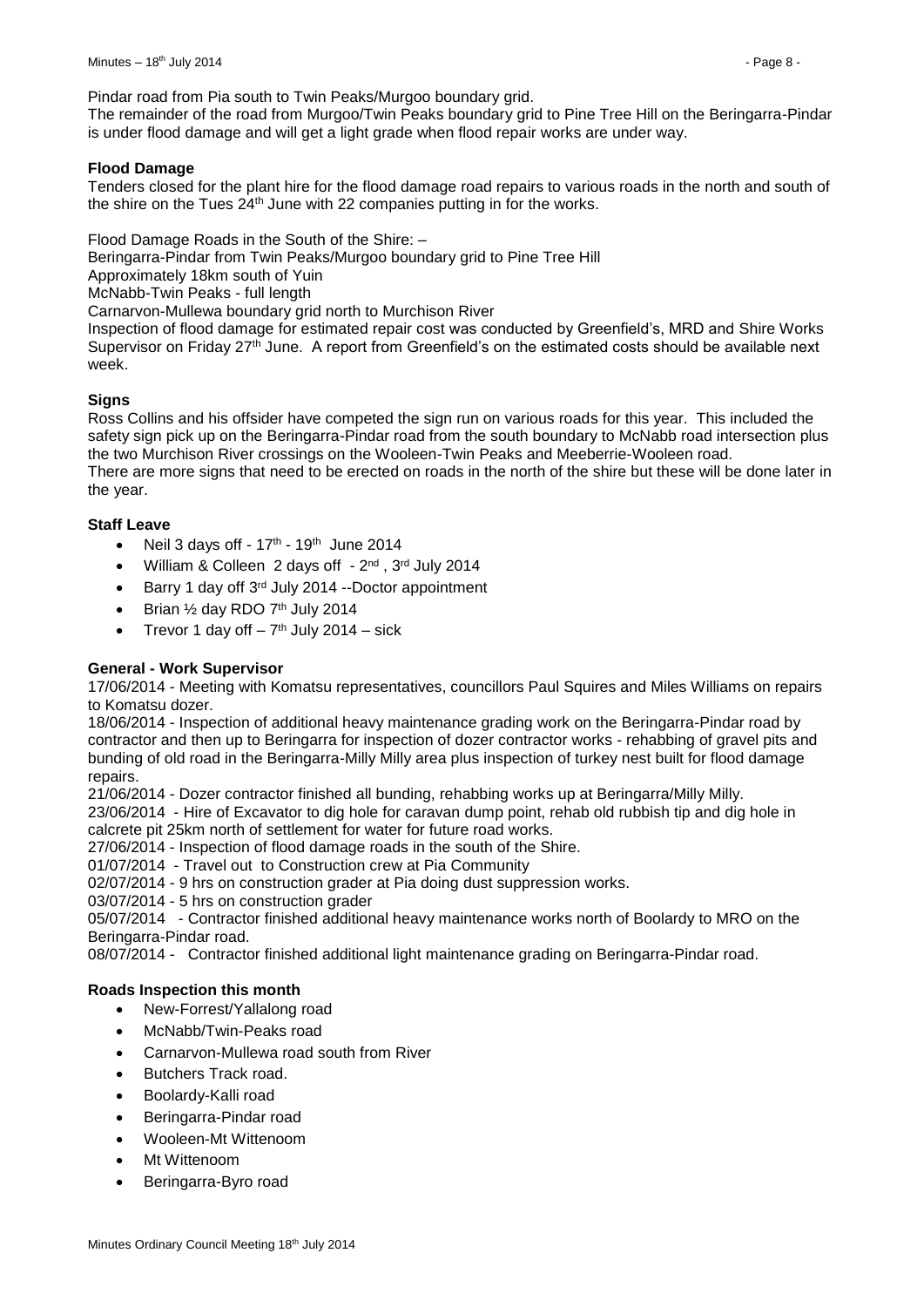| Name                           | Length of | SLK's      | ROADS GRADED 14/06/2014 - 12/07/2014<br>Heavy-Road | Comments             |
|--------------------------------|-----------|------------|----------------------------------------------------|----------------------|
|                                | Road      | Graded     | Maintenance/Repairs                                |                      |
|                                |           | this month | Loader-truck                                       |                      |
| Beringarra /Pindar             | 319.80km  | 55 km      |                                                    | <b>By Contractor</b> |
| Erong                          | 63.12km   |            |                                                    |                      |
| Beringarra/Byro                | 90.89km   |            |                                                    |                      |
| Twin-Peaks/Wooleen             | 47.65km   |            |                                                    |                      |
| Boolardy/Kalli                 | 57.30km   | 57km       |                                                    |                      |
| Byro/Woodleigh                 | 71.00km   |            |                                                    |                      |
| New Forrest/Yallalong          | 36.18km   |            |                                                    |                      |
| M <sup>c</sup> Nabb/Twin-peaks | 49.75km   |            |                                                    |                      |
| Yallalong-West                 | 34.46km   | 20 km      |                                                    | Full grade           |
| Mileura/Nookawarra             | 49.08km   |            |                                                    |                      |
| Muggon                         | 38.75km   |            |                                                    |                      |
| Manfred                        | 34.55km   |            |                                                    |                      |
| Beringarra/Mt Gould            | 34.80km   |            |                                                    |                      |
| Tardie/Yuin                    | 13.20km   |            |                                                    |                      |
| Innouendy                      | 9.30km    |            |                                                    |                      |
| <b>Boolardy Homestead</b>      | 2.00km    |            |                                                    |                      |
| Yunda Homestead                | 32.80km   |            |                                                    |                      |
| Meeberrie Woolleen             | 25.22km   |            |                                                    |                      |
| Mt Wittenoom                   | 37.55km   | 37.5km     |                                                    |                      |
| Woolleen/Mt Wittenoom          | 33.85km   |            |                                                    |                      |
| Beringarra Cue                 | 109.82km  |            |                                                    |                      |
| <b>Boolardy Wooleen</b>        | 19.08km   |            |                                                    |                      |
| Kalli Cue East                 | 21.87km   | 22km       |                                                    |                      |
| Coodardy Noondie               | 19.92km   |            |                                                    |                      |
| <b>Butchers Track</b>          | 64.54km   |            |                                                    |                      |
| <b>Butchers Muggon</b>         | 23.80km   |            |                                                    |                      |
| <b>Murchison Settlement</b>    | 2.00km    | 2km        |                                                    |                      |
| Pinegrove Yallalong            | --------  |            |                                                    |                      |
| Carnarvon-Mullewa              | 278.63km  | 50km       |                                                    | Murchison River to   |
|                                |           |            |                                                    | south boundary for   |
|                                |           |            |                                                    | polocrosse           |
| Woolgorong-South               | 15.00km   |            |                                                    |                      |
| Nookawarra homestead           |           |            |                                                    |                      |
| Errabiddy-Bluff                | 12km      |            |                                                    |                      |
| Air strip Graded               |           |            |                                                    |                      |

# ROADS GRADED 14/06/2014 – 12/07/2014

Total of roads graded this month by Shire Crew 188.5km – Contractor 55km

*The Works Supervisor commented that the no 2 generator hours were up a little. The no 1 generator is slowing down every now and then and a faulty sensor is shutting it off. We have ordered a new sensor and are waiting on its delivery. The Isuzu D Max had more hours than normal due to the sign contractor using the vehicle while erecting signage.*

*The M series hours were lower than normal as it spent a couple days in town being repaired. Cr Foulkes-Taylor mentioned the M is back and asked the Works Supervisor how he had found the responses to the queries he gave the repairers? Had they been able to provide results rather than off the cuff comments? The Works Supervisor responded that they realise they had made a mistake by not taking an oil sample before they drained the oil. There had been some bits in the oil but the Works Supervisor was told that it wasn't metal and that it was fibre off the clutch plate and this is the same as what happened to the 12H. The Works Supervisor asked what causes this and the reply he received was the sort of work that the machine does. The Works Supervisor commented that it does no ripping. Most of the time it is just used with maintenance grading so what they have decided to do is work the machine for 100 hours then complete a full oil sample.* 

*Cr Squires asked the Works Supervisor whether we do an oil sample every time we do our oil changes. The Works Supervisor replied that we do an oil sample every 1000 hours and there had been no sign of metal. Cr Squires asked that we do some investigation because we have 2 machines that are well under hours and*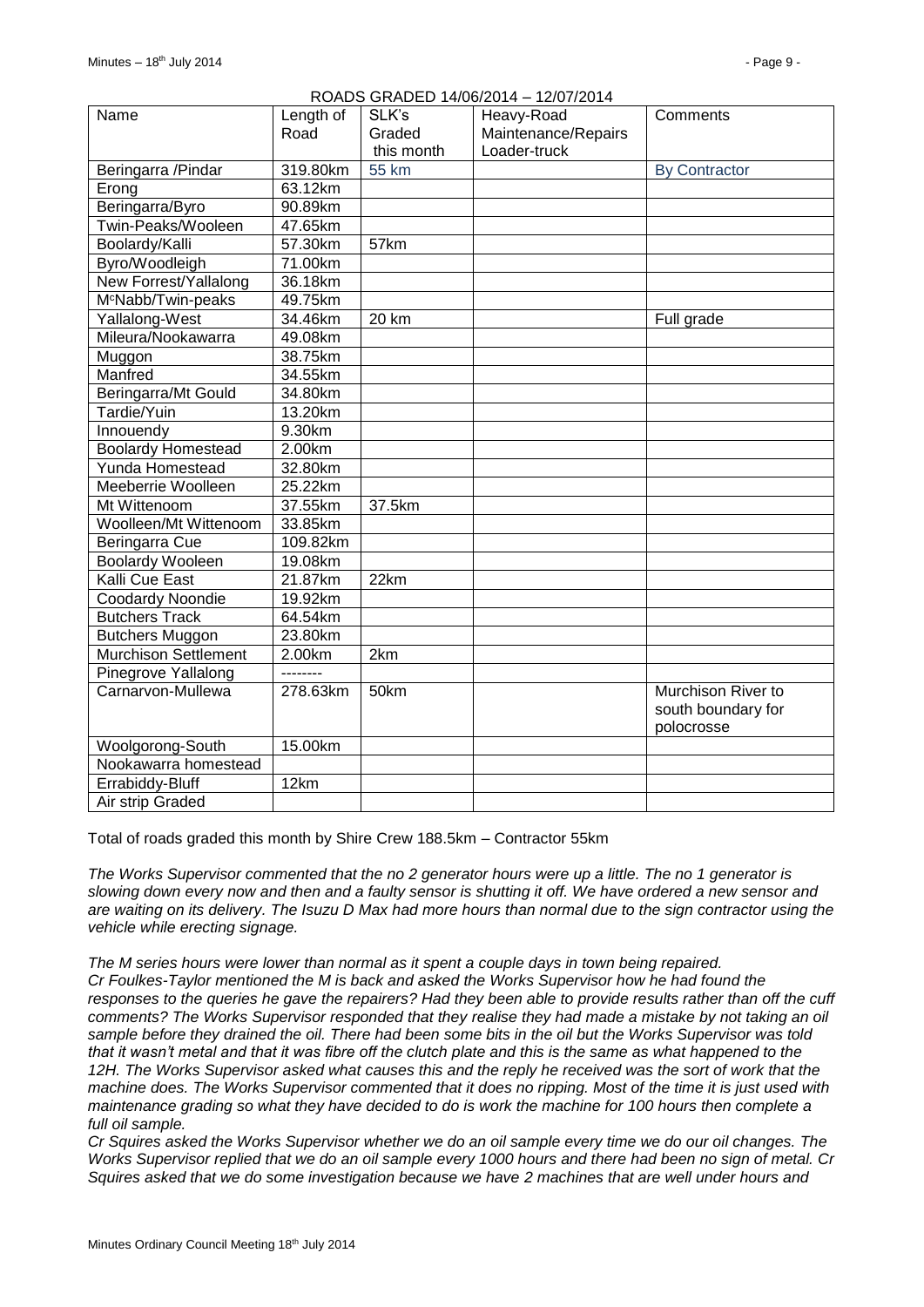*are we using the correct oil? The Works Supervisor answered that we had checked with Westrac and they said it was the correct oil.*

*Cr Squires asked about the two main graders. 868 hours for the year for 12h and 1500 hours for the M. Costings work out 22 per hour and 28 per hour. Is there a mistake on hours?*

*Works Supervisor commented that it could be a misread figure and the CEO confirmed this. Opening hours were 9,996 and month end for June was 11,288 so the YTD figure should be 1,292.*

*President Halleen asked the Works Supervisor if the M series was jacked up when he saw it the other day. The Works Supervisor said it is done when parked up to lift the weight off the tyres. Westrac has been asked about this and they have said it will not hurt them.* 

*Council broke for morning tea at 1040am Council resumed at 10.55am*

*The Works Supervisor read out the figures that he had obtained from Nigel at Greenfields regarding the flood damage and the breakdown for each area that needed work completed. It is a total of \$1,588,622 with \$1,084,921 for 18kms on the Beringarra-Pindar road, \$352,770 for 3.5kms on McNabbs road and \$147,971 for 1.3km of the Carnarvon-Mullewa Road*

*Cr Squires asked the Works Supervisor what work needed to be completed at McNabbs and the Works Supervisor gave a break down of the work required.*

*Cr Foulkes- Taylor commented that it is outstanding that we have these funds and it is due to the diligence of the Works Supervisor in staying on top of the events and getting the claims in for flood damage. He also made mention of the fact that the roads affected are half Yalgoo and half Murchison and the difference in the two shires response is huge. We shouldn't take the work that our shire does for granted.*

*The Works Supervisor wanted to advise that there was a mix up on dates in the agenda for the contractor work. The agenda stated the work would be completed by the 8th July when there is actually still* 

*approximately 4 to 5 more days of work left to be completed in the next week or so to complete the additional works for 2013-2014 on the Beringarra-Pindar road.*

*Cr Foulkes-Taylor asked if the staff leave breakdown could be abbreviated. He would rather just see what days were taken but not the reason unless it is for training as that is good to know.*

*It was agreed that if need be then staff absences could be discussed in chambers rather than the agenda and the minutes for privacy reasons of the staff concerned.*

*Works Supervisor advised the council that the Komatsu Bulldozer had been stripped and there was not much left other than the shell. We still have the blade and if we could paint it ourselves it would be a lot cheaper than the cost to send it to town.*

*Cr Broad asked the Works Supervisor what was the time frame for the work to be done on the Komatsu and he replied that it was approximately 2 months even though a new fan and muffler needed to be replaced that were not originally allowed for this should not change the repair time.*

#### **Recommendation:**

That the Work's Supervisor's report be accepted.

#### **Voting Requirements:**

Simple majority

| <b>Council Decision:</b><br><b>Moved: Councillor Foulkes-Taylor</b> | Seconded: Councillor Broad |            |
|---------------------------------------------------------------------|----------------------------|------------|
| That the Work's Supervisor's report be accepted.                    |                            |            |
| <b>Carried</b>                                                      | For: $6$                   | Against: 0 |

# <span id="page-9-0"></span>**14. ANNOUNCEMENTS CONCERNING MEETINGS ATTENDED**

#### <span id="page-9-1"></span>**14.1 Shire President**

*President Halleen did not attend any other meetings in the month other than the Murchison Community Fund Meeting held on the 4th July 2014.*

*President Halleen wanted to thank the Shire (Jenny and Brian and staff) on behalf of the polocrosse club for their hard work and contribution to the Polocrosse weekend. The road was in great condition and it was a very pleasant weekend and enjoyed by all.*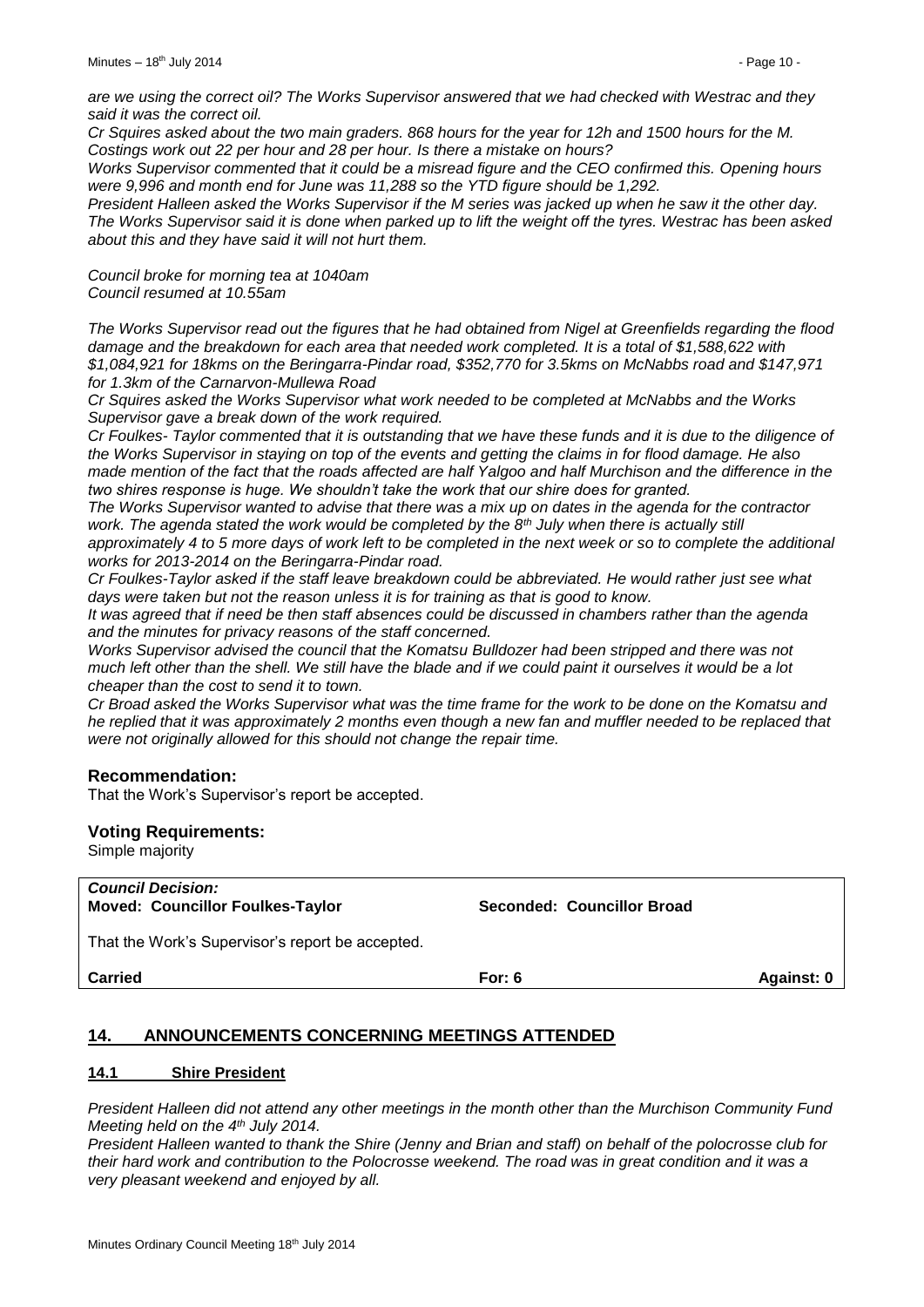*President Halleen had recently spoken to Dianne and John Daniels when he was in Geraldton and they asked that he record their thanks to councillors and the community for the support that was given to both of them during John's illness. They both really did appreciate it.*

#### <span id="page-10-0"></span>**14.2 Councillors**

*Cr Broad wanted to comment that the road south of the settlement was excellent. Probably the best he had ever seen it.*

*The only other meeting attended by Cr Broad was the State Council meeting on the 2nd July. Cr Broad asked if everyone was aware of the emails going around regarding dissatisfaction with the state council and WALGA in general. There are trying times, especially for the metro area. A lot of what's been written pertains to decision of state council not to accept items unless they come from the zones. State Council has a Policy on this – items come from working groups or councils and have to go to the zone meetings before being taken to state council. Cr Broad commented that it does not always work to go with ideas presented at the last minute.*

*Cr Broad advised that State Council has had issues before by making decisions on emerging issues and not having the right information and therefore having to rescind motions later. The councils have to go through the right channel – to working groups then zone then to state council.*

*Cr Broad wanted to explain that the president of WALGA is under a lot of pressure, but is sure he is up for the job and that he is performing well*

*Cr Broad advised that he was hoping to attend John Phillips send off, but was unable to make it.*

*Mrs Bridget Seaman asked if John Phillips had resigned to which Cr Broad answered that due to budget cut backs he is no longer working for WALGA but as an independent advisor. Cr Broad advised the council that there would be a slight increase in membership fees. The CEO advised that we had been advised of this and it was not going to impact us greatly.*

*Cr Whitmarsh did not attend any other meetings in the month other than the special meeting held on the 11th July 2014.*

*Cr Squires did not attend any other meetings in the month other than the special meeting held on the 11th July 2014.*

*Cr Foulkes-Taylor did not attend any other meeting in the month other than the special meeting held on the 11th July 2014. Cr Foulkes-Taylor commented that the meeting was really good and afterwards he walked around the settlement and it all looked very smart. The atmosphere was really good and the grounds looked a picture compared to how it used to look in years past.*

*He also noted that during the carnival Mark Halleen had been awarded life membership of the polocrossse club and he congratulated him on this*

*Cr Williams did not attend any other meetings in the month other than the special meeting held on the 11th July 2014.*

*President Halleen wanted to reiterate how good the settlement looked and the great job the Shire did for the Polocrosse weekend and that all who attended were very impressed and had a great weekend.*

# <span id="page-10-1"></span>**15. REPORTS OF COMMITTEES**

# <span id="page-10-2"></span>**15.1 Murchison Community Fund Committee Meeting 4th July 2014**

The committee had convened to discuss two grant applications that had been received:-

- 1. An application for \$3,000 to fund the attendance of Dane Fowler from Milly Milly Station at a Canberra Camp being organised in September this year. The camp will see six students from Quobba Station, Milly Milly Station, Williambury Station, Dirk Hartog Station and Meedo Station travel to Canberra for a week. Whilst there they will attend Parliament, Art Galleries, museum, War Memorial, Questacon and Cocklington Green. It will give the students an opportunity to see places that are totally different to their own environment and a chance to see democracy in action in the nation's capital. The total cost of the excursion is \$19,056.
- 2. An application from M.A.C for \$2,000 to run a Beyond Gardening Workshop. This idea had been circulated to the community and had received a positive response with people indicating they would like to take part. "Beyond Gardening" would see a team of specialists visiting the settlement to provide information regarding growing food, organising gardens and landscaping in an afternoon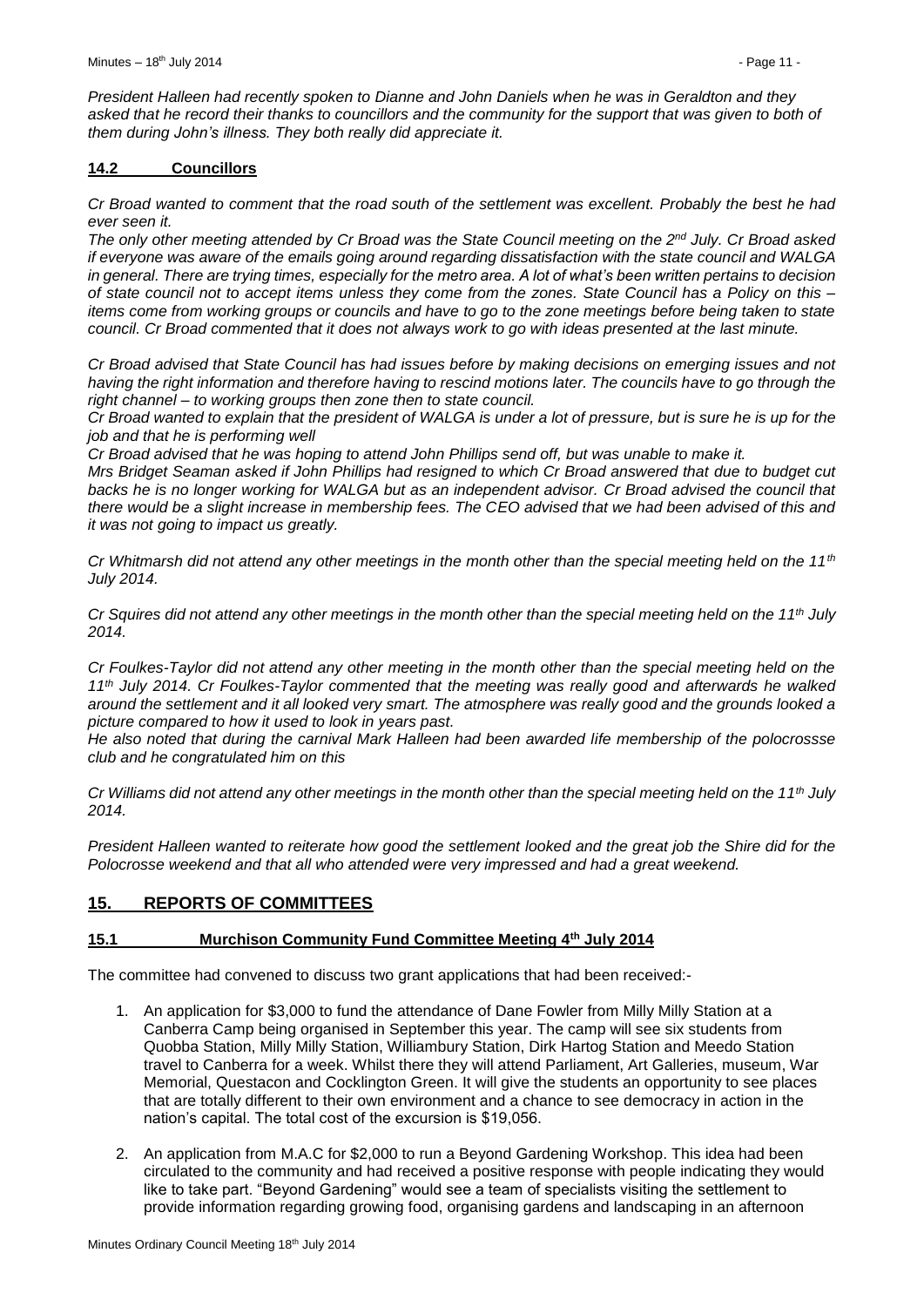presentation. The museum committee would like to coincide the event with the opening of the botanical walk in the morning to maximise attendance and promotion opportunities. The \$2,000 was to cover the \$1,500 presentation and the additional \$500 was to cover \$300 for instructional items and \$200 for catering.

As the chair was unavailable the CEO commenced the meeting and Quentin declared his interest in the first application as he has applied for it and obviously he could not be involved in any decision regarding it. However he could provide answers to some questions that had been asked. The application had come in from Quentin on behalf of the Carnarvon School of the Air. It was felt that it would be better if it was to just come from Quentin to cover Dane's costs rather than as part of the whole CSOTA trip as the community fund money is for the benefit of the Shire of Murchison community and we did not want to set a precedent. Quentin was happy to make it a personal application but pointed out that the recent ICPA grant covered an event at Murchison which was attended by 14 students, only 3 of whom were from Murchison. The CEO agreed this had been the case but the camp had been held at the Murchison Settlement and therefore was a chance to promote the settlement and the shire to those that attended. She also felt that it would not necessarily set any precedents as every application is looked at on an individual basis. Quentin also confirmed that the teachers are not contributing to the costs and as it is above and beyond normal school activities the Education Department will not assist or the school provide any funding. The whole cost of the camp is being covered by P&C fund raising activities.

Cr Halleen then asked Quentin for his thoughts on the second application – Beyond Gardens. It was felt that it was a worthwhile project but there was a bit of confusion regarding point 2.7 which asks *if any partnerships, sponsorships or funding sources had been sought.* The answer stated that the museum committee had proposed a shared lunch and MAC propose to seek additional sponsorship for costs such as accommodation and catering. There was discussion around this and it was felt that MAC could provide the catering as their contribution. There was discussion on getting those who wanted to attend to pay, however the CEO felt that this might put people off and if the workshop was being held it would be good to have enough people to make it worthwhile. After some general discussion it was agreed that we could support the application for \$1,500 from the community fund but any additional funds would have to come from alternative sources and not from the community fund.

*Having gone over the applications the teleconference was concluded at 2:45pm As an alternative telephone number had been received for the chairperson the CEO and Cr Mark Halleen convened another conference at 2:45pm.*

*Attendees: Bridget Seaman – Chairperson – from 2:45pm Mark Halleen – Committee Member & Shire President Jenny Goodbourn – Committee Member & Shire CEO*

The chairperson apologised for being un-contactable at the beginning of the meeting and then asked Cr Halleen and the CEO to go over their views on the grant applications.

Both were of the opinion that the first application should be changed to be an individual application from Quentin Fowler on behalf of Dane attending the camp in Canberra and would support the application for \$3,000. Both were also of the opinion that they would support the second application up to \$1,500 not \$2,000 with additional funds to be sourced elsewhere if required.

The chair said that she was in support of both of applications under those conditions and there was a general consensus that we would recommend to council that the applications be approved on that basis. The CEO is to amend the application from Quentin Fowler to remove reference to Carnarvon School of the Air and initial and notate for his approval.

#### **Recommendation:**

The Murchison Community Fund therefore recommends to council that the applications be approved:-

- \$3,000 to Quentin Fowler to assist with Dane's costs to attend the camp in Canberra
- \$1,500 to MAC to facilitate the "Beyond Gardening" workshop.

#### *CEO made a brief comment and explanation on the teleconference held.*

*President Halleen asked if the Chairperson Mrs Bridget Seaman would like to comment and she declined. Cr Williams commented that he didn't know the criteria and wanted to know if the money was allowed to be used for personal benefit. The CEO replied that personal applications are within the guidelines. Cr Foulkes-Taylor has concerns with the recommendation. In summary he supports the first point for 3k now but he didn't as first. He does not agree with the 1.5k to MAC and thinks it should be the full amount of \$2k*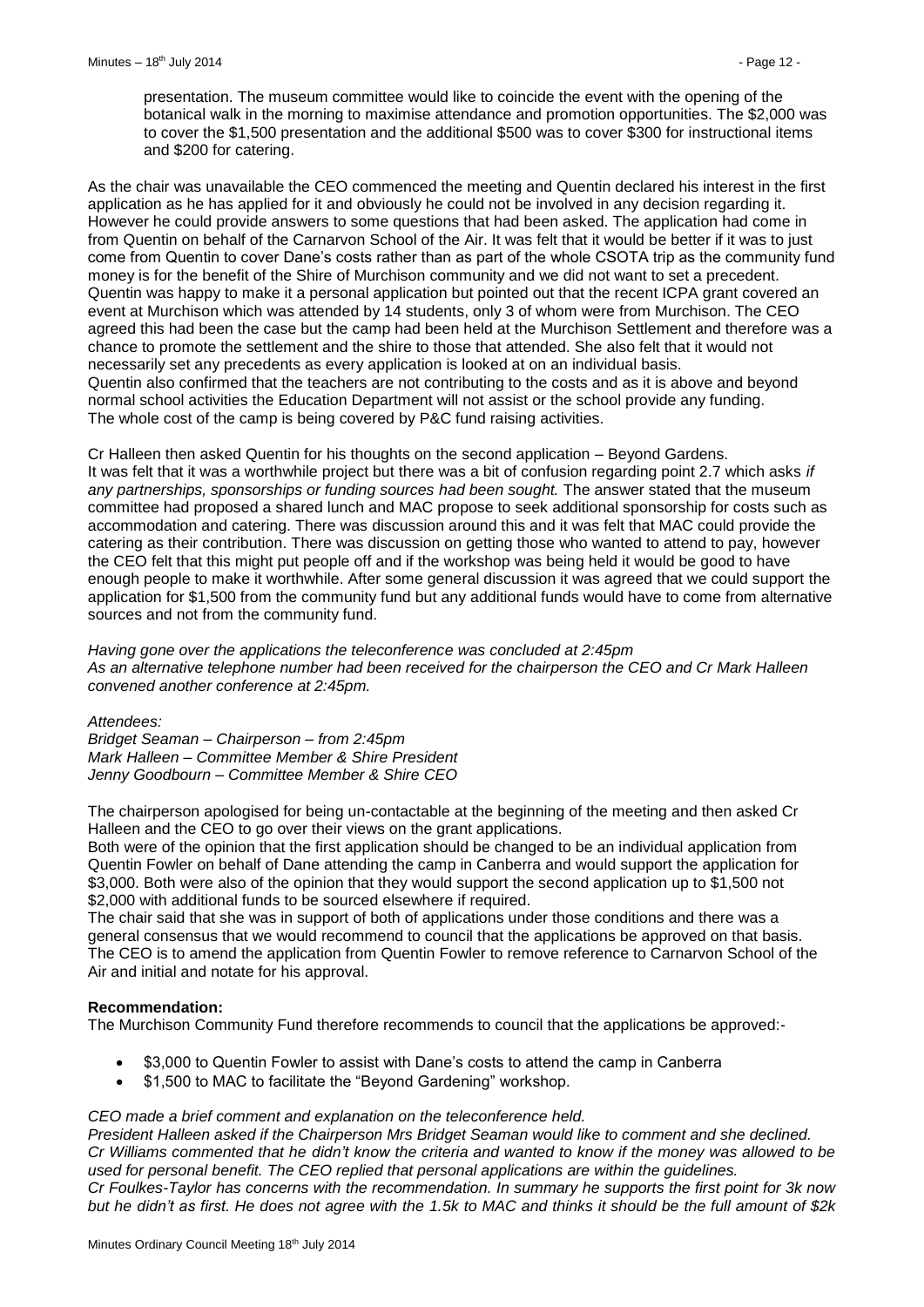*they had applied for. Emails were sent to the community for interest on this project and MAC took on the job. Lynne Whitmarsh applied on behalf of MAC. Cr Foulkes-Taylor thinks the Shire should fund the whole amount. MAC do so much community work and this is asking them to do more. It could also be argued that MAC has had other funding in the past.*

*President Halleen made comment that the application included additional costs for catering and as the event is being held on the same days as the botanic walk opening this would be covered there. It was felt that 1.5k was appropriate as it covered the Beyond Gardening costs.*

*CEO advised the council that the people coming up from Beyond Gardens said that they would cost \$1500 and the committee did not know what the structural items included in the application were but it was up to council to decide.*

*Cr Broad asked for a point of clarification that it was his understanding that the committee was put in place to assess applications and make the decision, if we want to change the recommendation then it should go back to the committee. There was discussion on this and due to the time line it was necessary for a decision to be made today.*

*The CEO advised council that the committee does not have a delegated authority to make the payments only to assess the applications and make a recommendation to council. It is council's ultimate decision.*

### **Voting Requirements:**

Simple majority.

*Councillor Foulkes-Taylor proposed an amendment to the recommendation:*

|                                                                                              | <b>Council Decision:</b><br><b>Moved: Councillor Foulkes-Taylor</b>                                                                                  | <b>Seconded: Councillor Squires</b> |  |  |  |  |
|----------------------------------------------------------------------------------------------|------------------------------------------------------------------------------------------------------------------------------------------------------|-------------------------------------|--|--|--|--|
|                                                                                              | .Council approves the following applications from the Murchison Community Fund:                                                                      |                                     |  |  |  |  |
| $\bullet$<br>$\bullet$                                                                       | \$3,000 to Quentin Fowler to assist with Dane's costs to attend the camp in Canberra<br>\$2,000 to MAC to facilitate the "Beyond Gardening" workshop |                                     |  |  |  |  |
| Lost                                                                                         | For: $2$<br><b>Against: 4</b>                                                                                                                        |                                     |  |  |  |  |
| The amended recommendation having been lost the original recommendation was put to the vote: |                                                                                                                                                      |                                     |  |  |  |  |

| <b>Council Decision:</b><br><b>Moved: Councillor Broad</b>                       | Seconded: Councillor Whitmarsh                                                                                                                       |                   |  |  |  |
|----------------------------------------------------------------------------------|------------------------------------------------------------------------------------------------------------------------------------------------------|-------------------|--|--|--|
| . Council approves the following applications from the Murchison Community Fund: |                                                                                                                                                      |                   |  |  |  |
| $\bullet$<br>$\bullet$                                                           | \$3,000 to Quentin Fowler to assist with Dane's costs to attend the camp in Canberra<br>\$1,500 to MAC to facilitate the "Beyond Gardening" workshop |                   |  |  |  |
| <b>Carried</b>                                                                   | For: $4$                                                                                                                                             | <b>Against: 2</b> |  |  |  |
|                                                                                  |                                                                                                                                                      |                   |  |  |  |

# <span id="page-12-0"></span>**16. FINANCE**

# <span id="page-12-1"></span>**16.1 Financial Activity Statements June 2014 to 30th June 2014**

| File:              | $2.2\phantom{0}$                                              |
|--------------------|---------------------------------------------------------------|
| Author:            | Candice Smith - Senior Finance Officer                        |
| Interest Declared: | No interest to disclose                                       |
| Date:              | 10th July 2014                                                |
| Attachments:       | Financial Activity Statements for 12 months to 30th June 2014 |
|                    | <b>Balance Sheet</b>                                          |
|                    | Income Statement by Program Summary                           |
|                    | Income Statement by Nature & Type                             |
|                    | Income Statement by Program Detailed                          |

# **Matter for Consideration:**

Council to consider adopting the Monthly Financial Statements for June 2014.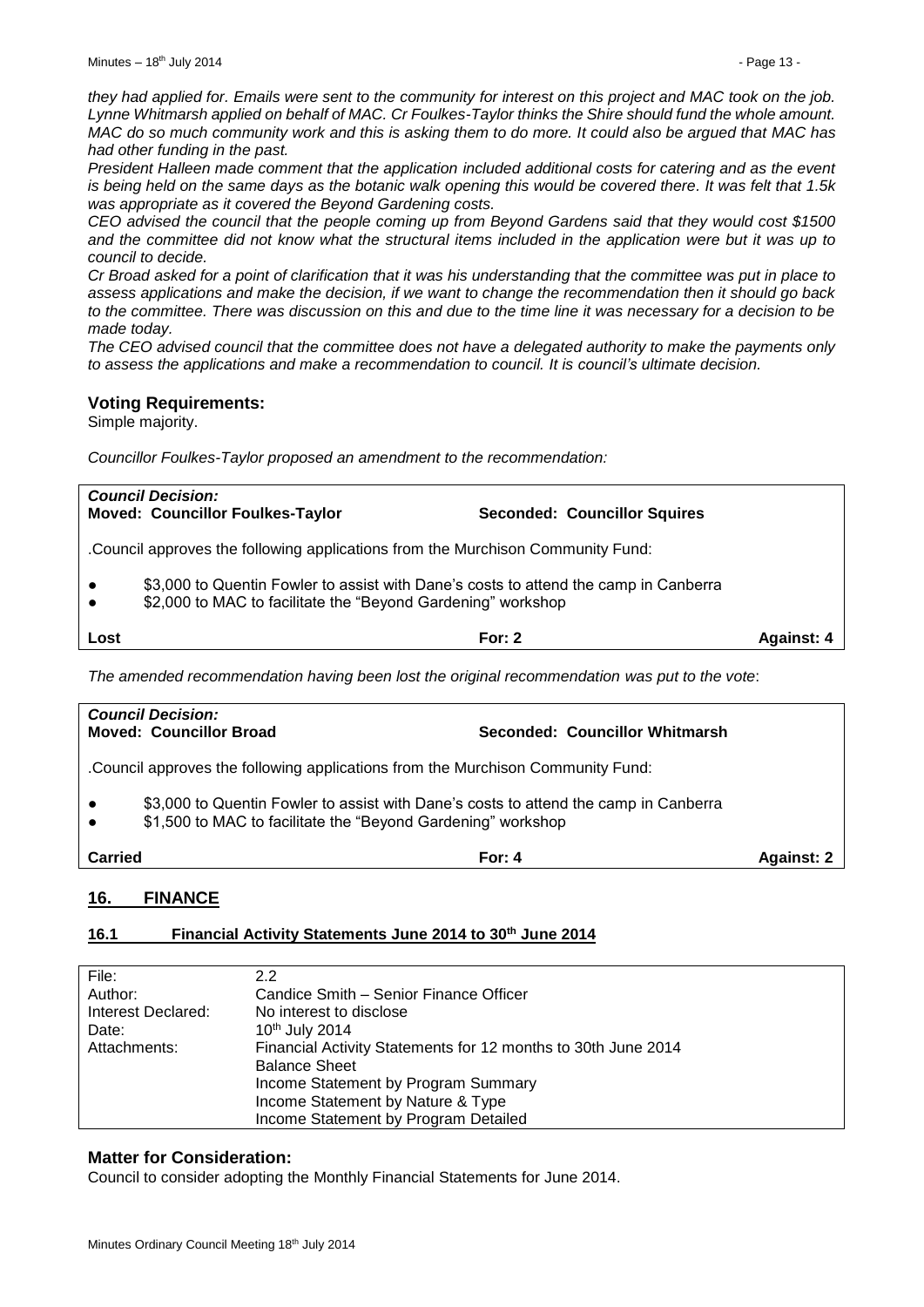#### **Background:**

The Local Government (Financial Management) Regulations 1996. Regulation 34 requires that local government report on a monthly basis and prescribes what is required to be reported.

#### **Comment:**

The Current Position at 30 June 2014 is a surplus of \$5,156,424

| Add Operating Revenues down     | 577,529    |
|---------------------------------|------------|
| Add Operating Expenditure down  | 420,294    |
| Less Funding Balance Adjustment | (417, 916) |
| Less Capital Revenue down       | 729,062    |
| Add Capital Expenditure down    | 3,849,364  |
| Less Rate Revenue down          | (1.908)    |
|                                 | 5,156,424  |

In accordance with Council Policy 5.2.1, authorising the CEO to invest funds surplus to immediate operating needs and Regulation 19c of the Local Government (Financial Management) Regulations, the following details Term Deposits held as at 30<sup>th</sup> June 2014.

| Beringarra- Cue Road Reserve TD | \$3,500,000.00 @ 3.49% Maturity 27/09/2014 |
|---------------------------------|--------------------------------------------|
| Crossland MCF Term Deposit      | \$ 300,000.00 @ 3.53% Maturity 27/07/2014  |
| Ballinyoo Bridge                | \$3,500,000.00 @ 3.49% Maturity 27/09/2014 |

#### **Statutory Environment:**

Local Government Act 1995 Section 6.4–Specifies that a local government is to prepare "such other financial reports" as is prescribed.

Local Government (Financial Management) Regulations 1996 Regulation 34 states:

> (1) A local government is to prepare each month a statement of financial activity reporting on the sources and applications of funds, as set out in the annual budget under regulation 22(1)(d) for that month in the following detail:

(a) Annual budget estimates, taking into account any expenditure incurred for an additional purpose under section 6.8(1)(b) or (c);

(b) Budget estimates to the end of month to which the statement relates;

(c) Actual amounts of expenditure, revenue and income to the end of the month to which the statement relates;

(d) Material variances between the comparable amounts referred to in paragraphs (b) and

(e) The net current assets at the end of the month to which the statement relates.

# **Strategic Implications:**

Nil.

#### **Policy Implications:**

Nil.

#### **Budget/Financial Implications:**

Reports showing year to date financial performance allow monitoring of actual expenditure, revenue and overall results against budget targets.

#### **Sustainability Implications:**

**Environmental:**

There are no known significant environmental considerations

- **Economic:**
	- There are no known significant economic considerations
- **Social:**

There are no known significant considerations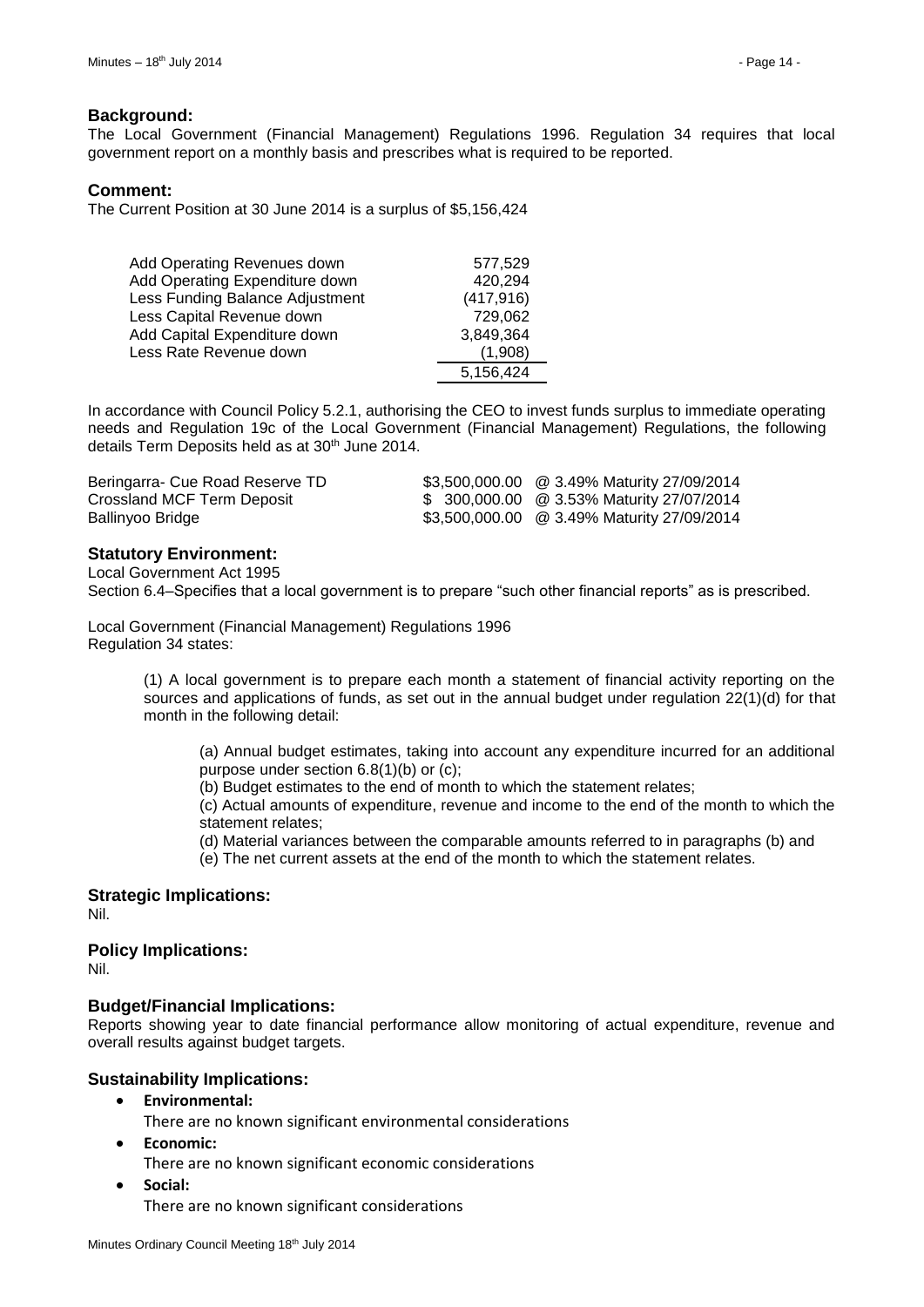#### **Consultation:**

UHY Haines Norton

#### **Recommendation:**

That Council adopt the financial statements for the period ending 30th June 2014 as attached.

#### **Voting Requirements:**

Simple majority.

| <b>Council Decision:</b><br><b>Moved: Councillor Broad</b>                                                               | <b>Seconded: Councillor Williams</b> |
|--------------------------------------------------------------------------------------------------------------------------|--------------------------------------|
| That Occurs it is short that the series of the term and the series of an single OOM there are a series of a structure of |                                      |

That Council adopt the financial statements for the period ending 30th June 2014 as attached.

| <b>Carried</b><br>For:<br>Ð | Against: 0 |
|-----------------------------|------------|
|-----------------------------|------------|

#### <span id="page-14-0"></span>**16.2 Accounts Paid during the period since the last list was adopted/endorsed by Council**

| Candice Smith – Senior Finance Officer |
|----------------------------------------|
| No interest to disclose                |
|                                        |
| EFT & Cheque Details for June 2014     |
|                                        |

#### **Matter for Consideration:**

Authorisation of accounts paid during the month of June 2014.

#### **Background:**

Accounts paid are required to be submitted each month.

#### **Statutory Environment:**

Local Government (Financial Management) Regulations 1996 Reg 13(1)–Requires that where the Chief Executive Officer has delegated power to make payments from the Municipal or Trust funds a list of accounts paid is to be prepared each month.

#### **Comment:**

Payments made during the month of June as per attached schedule

#### **Strategic Implications:**

None

**Policy Implications:** None

**Budget/Financial Implications:** Payment from the Municipal and Trust Bank Accounts.

# **Sustainability Implications:**

**Environmental:**

There are no known significant environmental considerations

- **Economic:** There are no known significant economic considerations
- **Social:** There are no known significant considerations

**Consultation:**

UHY Haines Norton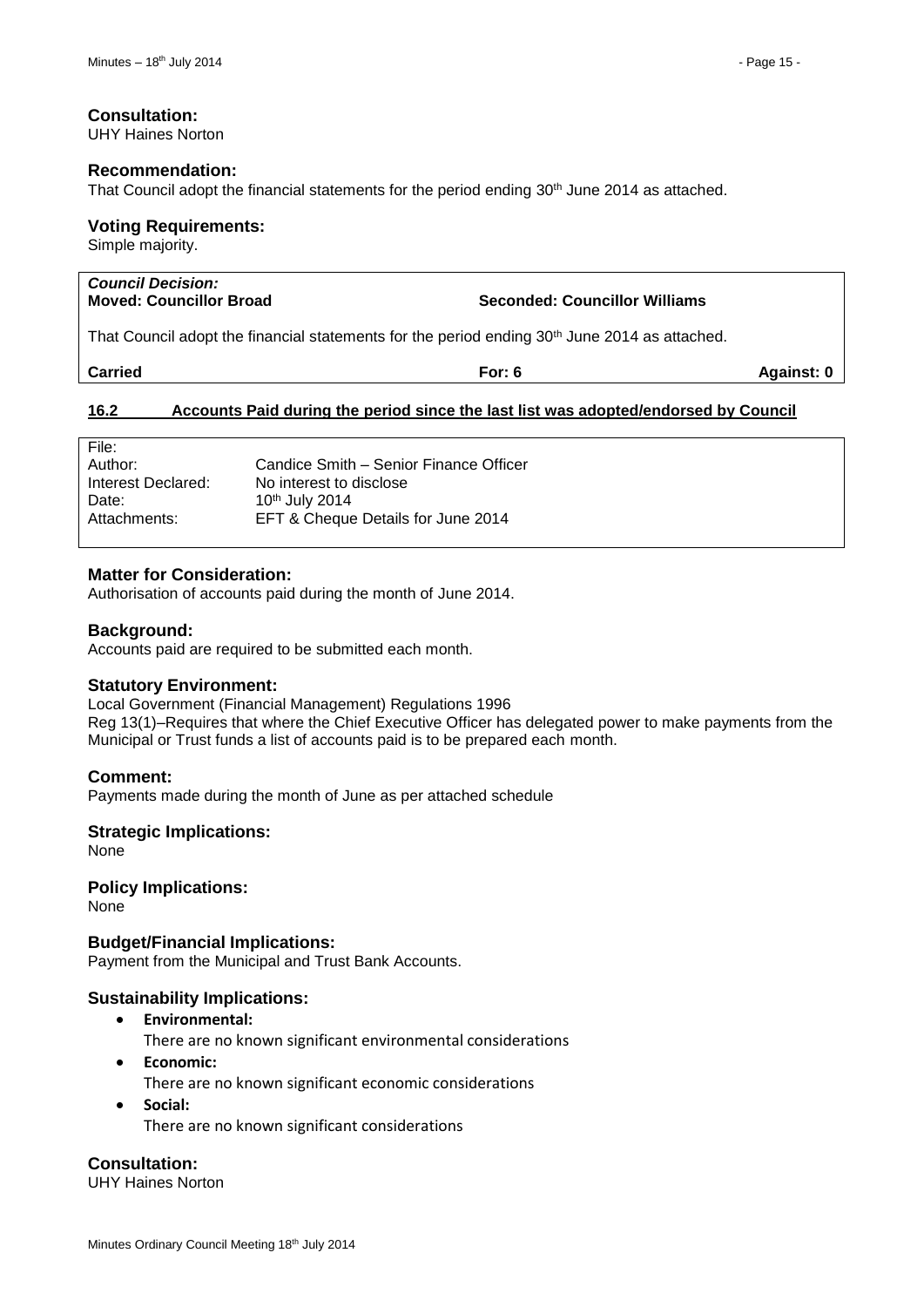#### **Recommendation:**

That the accounts as per the attached Schedule presented to this meeting totalling \$1,245,162.18 which includes \$855,448.00 of intra account transfers, be passed for payment/endorsed by Council.

#### **Voting Requirements:**

Simple majority

# *Council Decision:* **Moved: Councillor Broad Seconded: Councillor Foulkes-Taylor**

That the accounts as per the attached Schedule presented to this meeting totalling \$1,245,162.18 which includes \$855,448.00 of intra account transfers, be passed for payment/endorsed by Council.

**Carried For: 6 Against: 0**

# <span id="page-15-0"></span>**17. DEVELOPMENT**

#### <span id="page-15-1"></span>**17.1 2014-2015 Budget**

| File:              | 2.4                                                                |
|--------------------|--------------------------------------------------------------------|
| Author:            | Jenny Goodbourn                                                    |
| Interest Declared: | No interest to disclose                                            |
| Date:              | 18 <sup>th</sup> July 2014                                         |
| Attachments:       | 2014-15 Budget                                                     |
|                    | Letter of Approval from Department LG regarding Differential Rates |
|                    | Fees and Charges                                                   |

#### **Matter for Consideration:**

The adoption by Council of the 2014-15 Financial Budget in the prescribed format, including Differential Rates and Fees and Charges.

#### **Background:**

As part of the function of local government and its operations, under Section 6.2 of the Local Government Act 1995, during the period 1 June in a financial year to 31 August in the next financial year, each local government is to prepare and adopt its Annual budget in the prescribed format.

2014-15 is the second year of budget preparation informed by the Corporate Business Plan, Strategic Community Plan, Long Term Financial Plan and the Asset Management Plan with the Budget as presented reflecting the objectives within these plans.

#### **Comment:**

A Draft Budget was presented at a meeting of the Audit Committee on the 20th June 2014 and once again at a special Meeting of Council on the 11<sup>th</sup> July 2014 to give council time to work through the programmes and proposed works for 2014-2015.

The detailed Statutory Budget, has been developed from the detailed budget which was developed at these meetings.

The Budget provides for Capital Expenditure of \$8,471,878, which will be funded from General Revenue, Reserves, and funding provided by State and Federal agencies. This figure includes completion of the replacement of the Ballinyoo Bridge, completion of a new unit of staff housing, additional accommodation/ motel units, laundry and RV Dump Point at the Murchison Oasis Roadhouse and caravan park, two lawn bowls rinks, a further eleven kilometres of formwork and gravel sheeting on the Carnarvon-Mullewa Road north of the settlement, completion and sealing of the three dust suppression sections on the Beringarra-Pindar Road, 4kms of seal on the Carnarvon-Mullewa Road – extending the seal to the Ballinyoo Bridge, works to address drainage issues on the Beringarra-Cue road, replacement and widening of four grids on the Beringarra-Pindar Road, plant replacement as per the plant replacement programme, installation of a new 30,000L diesel tank at the roadhouse and the replacement of the server and transfer to Synergy/IT Vision accounting software, along with other more minor Capital expenditure.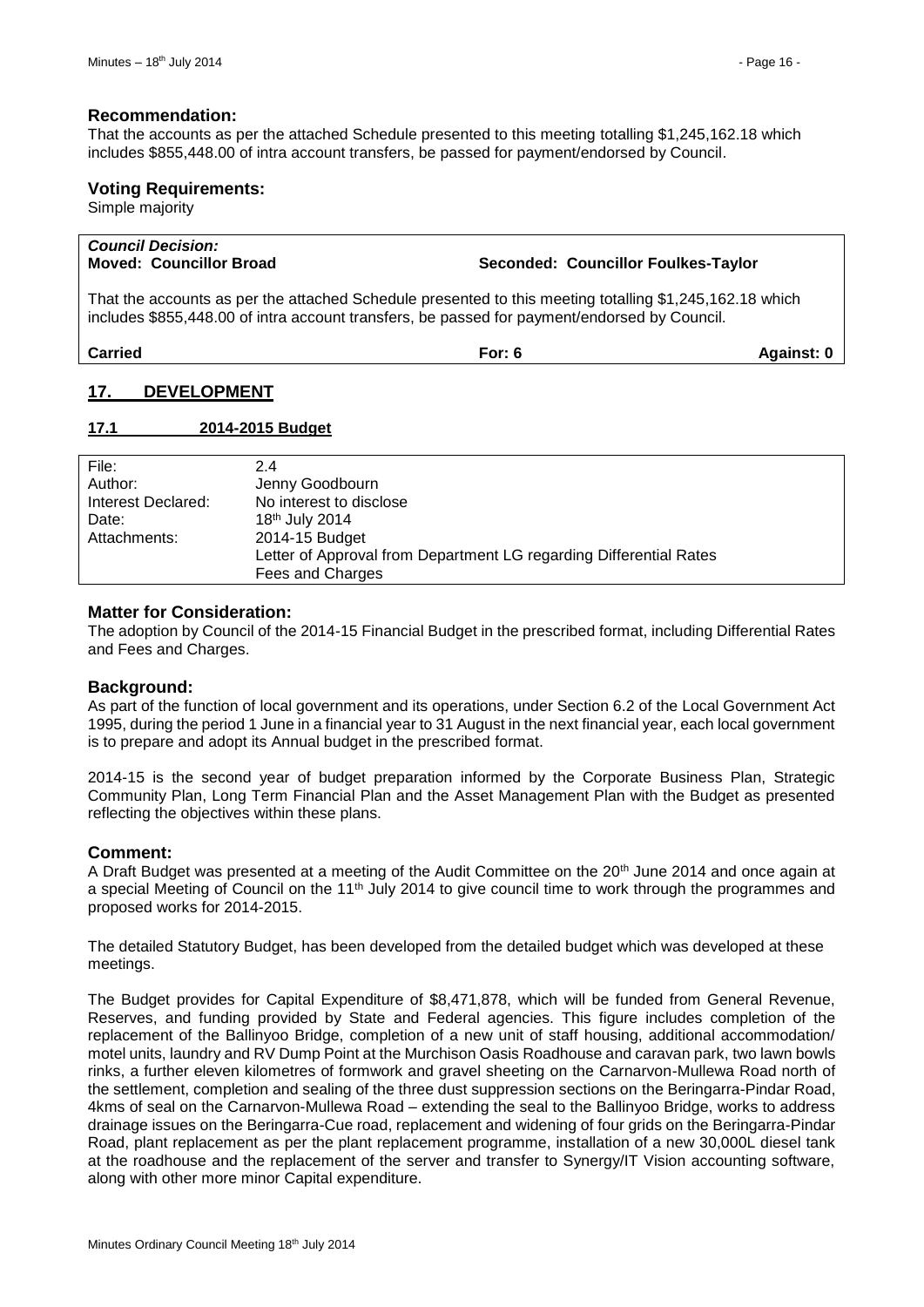This forecast result is based on the endorsed differential rates model in which a 5% increase in aggregate rates revenue was recommended for all properties. Approval for the proposed differential rating has been received from the Minister for Local Government and Communities.

*Cr Broad asked if we resolved the post hole digger issue and the CEO replied that there is a provision in the budget but the specifics will be assessed by the plant working group before purchasing.*

*CEO advised that Haines Norton had to put the budget into a statutory format and this had only been received back yesterday. However it is all based on the detailed budget which council had worked through at the audit committee meeting and the special meeting last week*

*Cr Squires asked about the insurances being lower than last year in housing (building). We have allowed an exact amount. The CEO advised the insurance has actually gone down substantially for buildings and vehicles this year.*

*Cr Squires asked 3 more questions that the CEO was able to answer.*

*Cr Foulkes-Taylor commented on the change of the design of the new bridge to which the CEO was able to answer about the engineering side of the project and recommendations from Main Roads being incorporated into the design.*

#### **Fees and Charges**

All fees and charges have been revised considering the cost to Council and by comparing the proposed Fee or Charge to that charged by alternative suppliers in a similar situation. These were adopted by Council at the June meeting – refer Agenda Item 16.4 of the minutes of the June meeting.

#### **Allowances**

In June 2014, the WA Salary and Allowances Tribunal determined a general increase in the range of allowances that can be paid to Presidents and Elected Members in WA. Allowances for the President and Councillors for 2014-15 have been based on those revised scales and were adopted by Council at the special meeting on the 11<sup>th</sup> July 2014 - refer Agenda Item 10.2 of the 11<sup>th</sup> July minutes.

#### **Borrowings**

There are no proposed borrowings in the 2014-2015 budget.

#### **Community Consultation:**

In accordance with the requirements of section 6.36 of the *Local Government Act 1995*, a statement of intended differential rates and minimum payments was published in the Geraldton Guardian newspaper on Friday 23rd May 2014. The advertisement contained details of each differential general rate and minimum payment endorsed by Council and invited submissions from electors or ratepayers in respect of the proposed differential general rate or minimum payment and any related matters within 21 days. No submissions were received and before adopting the differential general rates and associated Minimum Rates, Council was required to seek Ministerial Approval under s6.33 (3) of the Local government Act as the UV Mining Rate is more than twice the lowest differential general rate.

This was sought directly after the June 2014 meeting and approval has been received from the Minister for Local Government and Communities. See attached letter.

#### **Statutory Environment:**

S6.2 of the Local Government Act 1995. Part 3 of the Local Government (Financial Management) Regulations 1996 – Regs. 22-34

#### **Strategic Implications:**

The budget has been devised with reference to the Strategic Community Plan, Corporate Business Plan, Long Term Financial Plana and Asset Management Plan and takes into account the wishes and aspirations of the community and the strategic directions contained within those plans.

#### **Sustainability Implications:**

**Environmental:**

There are no known significant environmental considerations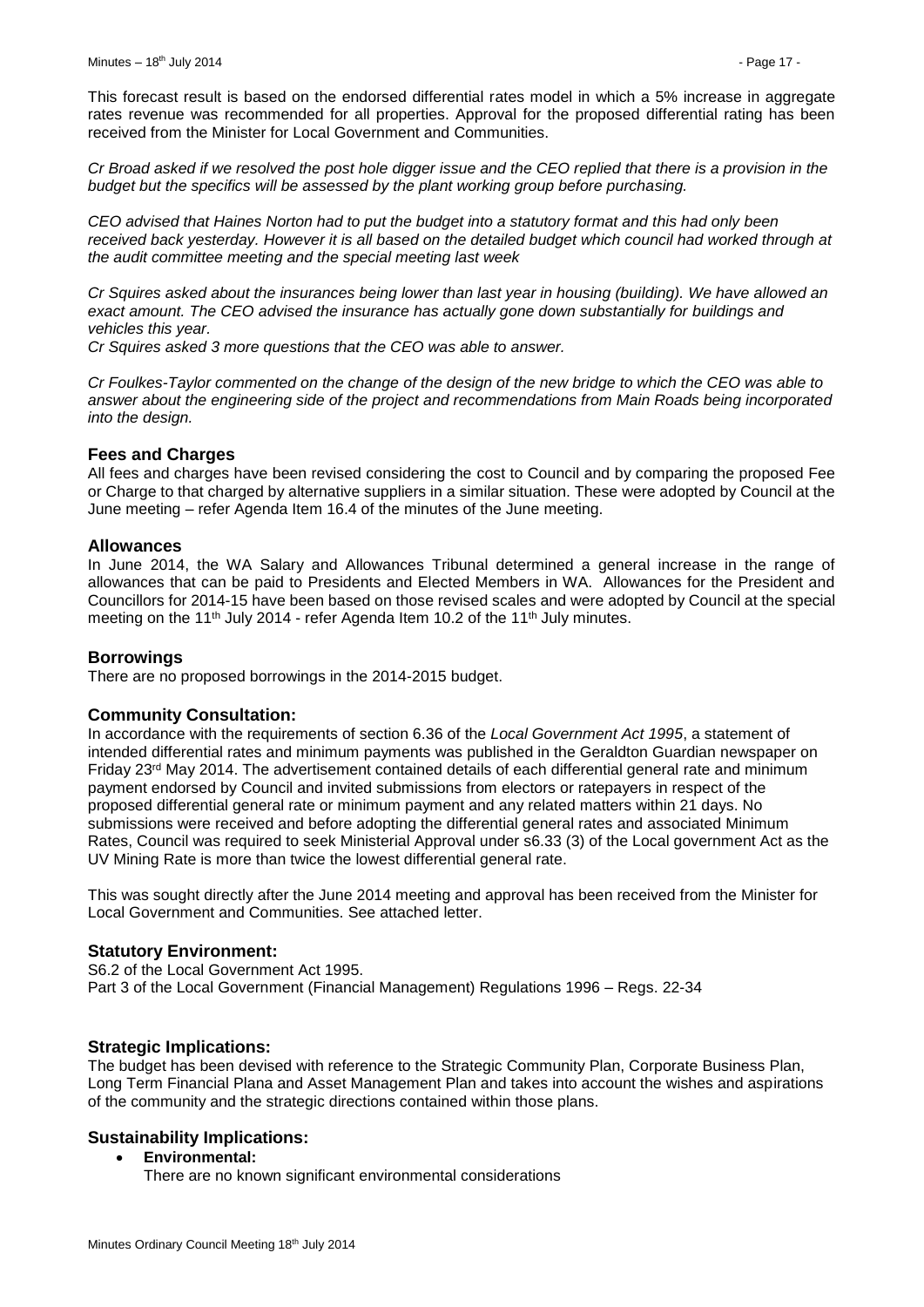**Economic:**

There are no known significant economic considerations

 **Social:** There are no known significant social considerations

#### **Policy Implications:**

The Budget has been prepared for presentation to Council before the first week of August in accordance with Council Policy.

#### **Financial Implications:**

The Budget details planned revenue and expenditure for the 2014-2015 Financial year, with the estimated brought forward surplus being expended along with revenue from rates, general revenue, grants, reserves and borrowings, to give a balanced outcome.

#### **Consultation:**

Works Supervisor UHY Haines Norton Strategic Community Plan/Long Term Financial Plan/Corporate Business Plan/Asset Management Plan.

#### **Recommendation:**

1. That the rates and charges specified hereunder and in the attached budget document be imposed on all rateable property within the district of the Shire of Murchison in accordance with provisions of the Local Government Act 1995.

#### **Rates**

That council adopt the following differential and minimum rates for the year ending 30 June 2014

| <b>Rate Category</b>    | <b>Basis</b> | 2014/15 Rate in \$ | 2014/15 Minimum |
|-------------------------|--------------|--------------------|-----------------|
| Pastoral                | JV           | 0.0267             | \$261           |
| Mining                  | JV           | 0.2858             | \$394           |
| Prospecting/Exploration | JV           | 0.0963             | \$394           |

#### **Penalty Interest and Discounts**

A Penalty Interest of 8% will apply for late payment and no discount will apply for early payment

#### **Instalment Administration Charge**

An administration fee of \$15 is to be charged to those rate payers that elect to pay by instalments.

That in accordance with S6.50 (2) (3) of the Local Government Act 1995 the following dates for rates payments for 2014/2015 are adopted:

| Due Date          | 12th September 2014           |
|-------------------|-------------------------------|
| Second Instalment | 12th November 2014            |
| Third Instalment  | 12 <sup>th</sup> January 2015 |
| Fourth instalment | 12 <sup>th</sup> March 2015   |

- 2. That Council, in accordance with Section 6.16 of the Local Government Act 1995, adopt the Schedule of Fees and Charges for the financial year 1 July 2014 to 30 June 2015 as presented (and attached), and
- 3. That the budget as presented (and attached) for the financial year 1 July 2014 to 30 June 2015 be adopted.
- 4. That council adopt a percentage of 10% or value of \$5,000 to be used in statements of financial activity for reporting material variances.

#### **Voting Requirements:**

Absolute Majority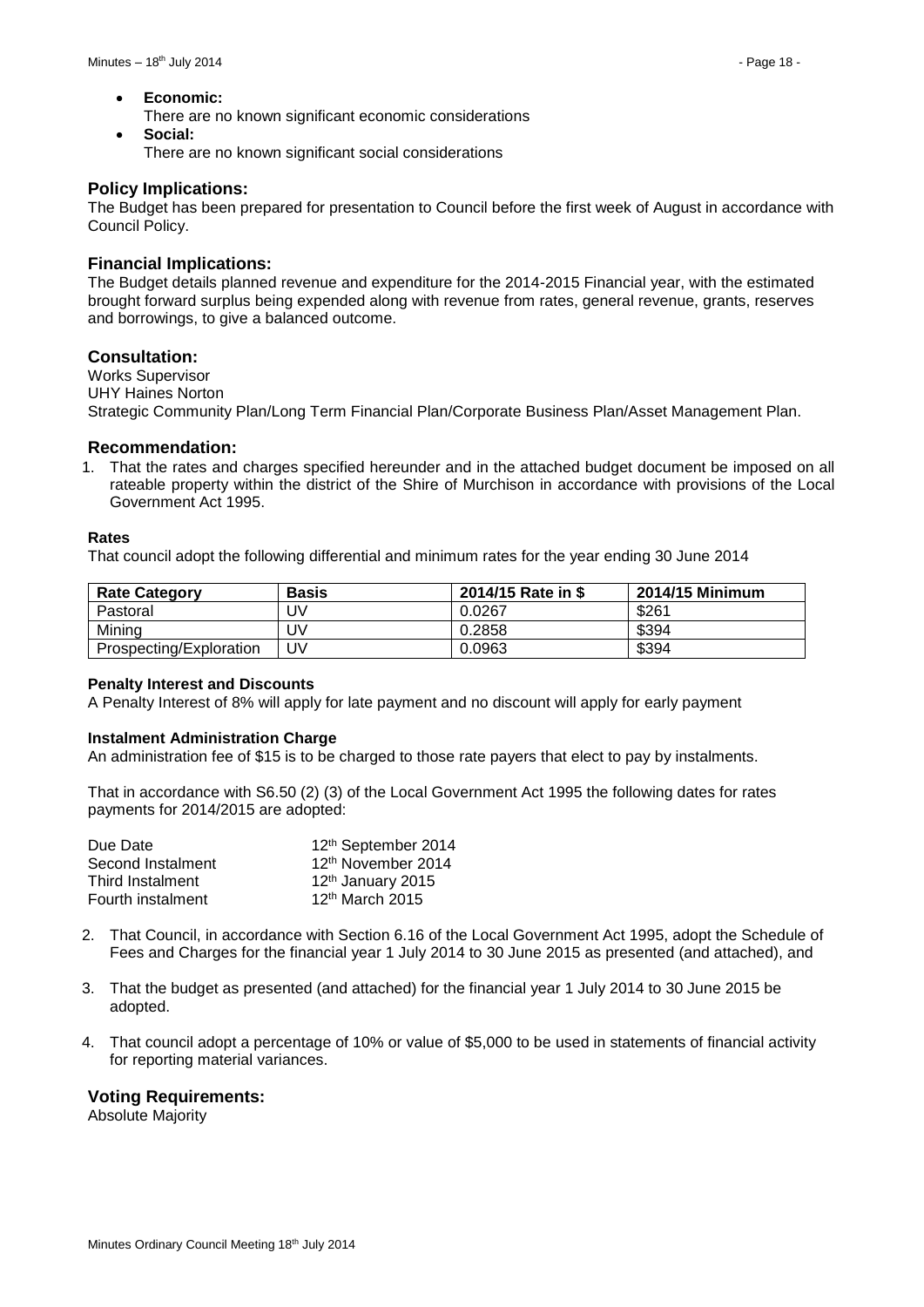#### *Council Decision:* **Moved: Councillor Williams Seconded: Councillor Whitmarsh**

1. That the rates and charges specified hereunder and in the attached budget document be imposed on all rateable property within the district of the Shire of Murchison in accordance with provisions of the Local Government Act 1995.

#### **Rates**

That council adopt the following differential and minimum rates for the year ending 30 June 2014

| <b>Rate Category</b>    | <b>Basis</b> | 2014/15 Rate in \$ | 2014/15 Minimum |
|-------------------------|--------------|--------------------|-----------------|
| Pastoral                | JV           | 0.0267             | \$261           |
| Mining                  | JV           | 0.2858             | \$394           |
| Prospecting/Exploration | JV           | 0.0963             | \$394           |

#### **Penalty Interest and Discounts**

A Penalty Interest of 8% will apply for late payment and no discount will apply for early payment

#### **Instalment Administration Charge**

An administration fee of \$15 is to be charged to those rate payers that elect to pay by instalments.

That in accordance with S6.50 (2) (3) of the Local Government Act 1995 the following dates for rates payments for 2014/2015 are adopted:

| Due Date          | 12th September 2014           |
|-------------------|-------------------------------|
| Second Instalment | 12th November 2014            |
| Third Instalment  | 12 <sup>th</sup> January 2015 |
| Fourth instalment | 12 <sup>th</sup> March 2015   |

- 2. That Council, in accordance with Section 6.16 of the Local Government Act 1995, adopt the Schedule of Fees and Charges for the financial year 1 July 2014 to 30 June 2015 as presented (and attached), and
- 3. That the budget as presented (and attached) for the financial year 1 July 2014 to 30 June 2015 be adopted.
- 4. That council adopt a percentage of 10% or value of \$5,000 to be used in statements of financial activity for reporting material variances.

| <b>Carried by absolute majority</b> | For: $6$ | Against: 0 |
|-------------------------------------|----------|------------|
|                                     |          |            |

*Cr Squires declared an interest in this item and left the room at 11.52am Cr Foulkes-Taylor declared an interest in this item and left the room at 11.52am*

#### <span id="page-18-0"></span>**17.2 Tender 4.2014 – Contract works Beringarra – Pindar Road**

| File:              | 12.15                                    |
|--------------------|------------------------------------------|
| Author:            | Jenny Goodbourn- Chief Executive Officer |
| Interest Declared: | Cr Squires and Cr Foulkes-Taylor         |
| Date:              | $21st$ March 2014                        |
| Attachments:       | Summary of tenders 4.2014                |

#### **Matter for Consideration:**

A tender has been called for the supply of contract road maintenance for the Beringarra-Pindar road to carry out additional works over and above the standard two maintenance grades undertaken by the shire.

#### **Background:**

Under the deed of agreement between the Shire of Murchison and CSIRO we have agreed to provide additional maintenance works as required, and as funded by CSIRO, to keep the Beringarra-Pindar road in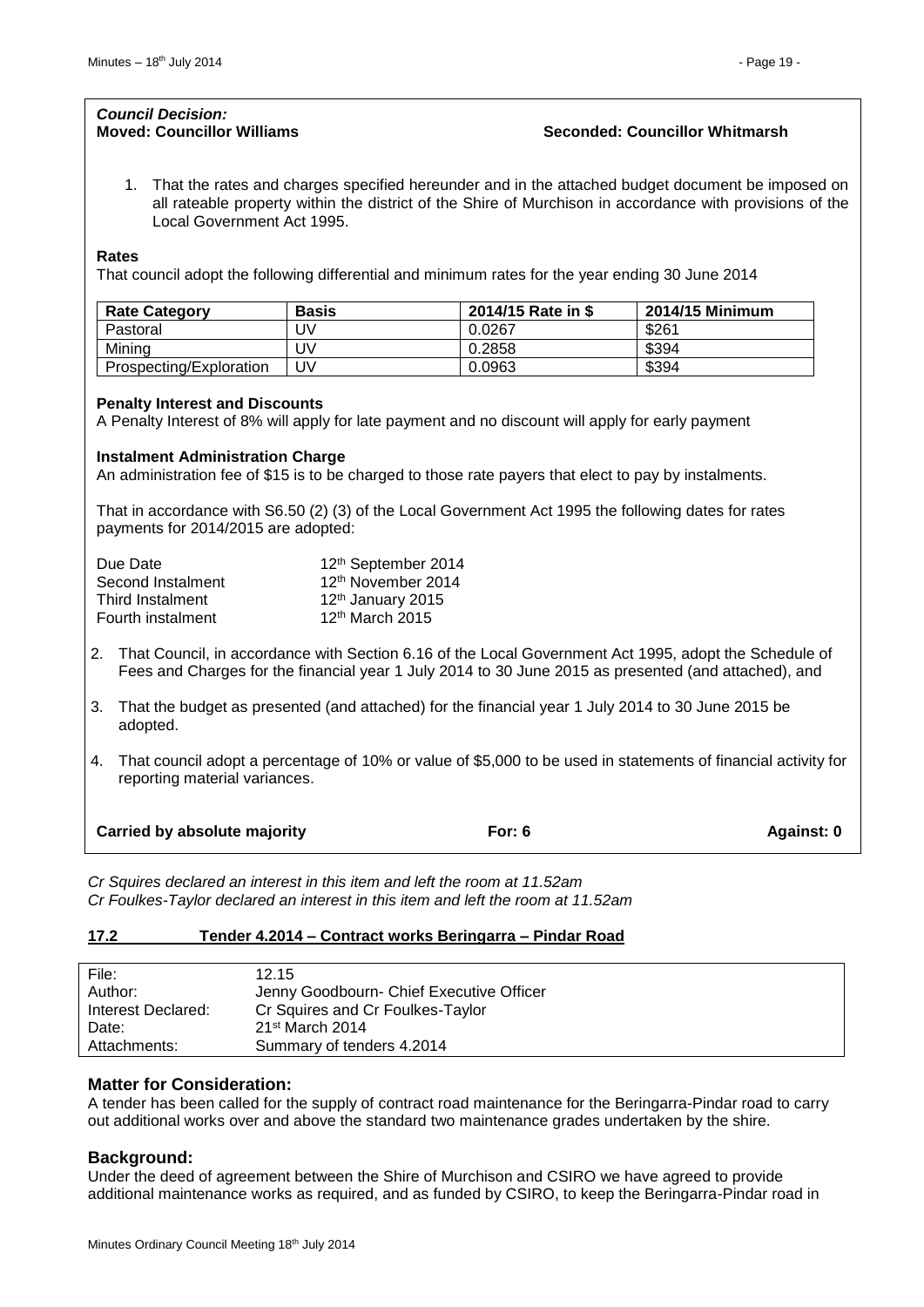good condition following extra traffic usage to and from the MRO site. A tender has been called for a contractor to undertake these works as required. The tender was called and closed on the 18<sup>th</sup> June with nine tenders being received.

#### **Comment:**

Details of tenders received are summarised in the attached spreadsheet and presented to Council for decision. The contract is for a period of twelve months but the works will likely not be required until 2015 as they are for the additional works to be carried out after the usual maintenance grades undertaken by the shire.

There is a wide range in the prices tendered. Hourly rates for a grader range from \$145.00 to \$255.00. WBHO have based all their rates on a minimum of 34 weeks work. The additional works will not be for this length of time so the rates tendered would likely alter based on a lesser period. Based on the five main pieces of plant:- Grader, loader, Prime mover and side tipper, roller and water truck the top five lowest priced tenders are as below:

| PLANT ITEM \$ PER HOUR      | <b>GRADER</b>   | Grader | <b>LOADER</b>    | <b>PRIME MOVER</b><br>& SIDE TIPPER | <b>DOUBLE SIDE</b><br><b>TIPPER</b> | <b>ROAD ROLLER</b> | <b>ROLLER</b> | <b>WATER TRUCK</b> |
|-----------------------------|-----------------|--------|------------------|-------------------------------------|-------------------------------------|--------------------|---------------|--------------------|
|                             |                 |        |                  |                                     |                                     |                    |               |                    |
| <b>SUPPLIER</b>             |                 |        |                  |                                     |                                     |                    |               |                    |
|                             |                 |        |                  |                                     |                                     |                    |               |                    |
| <b>THEM EARTHMOVING</b>     | John Deere 772B |        | Samsung 330      |                                     |                                     |                    |               |                    |
|                             | \$145.00        |        | \$150.00         | \$165.00                            |                                     | \$100.00           |               | \$145.00           |
|                             |                 |        |                  |                                     |                                     |                    |               |                    |
| <b>Yuin Pastoral</b>        | Cat 140H Grader |        | IT 28 Cat Loader | Single trailer                      | Road train                          | 20 T Rubber Tyre   |               | 28,000L            |
|                             | \$<br>215.00    |        | \$<br>190.00     | \$<br>225.00                        | \$<br>250.00                        | \$<br>160.00       |               | \$<br>205.00       |
|                             |                 |        |                  |                                     |                                     |                    |               |                    |
|                             |                 |        |                  |                                     |                                     |                    |               |                    |
| <b>Squires Resources</b>    |                 |        | Cat 950          | semi side tipper                    |                                     | 24T multi tyre     |               | 30,000L semi       |
|                             | \$<br>192.50    |        | \$<br>176.00     | \$<br>185.90                        |                                     | \$<br>159.50       |               | $\sf S$<br>176.00  |
|                             |                 |        |                  |                                     |                                     |                    |               |                    |
| <b>Junction Contracting</b> |                 |        |                  | 6 wheel                             | Semi                                | Road Roller        |               | 24,000L            |
|                             | \$<br>200.00    |        | \$<br>200.00     | \$<br>145.00                        | \$<br>186.50                        | \$<br>137.00       |               | \$<br>164.50       |
|                             |                 |        |                  |                                     |                                     |                    |               |                    |
| <b>Walladar Enterprises</b> | <b>Cat 140H</b> |        | 980 Cat          | Single                              | Double                              | Multi tyre         |               | 2007 30,000L       |
|                             | \$<br>198.00    |        | \$<br>181.50     | \$<br>176.00                        | \$<br>209.00                        | \$<br>99.00        |               | Ś<br>181.50        |
|                             |                 |        |                  |                                     |                                     |                    |               |                    |
|                             |                 |        |                  |                                     |                                     |                    |               |                    |

The tender evaluation needs to be based on the criteria in the tender:-

| <b>Description of Qualitative Criteria</b>                                                                                                                   | <b>Score</b>    |
|--------------------------------------------------------------------------------------------------------------------------------------------------------------|-----------------|
| Skills and experience of key personnel (eg demonstrated ability,<br>accreditation, First Aid Training, etc)                                                  | $0-1-2-3$       |
| Suitability of plant and machinery                                                                                                                           | $0 - 1 - 2 - 3$ |
| Workplace Safety Management Procedures (eg Compliance with Shire's<br>Contractor Safety Equipment Requirements, Induction Process, Safety<br>Procedures etc) | $0 - 1 - 2 - 3$ |
| The Contractor's commitment to provision of Traffic Management                                                                                               | $0 - 1 - 2 - 3$ |
| Demonstrated capacity and flexibility to satisfactorily service shire needs                                                                                  | $0 - 1 - 2 - 3$ |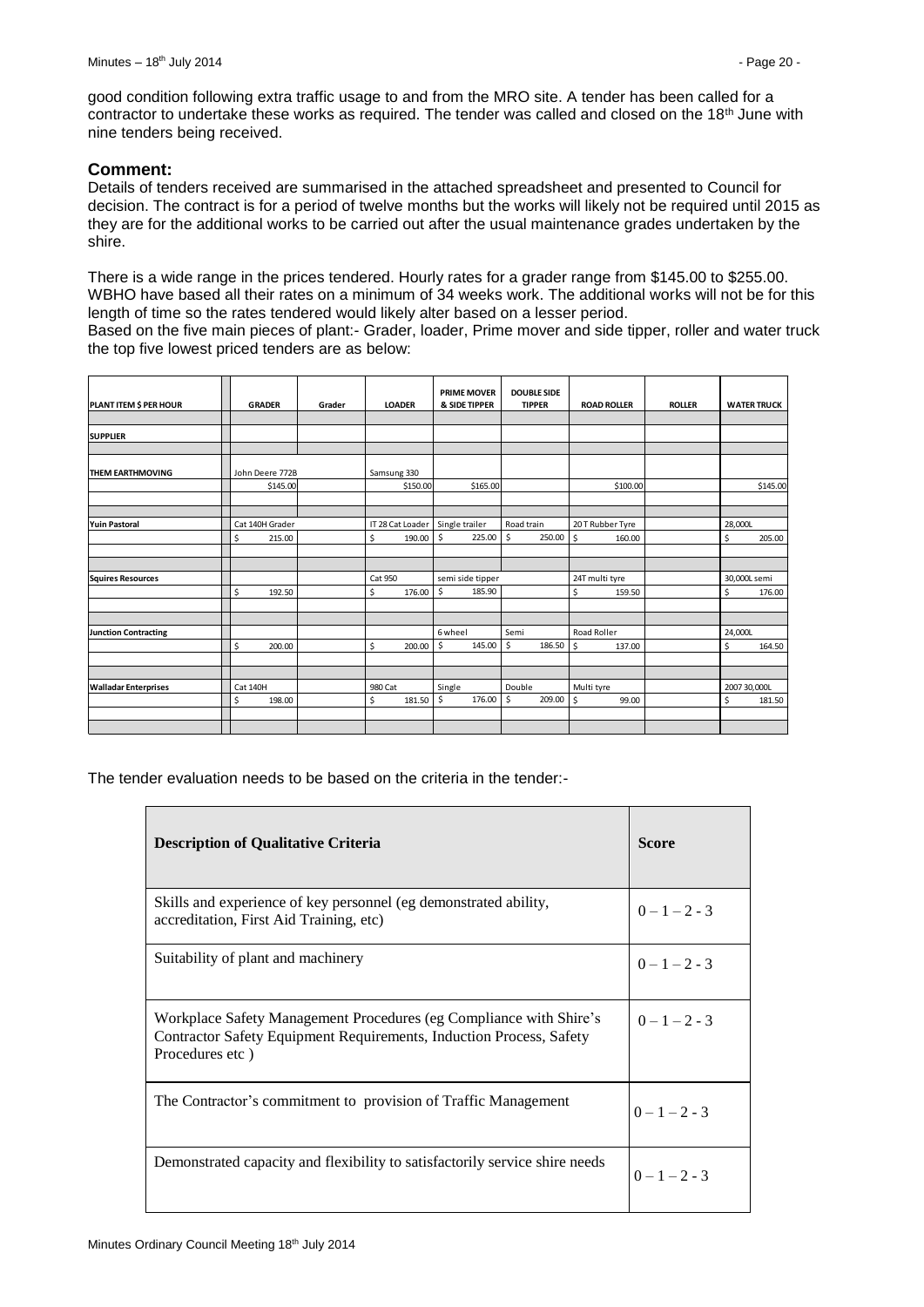#### *Weighting for Assessment*

The tendered price will be considered along with related factors affecting the total cost to the Principal.

| <b>Criteria</b>                               | Weighting |
|-----------------------------------------------|-----------|
| Tendered price                                | 60%       |
| Tender Compliance / QA status                 | 10%       |
| Workplace Safety Policy / Procedures incl TMP | 20%       |
| Past Experience / Capacity / Flexibility      | 10%       |

On cost alone THEM Earthmoving is the lowest but council may want to take into account local supplier preferences and other factors when rating and determining who to award the tender to.

I would recommend that council awards the tender on a First, Second and Third Preference Supplier basis. Therefore if the First Preference Supplier is not available to undertake the work within the Principal's nominated timeframe then we can go to the Second Preference Supplier and if they are not available to the Third Preference Supplier

*There was a discussion on the tenders received and on the criteria and method of assessment. Discussion*  was on knowledge of past works undertaken by the contractors, operators and capability and pricing *tendered for the works.* 

# **Statutory Environment:**

Nil

# **Strategic Implications:**

Nil

# **Sustainability Implications:**

- **Environmental:** There are no known significant environmental considerations
	-
- **Economic:**
	- There are no known significant economic considerations
- **Social:** There are no known significant considerations

# **Policy Implications:**

Nil

# **Financial Implications:**

Works will be carried out within the budgeted amount included in the 2014/2015 annual budget

#### **Consultation:**

Brian Wundenberg, Works Supervisor

#### **Recommendation:**

That Council awards Tender 4.2014 – Contract Road Maintenance – Beringarra-Pindar Road to THEM Earthmoving as the First Preference Supplier.

In the event that the First Preference Supplier is not available to undertake the work within the Principal's nominated timeframe or specifications then the Second Preference Supplier would be Squires Resources. In the event that the Second Preference Supplier is not available to undertake the work within the Principal's nominated timeframe or specifications then the Third Preference Supplier would be Walladar Enterprises.

#### **Voting Requirements:**

Simple Majority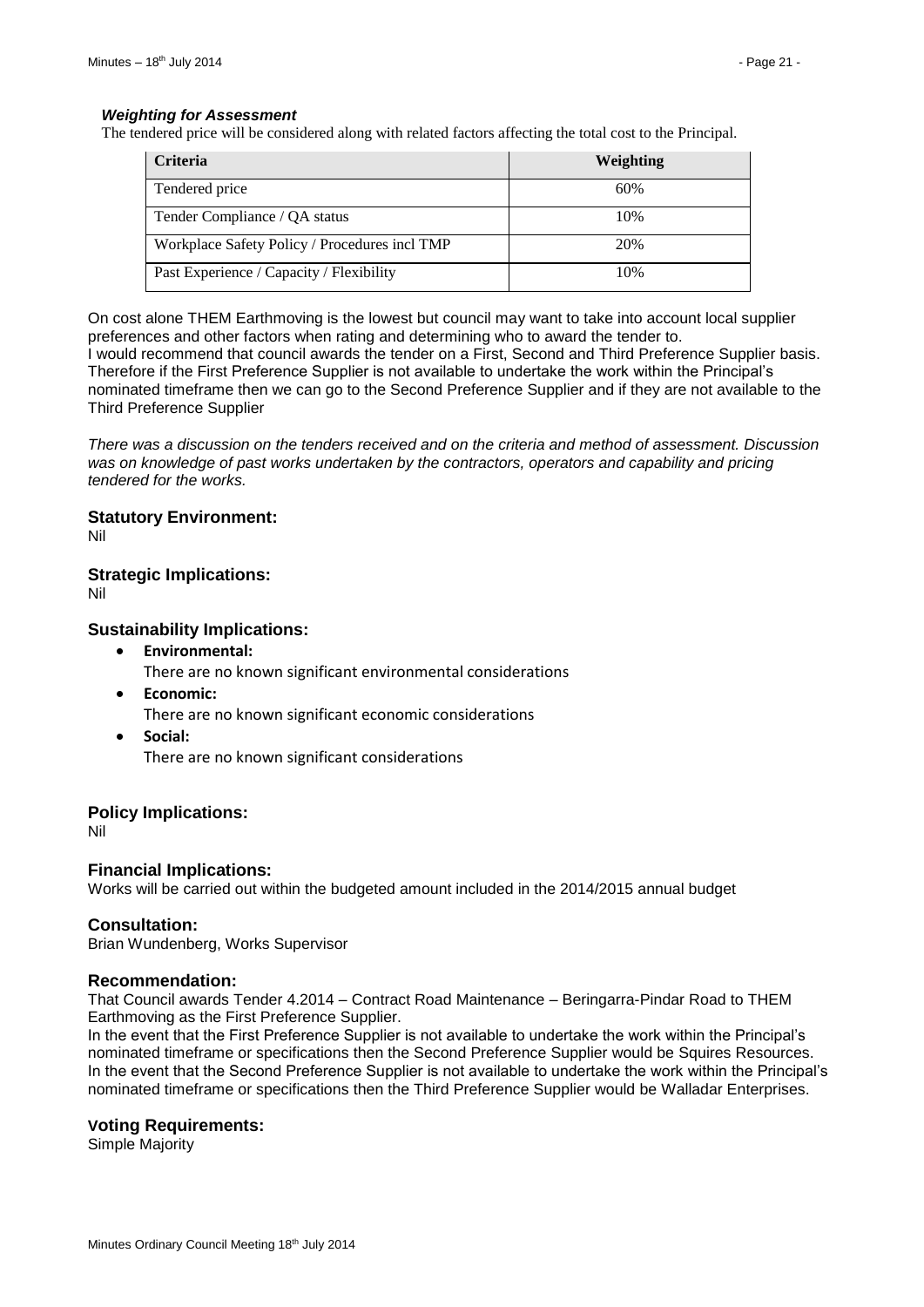# *Council Decision:* **Moved: Councillor Broad Seconded: Councillor Williams**

That Council awards Tender 4.2014 – Contract Road Maintenance – Beringarra-Pindar Road to THEM Earthmoving as the First Preference Supplier.

In the event that the First Preference Supplier is not available to undertake the work within the Principal's nominated timeframe or specifications then the Second Preference Supplier would be Squires Resources. In the event that the Second Preference Supplier is not available to undertake the work within the Principal's nominated timeframe or specifications then the Third Preference Supplier would be Walladar Enterprises.

# **Carried For: 4 Against: 0**

*Cr Foulkes-Taylor rejoined the meeting at 12.25pm Cr Squires has declared an interest in this item so remained out of the meeting*

#### <span id="page-21-0"></span>**17.3 Tender 5.2014 – Grader for Heavy Maintenance Works**

| File:              | 12.15                                    |
|--------------------|------------------------------------------|
| Author:            | Jenny Goodbourn- Chief Executive Officer |
| Interest Declared: | Cr Squires                               |
| Date:              | $21st$ March 2014                        |
| Attachments:       | Summary of tenders 5.2014                |

#### **Matter for Consideration:**

A tender has been called for the supply of a grader and operator for heavy maintenance work/grading of various roads within the Shire of Murchison.

#### **Background:**

Under the road maintenance programme within the 2014/2015 an amount has been allocated for heavy maintenance works and a tender has been called for provision of a contract grader and operator. A tender was called which closed on the 18<sup>th</sup> June 2014 and nine tenders have been received.

#### **Comment:**

Details of tenders received are summarised in the attached spreadsheet and presented to Council for decision. The contract is for a period of twelve months with the works expected to run for 4 to 5 months, dependant on not exceeding the \$300,000 budget allocation. It is hoped works will commence in August 2014.

There is a wide range in the prices tendered. Hourly rates for a grader range from \$130.00 to \$270.00. WBHO have based all their rates on a minimum of 34 weeks work. The heavy maintenance works will not be for this length of time so the rates tendered would likely alter based on a lesser period. Based on the grader and other main items of plant the top five lowest priced tenders are as below: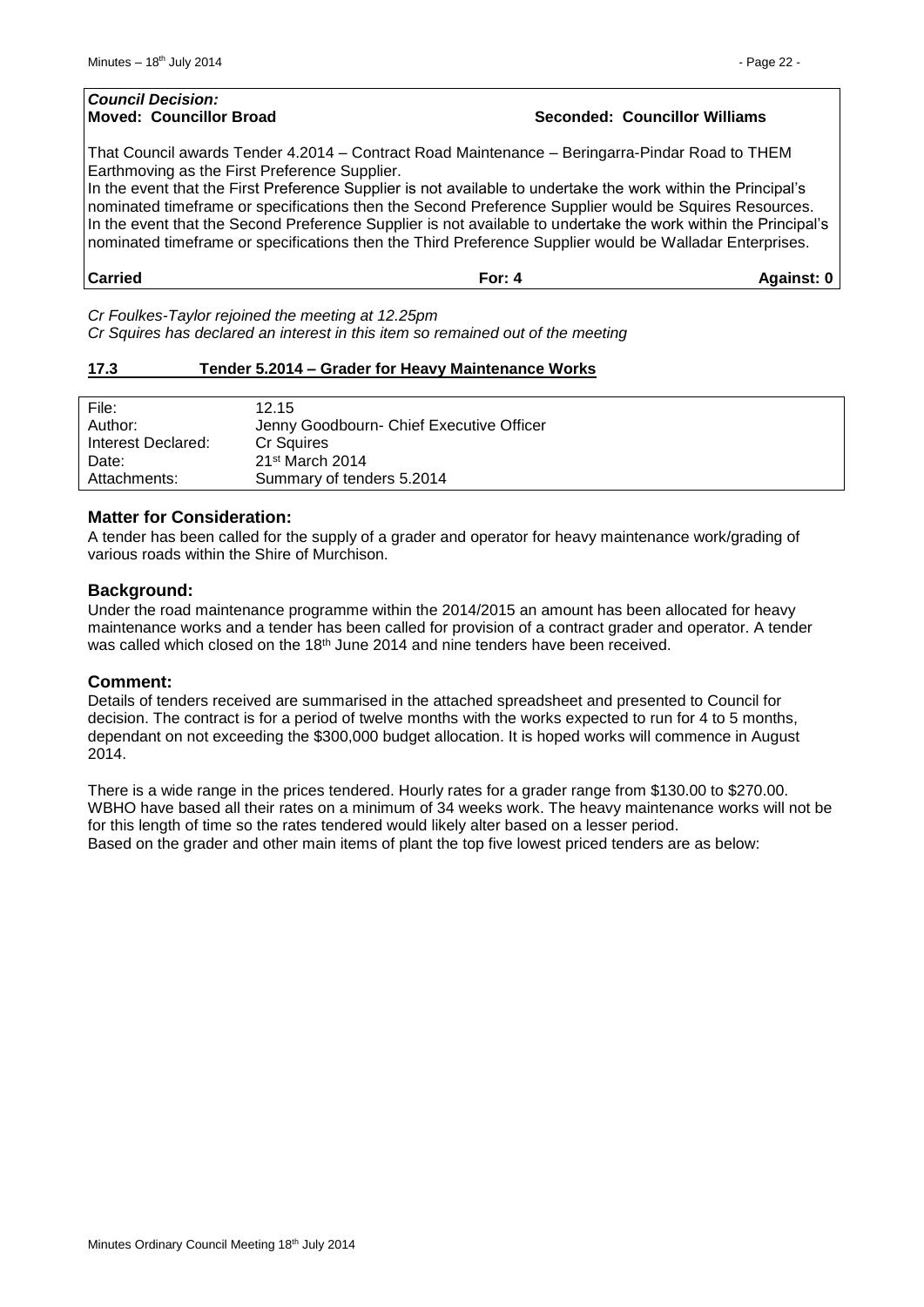| <b>PLANT ITEM \$ PER HOUR</b> | <b>GRADER</b>   |          | <b>LOADER</b> |        | <b>PRIME MOVER</b><br>& SIDE TIPPER |             | <b>ROAD ROLLER</b>          |              | <b>WATER TRUCK</b> |
|-------------------------------|-----------------|----------|---------------|--------|-------------------------------------|-------------|-----------------------------|--------------|--------------------|
|                               |                 |          |               |        |                                     |             |                             |              |                    |
| <b>SUPPLIER</b>               |                 |          |               |        |                                     |             |                             |              |                    |
|                               |                 |          |               |        |                                     |             |                             |              |                    |
| <b>THEM Earthmoving</b>       | John Deere 772B |          |               |        |                                     | Multi tyred |                             | 30,000L      |                    |
|                               |                 | \$145.00 |               |        |                                     |             | \$120.00                    |              | \$145.00           |
|                               |                 |          |               |        |                                     |             |                             |              |                    |
|                               |                 |          |               |        |                                     |             |                             |              |                    |
| <b>Squires Resources</b>      |                 |          | Cat 950       |        | semi side tipper                    |             | 24T multi tyre              | 30,000L semi |                    |
|                               | \$              | 185.90   | \$            | 176.00 | \$<br>185.90                        | \$          | 159.50                      | \$           | 176.00             |
|                               |                 |          |               |        |                                     |             |                             |              |                    |
|                               |                 |          |               |        |                                     |             |                             |              |                    |
| <b>Junction Contracting</b>   | 140G Cat        |          |               |        |                                     |             | Multi tyre 10T              | 24,000L      |                    |
|                               | \$              | 200.00   |               |        |                                     | \$          | 137.00                      | \$           | 164.50             |
|                               |                 |          |               |        |                                     |             |                             |              |                    |
|                               |                 |          |               |        |                                     |             |                             |              |                    |
| John & Claire Mahony          | 12H Cat         |          |               |        |                                     |             |                             |              |                    |
|                               | \$              | 154.00   |               |        |                                     |             |                             |              |                    |
|                               |                 |          |               |        |                                     |             |                             |              |                    |
|                               |                 |          |               |        |                                     |             |                             |              |                    |
| <b>TL Civil</b>               | Grader (have 2) |          |               |        |                                     |             | Roller 14t smooth   20,000L |              |                    |
|                               | \$              | 130.00   |               |        |                                     | \$          | 98.00                       | \$           | 120.00             |
|                               |                 |          |               |        |                                     |             |                             |              |                    |
|                               |                 |          |               |        |                                     |             |                             |              |                    |

The tender evaluation needs to be based on the criteria in the tender:-

| <b>Description of Qualitative Criteria</b>                                                                                                                   | <b>Score</b>    |
|--------------------------------------------------------------------------------------------------------------------------------------------------------------|-----------------|
| Skills and experience of key personnel (eg demonstrated ability,<br>accreditation, First Aid Training, etc)                                                  | $0-1-2-3$       |
| Suitability of plant and machinery                                                                                                                           | $0-1-2-3$       |
| Workplace Safety Management Procedures (eg Compliance with Shire's<br>Contractor Safety Equipment Requirements, Induction Process, Safety<br>Procedures etc) | $0 - 1 - 2 - 3$ |
| The Contractor's commitment to provision of Traffic Management                                                                                               | $0 - 1 - 2 - 3$ |
| Demonstrated capacity and flexibility to satisfactorily service shire needs                                                                                  | $0 - 1 - 2 - 3$ |

# *Weighting for Assessment*

The tendered price will be considered along with related factors affecting the total cost to the Principal.

| <b>Criteria</b>               | Weighting |
|-------------------------------|-----------|
| Tendered price                | 60%       |
| Tender Compliance / QA status | 10%       |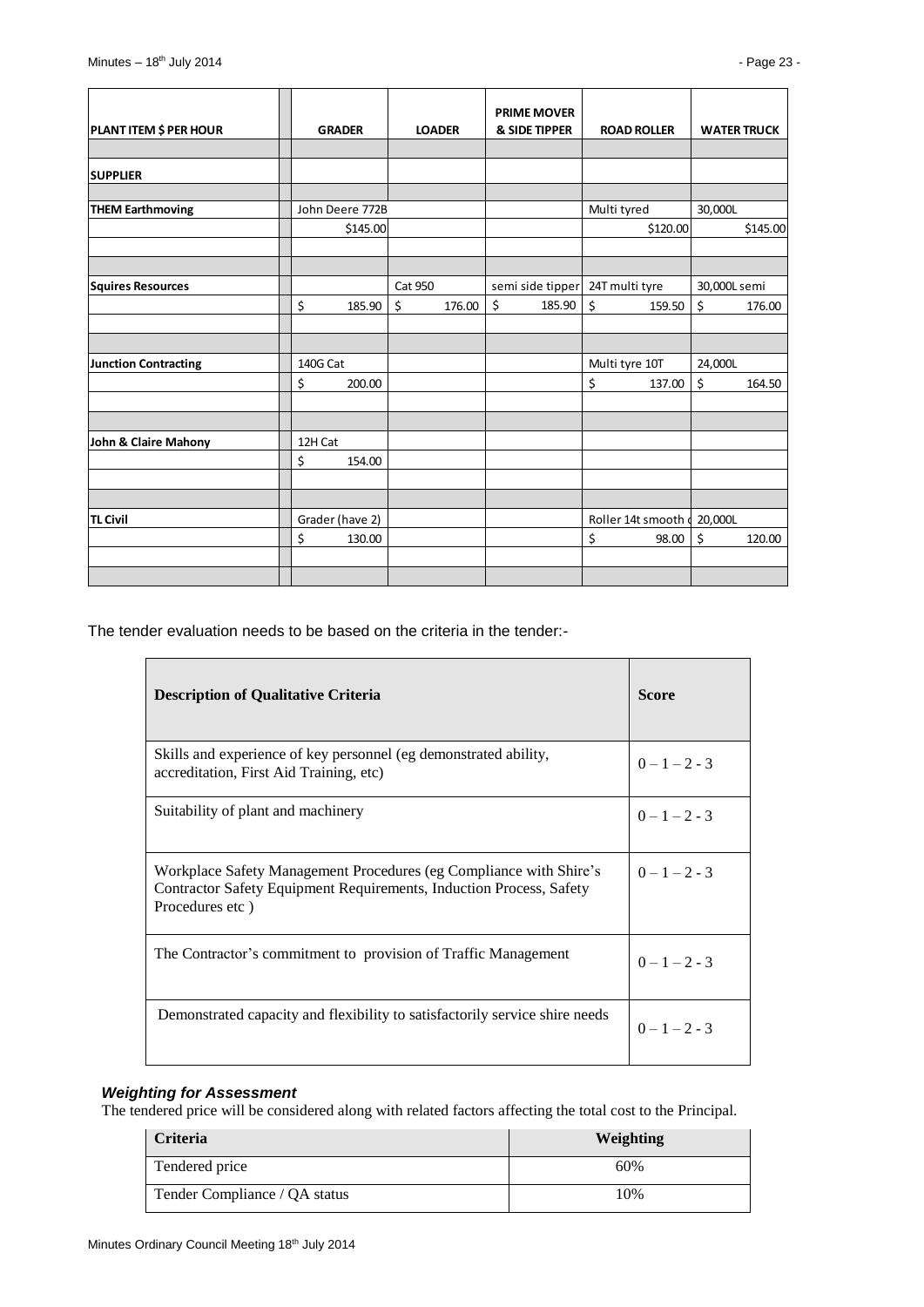| Workplace Safety Policy / Procedures incl TMP | 20% |
|-----------------------------------------------|-----|
| Past Experience / Capacity / Flexibility      | 10% |

On cost alone TL Civil is the lowest but council may want to take into account local supplier preferences and other factors when rating and determining who to award the tender to.

I would recommend that council awards the tender on a First and Second Preference Supplier basis. Therefore if the First Preference Supplier is not available to undertake the work within the Principal's nominated timeframe then we can go to the Second Preference Supplier.

*There was a discussion on the tenders received and on the criteria and method of assessment. Discussion*  was on knowledge of past works undertaken by the contractors, operators and capability and pricing *tendered for the works.* 

#### **Statutory Environment:**

Nil

#### **Strategic Implications:**

Nil

# **Sustainability Implications:**

- **Environmental:**
	- There are no known significant environmental considerations
- **Economic:**

There are no known significant economic considerations

 **Social:** There are no known significant considerations

#### **Policy Implications:**

Nil

#### **Financial Implications:**

Works will be carried out within the budgeted amount included in the 2014/2015 annual budget

#### **Consultation:**

Brian Wundenberg, Works Supervisor

#### **Recommendation:**

That Council awards Tender 5.2014 – Contract Grader for Heavy Maintenance programme to Squires Resources as the First Preference Supplier.

In the event that the First Preference Supplier is not available to undertake the work within the Principal's nominated timeframe or specifications then the Second Preference Supplier would be John & Claire Mahony

#### **Voting Requirements:**

Simple Majority

#### *Council Decision:* **Moved: Councillor Whitmarsh Seconded: Councillor Broad**

That Council awards Tender 5.2014 – Contract Grader for Heavy Maintenance programme to Squires Resources as the First Preference Supplier.

In the event that the First Preference Supplier is not available to undertake the work within the Principal's nominated timeframe or specifications then the Second Preference Supplier would be John & Claire Mahony

**Carried For: 5 Against: 0**

*Council broke for lunch at 12.58pm Council resumed at 1.55pm*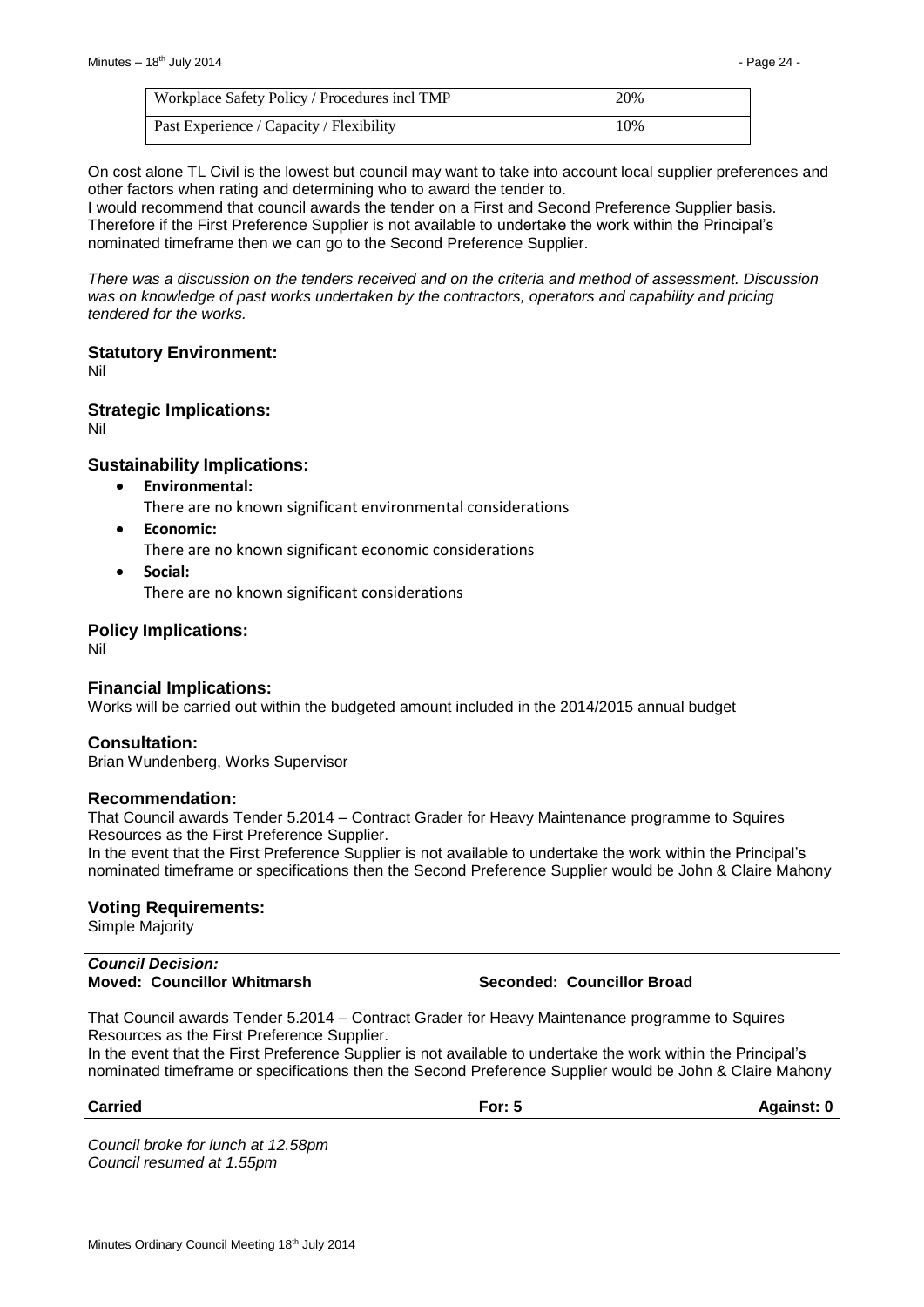*Cr Squires declared an interest in this item and left the meeting at 1.55pm*

*Cr Foulkes-Taylor declared an interest in this item and left the meeting at 1.55pm Cr Broad declared an interest in this item, however as the CEO had been advised that three Cr's would be declaring an interest in this item an application had been made to the minister under section5.69(3) of the Local Government Act to allow Cr Simon Broad to remain in the meeting. A letter of approval had been obtained from the minister and the CEO gave Cr Broad a copy of this letter which allowed him to remain in* 

*the meeting for item 17.4 and to participate in the discussion and decision making process.*

#### <span id="page-24-0"></span>**17.4 Tender RFT.GTS MU 06.2014 – Flood Damage Works**

| <b>Council Decision:</b><br><b>Moved: Councillor Broad</b>                                                                   |          | <b>Seconded: Councillor Williams</b> |                   |
|------------------------------------------------------------------------------------------------------------------------------|----------|--------------------------------------|-------------------|
| That council move behind closed doors to discuss this item.                                                                  |          |                                      |                   |
| <b>Carried</b>                                                                                                               | For: $4$ |                                      | Against: 0        |
| Council moved behind closed doors at 2.08pm<br>Senior Finance Officer, Candice Smith left the meeting at 2.08pm              |          |                                      |                   |
| <b>Council Decision:</b><br><b>Moved: Councillor Broad</b>                                                                   |          | Seconded: Councillor Whitmarsh       |                   |
| That council move out from behind closed doors                                                                               |          |                                      |                   |
| <b>Carried</b>                                                                                                               | For: $4$ |                                      | Against: 0        |
| Council moved out from behind closed doors at 3.07pm                                                                         |          |                                      |                   |
| Decision made whilst behind closed doors                                                                                     |          |                                      |                   |
|                                                                                                                              |          |                                      |                   |
| <b>Council Decision:</b><br><b>Moved: Councillor Broad</b>                                                                   |          | Seconded: Councillor Williams        |                   |
| That the tender is awarded to a panel of suppliers consisting of:-                                                           |          |                                      |                   |
| J & C Mahony<br>Quadrio Earthmoving<br>Thurkle's Dozing<br><b>Lacy Contracting Services</b><br>Yarlarweelor Pastoral Company |          |                                      |                   |
| <b>Carried</b>                                                                                                               | For: $4$ |                                      | <b>Against: 0</b> |
| <b>Tender Supply of Freight Services to Murchison Settlement</b><br>17.5                                                     |          |                                      |                   |

<span id="page-24-1"></span>

| Author:            | Jenny Goodbourn           |
|--------------------|---------------------------|
| Interest Declared: | Nil                       |
| Date:              | 12 <sup>th</sup> May 2014 |
| Attachments:       | Nil                       |

#### **Matter for Consideration:**

Shire to call tender for supply of freight services to Murchison Settlement.

#### **Background:**

The current freight contract was for a period of two years and is due to expire on the 31<sup>st</sup> August 2014. A new tender needs to be called for freight service provision with effect from 1<sup>st</sup> September 2014.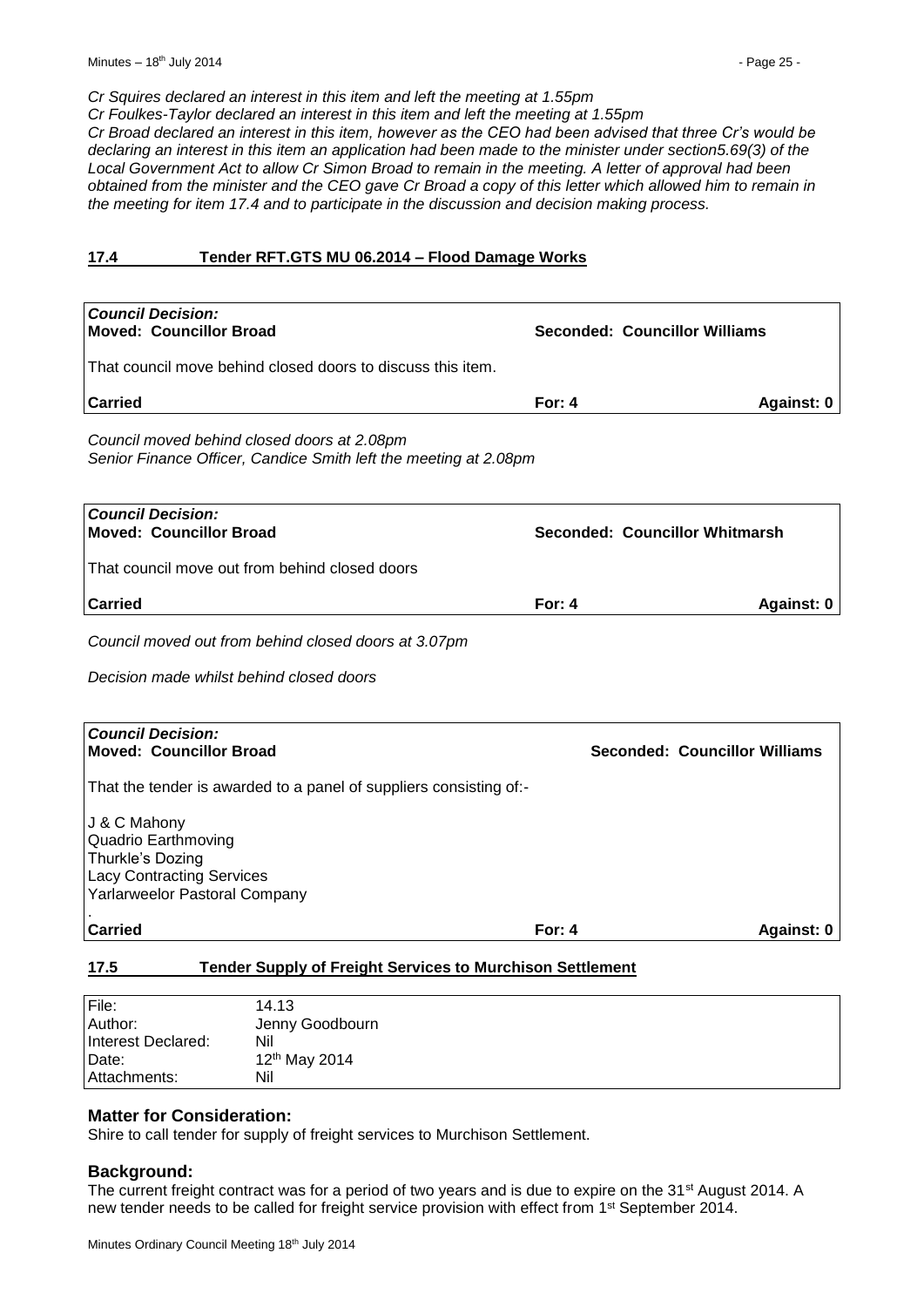#### **Comment:**

The current service provider commenced the freight run in September 2012 and has provided a reliable and accommodating service, however there are a few things we probably need to specify in the new tender to ensure we continue to receive the level of service we require.

When the previous contract was sought an advert went out for provision of a weekly freight service and the specifics of the contract such as when they had to be in the settlement by, who was included in the pick-ups and other aspects were negotiated with the service provider.

I think we need to establish what the specifics are and include these in the tender document. These need to include:

Particulars of the vehicle that will be used – adequate space and a separate chiller and freezer section; Delivery into the settlement by 5pm;

All freight for the shire to be included in the tendered price regardless of where collected from; Agreed number of pick up points for other users (list to be reviewed by council and community and a consensus reached on who to include) – currently:

#### **Parts and General**

Hoppy's Parts R Us Bunnings Corporate Express Courier Australia (monthly Library book exchange) Komatsu Great Northern Rural Toll Express Toll Ipec Transwest (Gtn 2<sup>nd</sup> hand Tyres) Truck Centre **Truckline** Westrac

#### **Groceries:**

Geraldton Fruit & Veg Luscombes McDonalds Mick Davey Peters Queens IGA Woolworths

Pick-ups from other supplies to be at an additional fee as specified in the tender; Pricing for a contingency plan delivery via Butchers Track in the event of an extreme weather event that might close the Carnarvon-Mullewa Road due to the Murchison River flowing.

*President Halleen commented that there is no place for tyres to be collected.*

*CEO mentioned that the previous contract was changed significantly after it was awarded and that this one needs to be more specific.*

*President Halleen commented that if we want delivery by 5pm we need to be aware that there is a cut off time for collection requests.* 

*Cr Squires mentioned that being in the transport business himself that freight companies do not want to be late and that it isn't necessarily the freight company's fault as often there are problems when they go to collect the freight and do the pick-ups..*

#### **Statutory Environment:**

S3.57 Local Government Act 1995.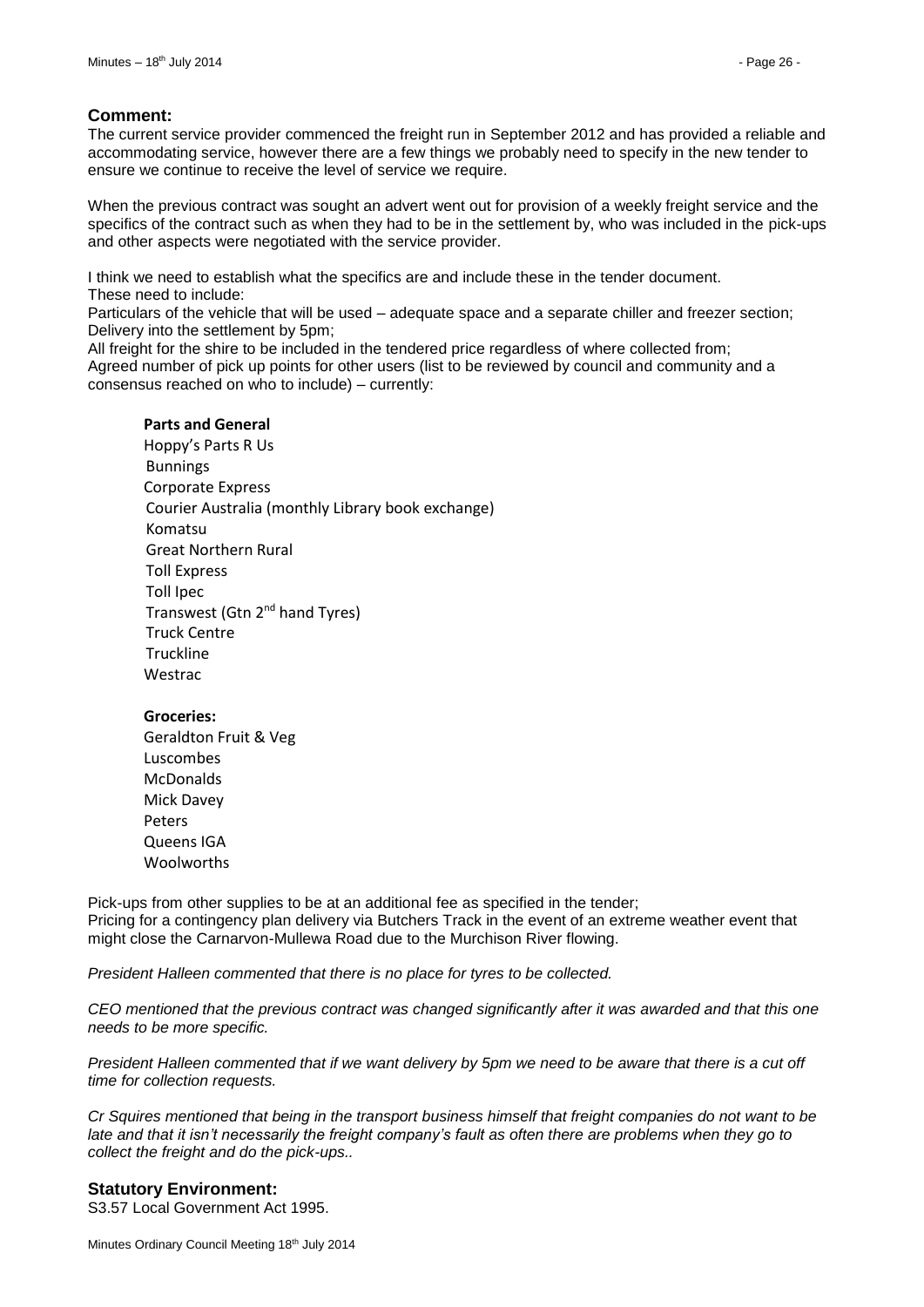# **Sustainability Implications**

- **Environmental**
- There are no known significant environmental implications associated with this decision
- **Economic**
- There are no known significant economic implications associated with this decision **Social**

There are no known significant social considerations associated with this decision

#### **Strategic Implications:**

Nil

### **Policy Implications:**

In line with Shire of Murchison Purchasing Policy

#### **Financial Implications:**

A provision of \$90,000 for freight has been included in the 2014/2015 budget.

#### **Consultation:**

Nil

#### **Recommendation:**

That Council calls a tender for the provision of a weekly freight service to the Murchison Settlement for a period of two years commencing from the 1st September 2014.

#### **Voting Requirements:**

Simple Majority

# *Council Decision:*

**Moved: Councillor Squires Seconded: Councillor Williams**

That Council calls a tender for the provision of a weekly freight service to the Murchison Settlement for a period of two years commencing from the 1st September 2014.

**Carried For: 6 Against: 0**

# <span id="page-26-0"></span>**18. ADMINISTRATION**

#### <span id="page-26-1"></span>**18.1 Re-alignment of the Carnarvon-Mullewa Road**

File: 12.19 Author: Jenny Goodbourn Interest Declared: No interest to disclose Date: 18th July 2014 Attachments:

#### **Matter for Consideration:**

Dedication and closure of a portion of the Carnarvon-Mullewa Road**.**

#### **Background:**

There is a section of the Carnarvon-Mullewa Road that has been realigned and is no longer within the road reserve. The section of the road concerned is adjacent to the Mt Narryer Station Homestead and buildings. Records indicate that the realignment was put in following cyclone Steve in 2000. The old road ran through a swampy area and was closed for months at the time. A new alignment, away from the swampy area was decided upon and the road relocated. However the dedication of the road and closure of the previous section was not carried out per the relevant sections of the Land Administration Act.

#### **Comment:**

At the March meeting Council resolved to: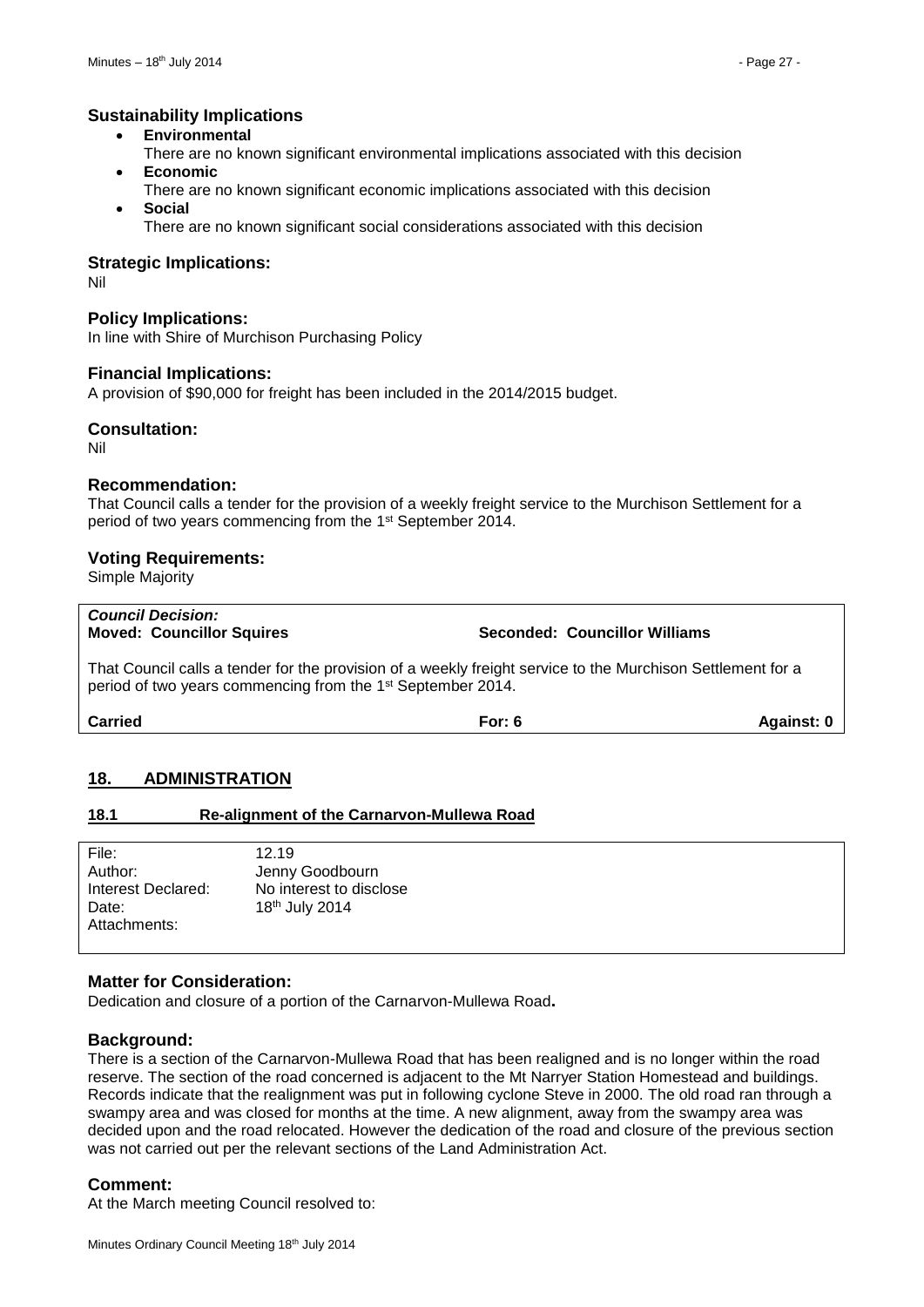# *Council Decision:*

**Moved: Councillor Broad Seconded: Councillor Williams**

That Council:-

- 1. In pursuance of section 56 of the Land Administration Act 1997, support the dedication of the new alignment of the Carnarvon-Mullewa road as shown on the map supplied by the Department of Lands.
- 2. In pursuance of section 58 of the Land Administration Act 1997, support the permanent closure of the old road alignment as shown on the map supplied by the Department of Lands.
- 3. In pursuance of section 3.50 (1a) of the Local Government Act 1995, support the permanent closure of the old road alignment as shown on the map supplied by the Department of Lands.
- 4. Advertise the road closure for a period of 35 days for public comment.

| <b>Carried</b> | For: $6$ | <b>Against:</b> |
|----------------|----------|-----------------|
|                |          |                 |

An advert was placed on the 12<sup>th</sup> May and people had until the 26<sup>th</sup> June to respond or make any submissions. No submissions were received.

#### **Statutory Environment:**

Road dedications are undertaken in accordance with Section 56 of the Land Administration Act 1997 Road closures re undertaken in accordance with section 58 of the Land Administration Act 1997. The closure of any thoroughfare for greater than four weeks also requires approval under section 3.50 of the Local Government Act 1995.

#### **Strategic Implications:**

Nil

#### **Sustainability Implications**

- **Environmental**
	- There are no known significant environmental implications
- **Economic**
	- There are no known significant economic implications
- **Social**

There are no known significant social considerations.

#### **Policy Implications:**

Nil

#### **Financial Implications:**

Minor costs associated with advertising and administration.

#### **Consultation:**

Department of Lands

#### **Recommendation:**

That Council:-

- 1. In pursuance of section 56 of the Land Administration Act 1997, council write to the Minister for land asking for the dedication of the new alignment of the Carnarvon-Mullewa road as shown on the map supplied by the Department of Lands.
- 2. In pursuance of section 58 of the Land Administration Act 1997, council write to the Minister for Land asking for the permanent closure of the old road alignment as shown on the map supplied by the Department of Lands.

#### **Voting Requirements:**

Simple Majority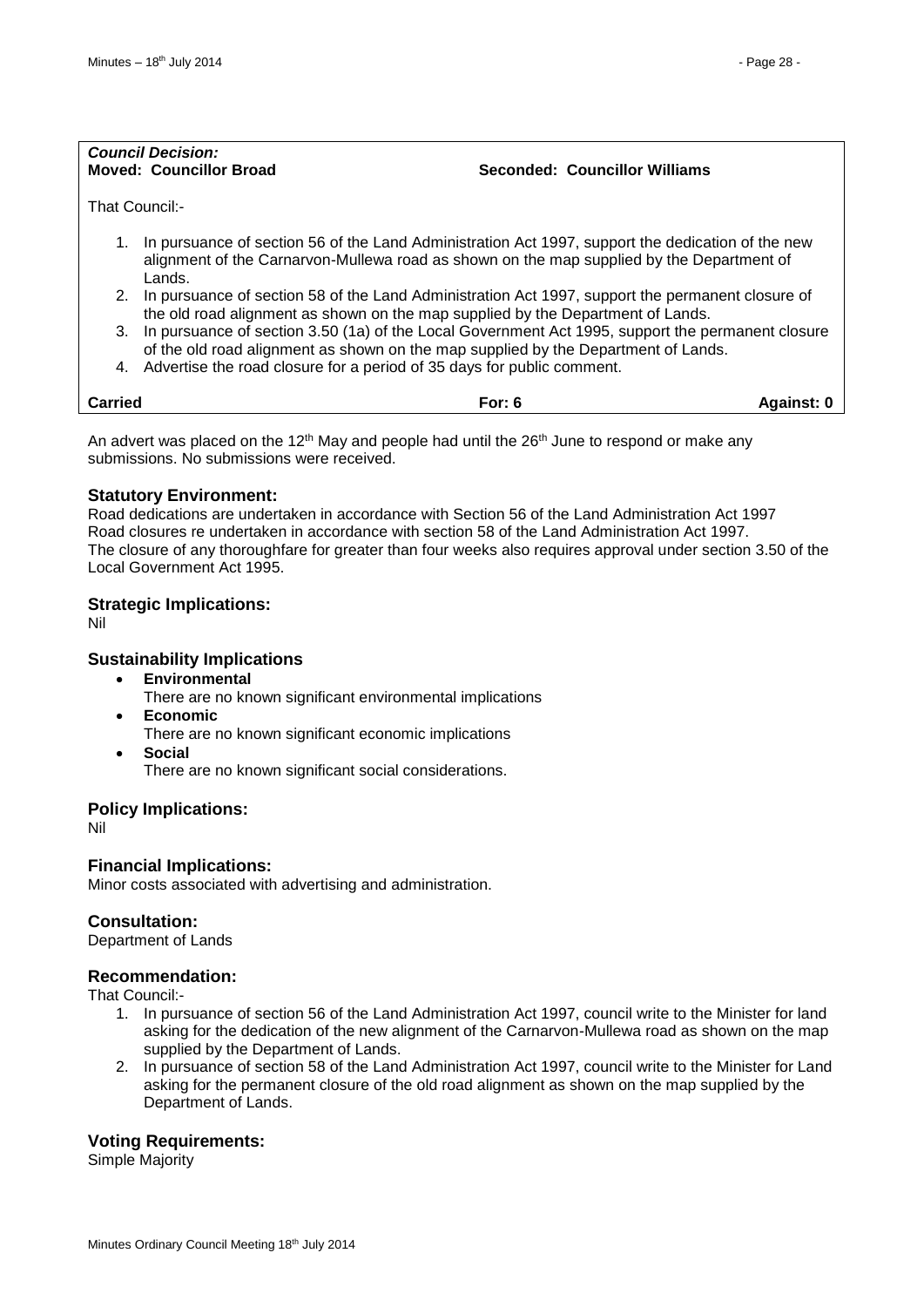# *Council Decision:* **Moved: Councillor Foulkes-Taylor Seconded: Councillor Williams** That Council: 1. In pursuance of section 56 of the Land Administration Act 1997, council write to the Minister for land asking for the dedication of the new alignment of the Carnarvon-Mullewa road as shown on the map supplied by the Department of Lands.

2. In pursuance of section 58 of the Land Administration Act 1997, council write to the Minister for Land asking for the permanent closure of the old road alignment as shown on the map supplied by the Department of Lands.

**Carried For: 6 Against: 0**

# <span id="page-28-0"></span>**19. NOTICE OF MOTION**

#### <span id="page-28-1"></span>**19.1 Replacement of Plaques Commemorating CBD Development**

| File:              | 11.16                   |
|--------------------|-------------------------|
| Author:            | Councillor Simon Broad  |
| Interest Declared: | No interest to disclose |
| Date:              | 18th July 2014          |
| Attachments:       |                         |
|                    |                         |

# **Matter for Consideration:**

Proposal to replace two plaques commemorating the CBD Development.

#### **Background:**

At the completion of the CBD Development in 2010 several plaques were commissioned to commemorate the event. There was one on the Community Stores Depot, one on the Community Fuel Facility, one on the Motel Units, one on the Caravan Park, one to acknowledge the CBD Committee and one on the Roadhouse. Two of the signs include the name of the CEO at the time Ron Adams.

#### **Comment:**

In view of the fraudulent activities against the shire committed by Mr Adams it seems inappropriate for him to be included in the commemoration of these projects and it is proposed to replace the two plaques and exclude his name.

There will be no legal implications as we are still acknowledging the funding received for the project and the person who officially opened the development.

*Cr Broad commented that in light of the recent Rolf Harris situation it had reminded him of an earlier discussion regarding the plaques. It may not be as serious as the Rolf Harris situation but the impact to this small community was significant and that altering the plaques is a good idea.*

*If the motion is successful could we also change the plaques to incorporate the CBD committee onto the one large plaque at the roadhouse as currently they are on a small separate one and they did so much of the work.*

*Cr Williams asked if the honour board should be changed as well. The CEO commented that it is not the same as this is a record of who was at the shire and not a recognition of what they did.*

# **Statutory Environment:**

Nil

# **Strategic Implications:**

Nil

# **Sustainability Implications:**

- **Environmental:**
	- There are no known significant environmental considerations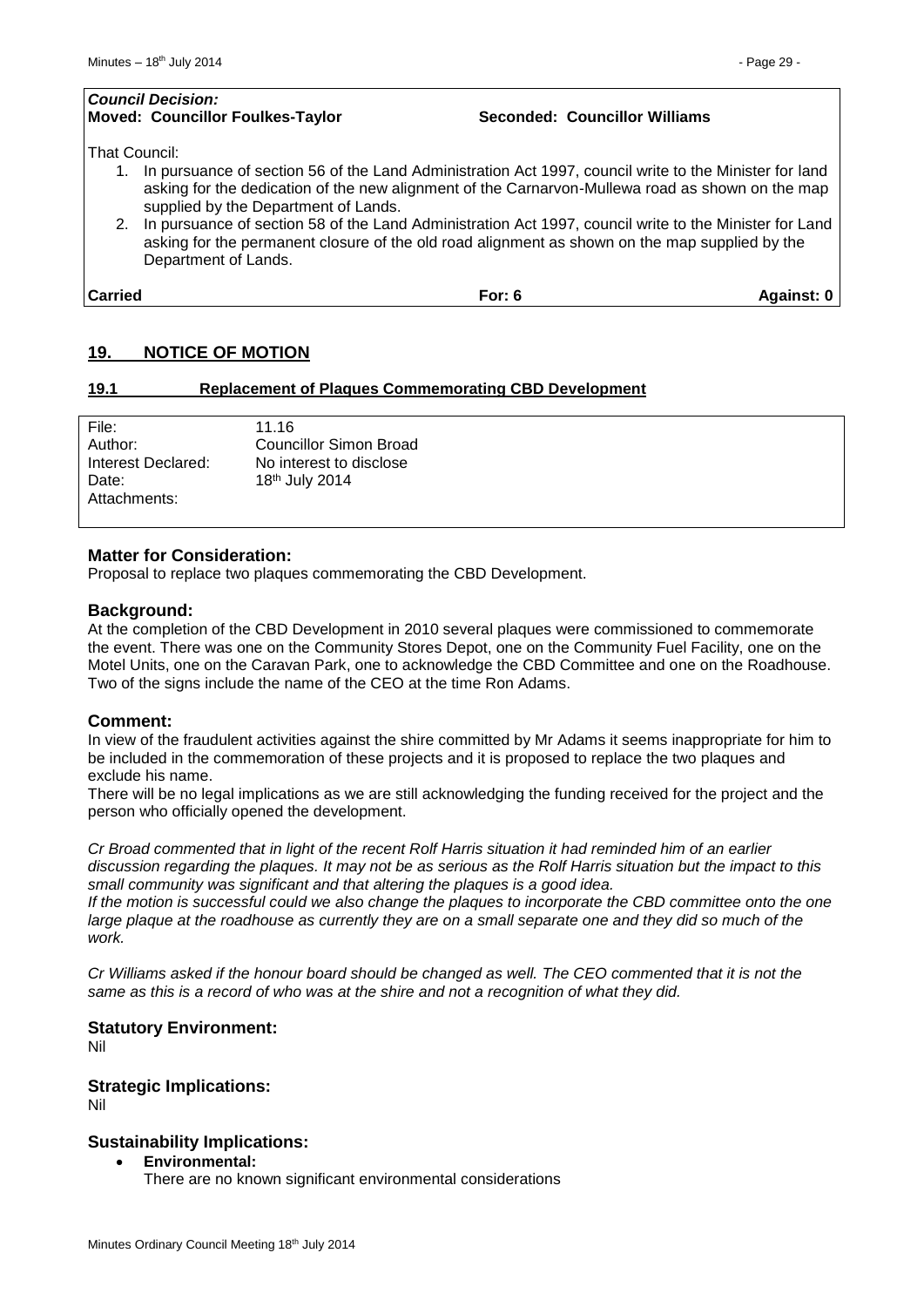- **Economic:**
	- There are no known significant economic considerations
- **Social:** There are no known significant social considerations

#### **Policy Implications:**

Nil

#### **Financial Implications:**

The cost for the two replacement plaques will be around \$725 and well within the operating costs contained within the 2014/2015 budget.

#### **Consultation:**

Nil

#### **Motion:**

The shire of Murchison replaces two of the plaques commemorating the CBD Development to exclude the name of Mr Ron Adams.

#### **Voting Requirements:**

Simple Majority

*Council Decision:*

**Moved: Councillor Broad Seconded: Councillor Williams**

The shire of Murchison replaces two of the plaques commemorating the CBD Development to exclude the name of Mr Ron Adams.

**Carried For: 5 Against: 1**

# <span id="page-29-0"></span>**20. CEO ACTIVITY REPORT**

| Date                  | <b>Activity</b>                                                                                                                                                                                                                                                               |
|-----------------------|-------------------------------------------------------------------------------------------------------------------------------------------------------------------------------------------------------------------------------------------------------------------------------|
| <b>CEO</b>            |                                                                                                                                                                                                                                                                               |
| 12 <sup>th</sup> June | Teleconference with Simon Wilkes of Urbis regarding Local Planning Strategy & Scheme                                                                                                                                                                                          |
| $13th$ June           | Discussion with Garrett Bray of BG & E who has taken over the Ballinyoo Bridge Project from<br>Nik West. Update on where we are at with the design.                                                                                                                           |
| 17 <sup>th</sup> June | Komatsu attended the shire to discuss bulldozer repairs.                                                                                                                                                                                                                      |
| 19 <sup>th</sup> June | Teleconference with Peter Coughlan of BG & E regarding Ballinyoo Bridge. Design has been<br>amended following review by MRWA and problems with the Rocla M-Lock system on some<br>bridges down south. Now amending design to pre-cast plank design as recommended by<br>MRWA. |
| 20 <sup>th</sup> June | Meeting with Mark Halleen and Brian Wundenberg to go over plans for Polocrosse carnival.                                                                                                                                                                                      |
| 30 <sup>th</sup> June | Discussion with Debra Slater-Lee (NRM) regarding the incorrect inclusion of the Shire of<br>Murchison in the recent funding application form.                                                                                                                                 |
| 30 <sup>th</sup> June | Discussion with Jane Bradley who confirmed the Shire of Murchison was not included in the<br>final documents and should not have been included in the draft.                                                                                                                  |
| $2nd$ July            | Meeting with works supervisor to work out construction programme and costings for 2014/15<br>budget.                                                                                                                                                                          |
| 4 <sup>th</sup> July  | Teleconference meeting of the Murchison Community fund Committee to discuss two grant<br>application we have received.                                                                                                                                                        |
| 6 <sup>th</sup> July  | BBQ with visiting vet programme from Murdoch University                                                                                                                                                                                                                       |
| 11 <sup>th</sup> July | Meeting with Nigel Goode of Greenfields and the works supervisor to discuss the tender for<br>the provision of plant and labour for the flood damage works                                                                                                                    |
| 11 <sup>th</sup> July | Special council meeting                                                                                                                                                                                                                                                       |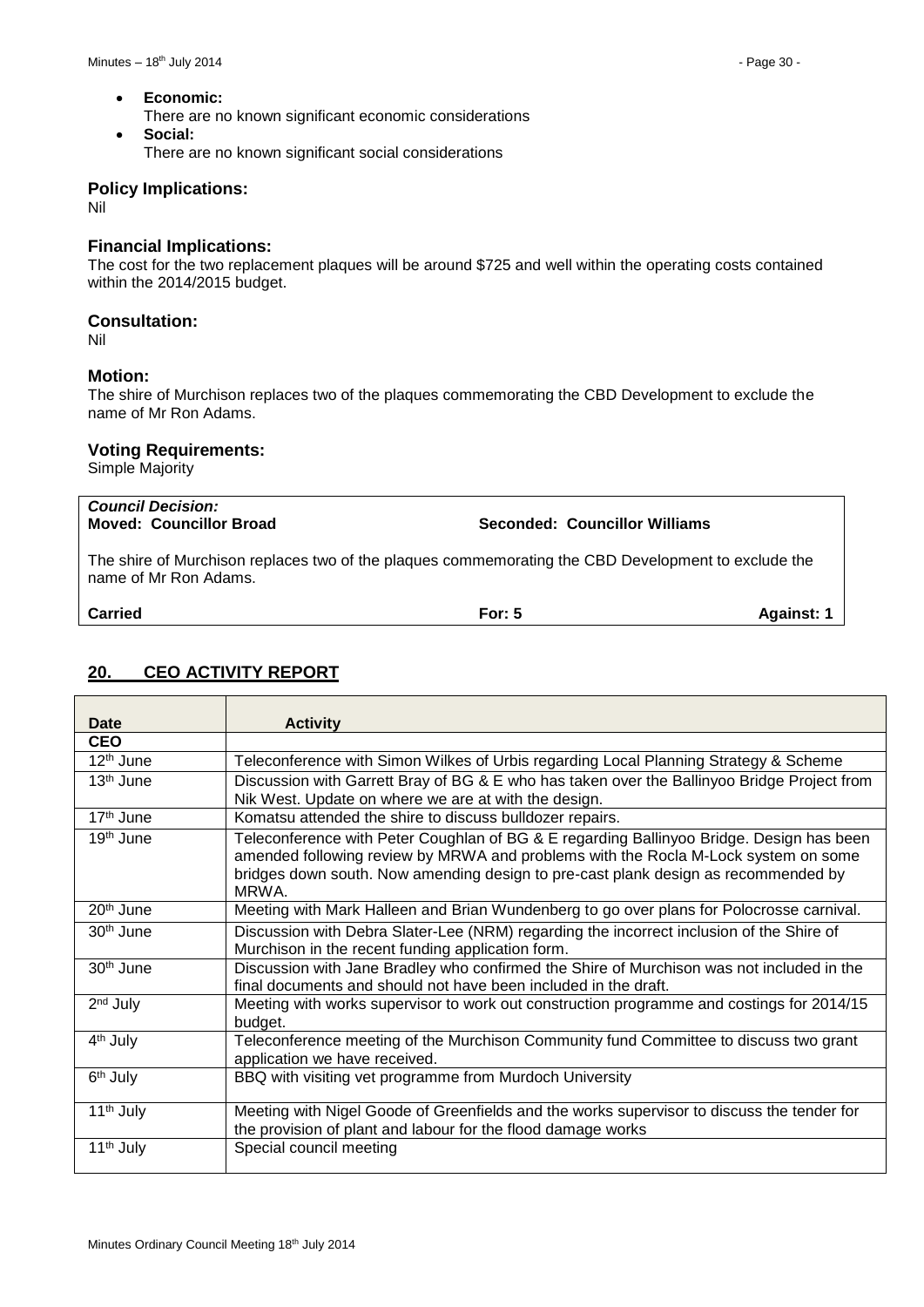#### **Recommendation:**

That the CEO's Activity Report be accepted.

*CEO advised the council on how successful the VET programme was and it was a shame that the surgeries did not go ahead for various reasons. There were lots of micro chipping and needles and that it was a very worthwhile event.*

*Cr Broad asked if there were any cats sterilized and if not how did they get micro chipped. It was explained that the cats were already sterilized.*

#### **Voting Requirements:**

Simple Majority

| <b>Council Decision:</b><br><b>Moved: Councillor Foulkes-Taylor</b> | Seconded: Councillor Broad |            |
|---------------------------------------------------------------------|----------------------------|------------|
| That the CEO's Activity Report be accepted.                         |                            |            |
| <b>Carried</b>                                                      | For: $6$                   | Against: 0 |
|                                                                     |                            |            |

#### <span id="page-30-0"></span>**21. URGENT BUSINESS**

| <b>Council Decision:</b><br><b>Moved: Councillor Broad</b>             | Seconded: Councillor Foulkes-Taylor |            |  |  |  |
|------------------------------------------------------------------------|-------------------------------------|------------|--|--|--|
| That the Shire of Murchison deals with three items of urgent business. |                                     |            |  |  |  |
| <b>Carried</b>                                                         | For: $6$                            | Against: 0 |  |  |  |

#### <span id="page-30-1"></span>**21.1 Australasian Safari Request**

| File:              | 13.10                                            |
|--------------------|--------------------------------------------------|
| Author:            | Jenny Goodbourn                                  |
| Interest Declared: | None                                             |
| Date:              | 18 <sup>th</sup> July 2014                       |
| Attachments:       | Letter of Initial Application & Safari Site Plan |
|                    |                                                  |

#### **Matter for Consideration:**

Consideration of the request by the Australasian Safari to overnight in Murchison settlement on Sunday the 21st September 2014.

#### **Background:**

The Australasian Safari is an international event that attracts competitors from all over the world to compete in an off-road trial event over a range of vehicles. This year's Safari will run from the 19<sup>th</sup> to 27<sup>th</sup> September 2014. The event commences on the 19<sup>th</sup> September in Perth, then they travel to Geraldton, across to Murchison, up to Gascoyne Junction, onto Onslow, up to Exmouth then back to Kalbarri for the finish on the 27<sup>th</sup>. They would like to overnight in Murchison Settlement on Sunday the 21<sup>st</sup> September. This will probably be the last year that the event is held in WA.

#### **Comment:**

The CEO has had a couple of meetings with Justin Hunt, the organiser and they have visited the settlement to assess suitability. They have also undertaken protracted negotiations with CSIRO regarding a licence to transmit due to the radio quiet zone. This has finally been sorted out and they have been given permission for the event (although on a somewhat limited basis).

They have now sent in a formal request to council for approval to use the Murchison Settlement for their overnight stop. The full letter and site plan is in the attachment.

I have spoken to them regarding sewerage points and they are arranging for a waste truck to come from Geraldton to empty their portable toilets on the Monday morning as they know we do not have facilities to do this. According to the site plan the main headquarters are proposed to be on the caravan park area. I do know that Justin Hunt has stayed at the caravan park and spoken with Debbie and Geoff regarding the event.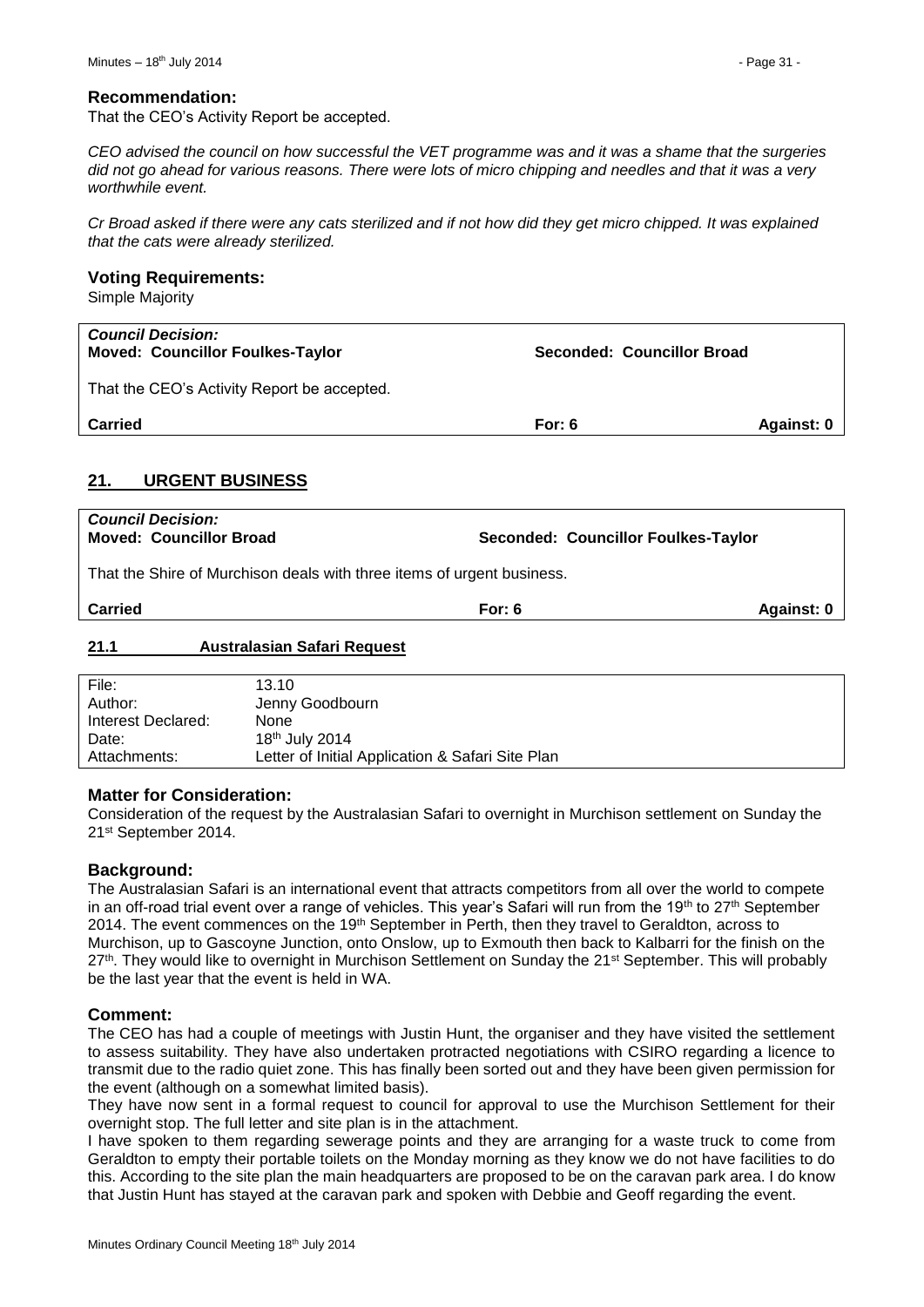They are requesting that any fees be waived in view of the fact that they are bringing such a large crowd to the settlement and giving us an opportunity to showcase the Murchison to the world.

The CEO was lucky enough to be at Sandstone when the safari had a stop over there a few years ago and it was a fantastic event. It is extremely well organised bringing all their own catering, ablutions, mechanical and first aid and transforms the place they stop at – there are workshops for all of the competitors and spectators can become involved not only cheering the drivers as they get in but also wandering around afterwards seeing them working on the vehicles and getting them ready for the next day. With such a small community as both Sandstone and Murchison the interaction for the locals is a lot more than in some of the larger towns they visit.

#### **Statutory Environment:**

Nil.

#### **Strategic Implications:**

N/A

#### **Sustainability Implications**

- **Environmental**
	- There are no known significant environmental implications
- **Economic**
	- There are no known significant economic implications.
- **Social**

There are no known significant social considerations.

#### **Policy Implications:**

Nil

#### **Financial Implications:**

Minor – supply of water and power and rubbish clean up after the event would be well within the operating expenses budgeted for the year.

#### **Consultation:**

Nil

#### **Recommendation:**

That the Shire of Murchison grants approval for the Australasian Safari to use Murchison Settlement as its overnight base on the 21<sup>st</sup> September 2014 and that no fees be imposed for this. That the Shire of Murchison grants support for an occasional liquor licence for the event.

#### **Voting Requirements:**

Simple Majority

*Council Decision:*

**Moved: Councillor Squires Seconded: Councillor Broad**

That the Shire of Murchison grants approval for the Australian Safari to use the Murchison Settlement as its overnight base on the 21<sup>st</sup> September 2014 and that no fees be imposed for this. That the Shire of Murchison grants support for an occasional liquor licence for the event.

**Carried For: 6 Against: 0**

#### <span id="page-31-0"></span>**21.2 Request to Undertake Asbestos Removal Works at Boolardy**

| File:              | 14.11                                    |
|--------------------|------------------------------------------|
| Author:            | Jenny Goodbourn- Chief Executive Officer |
| Interest Declared: | No interest to disclose                  |
| Date:              | 18th July 2014                           |
| Attachments:       | Property Details & Asbestos Register     |
|                    |                                          |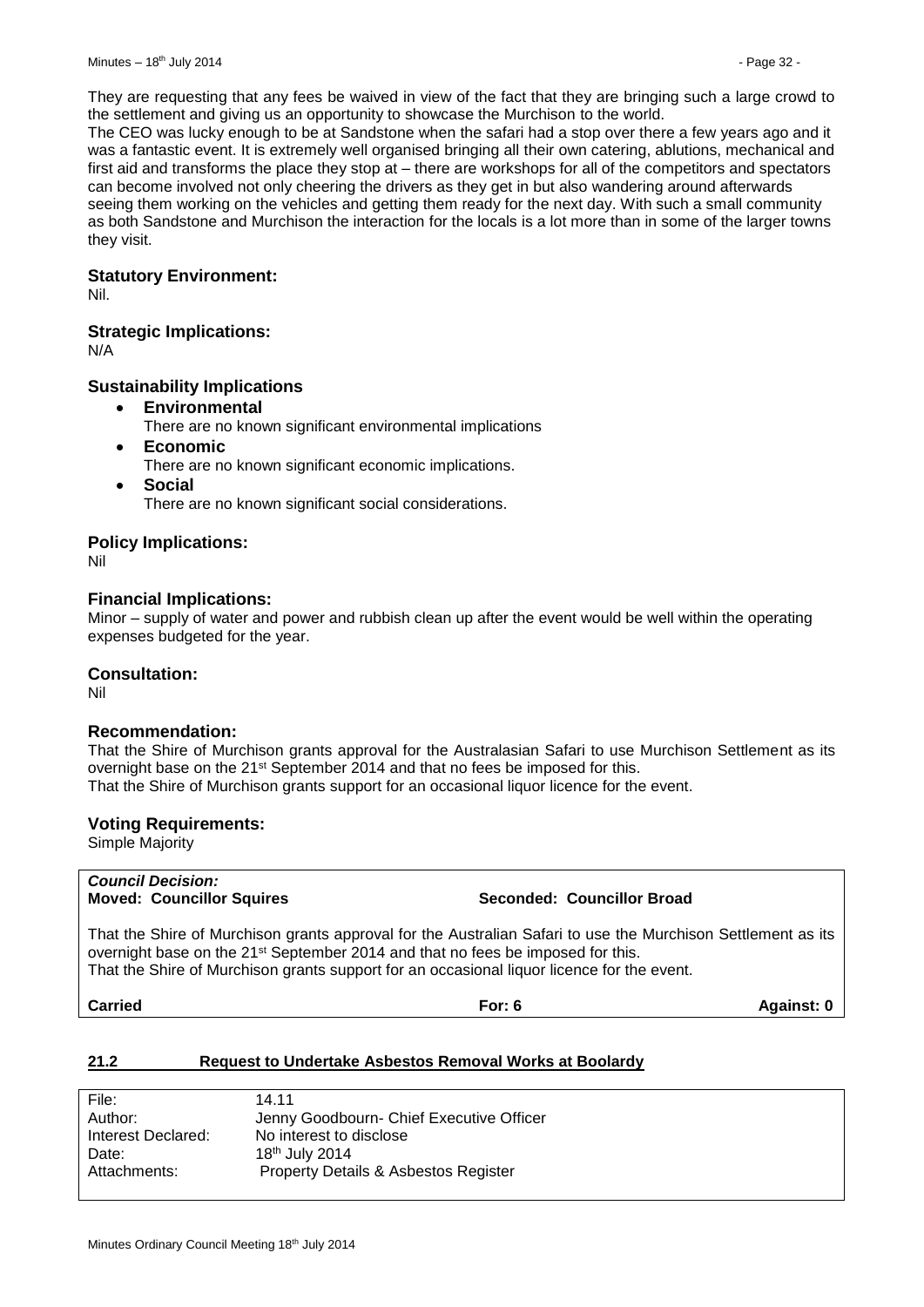#### **Matter for Consideration:**

Request for shire support of application to undertake building works and remove asbestos from Wittenoom Cottage at Boolardy.

#### **Background:**

Boolardy Station and outbuildings are Heritage listed and included in the State Heritage Register.

#### **Comment:**

CSIRO have contacted the shire regarding their intention to undertake building works in Wittenoom Cottage and the Accommodation hut on Boolardy. The works will involve the removal of friable and non-friable asbestos materials:-

As discussed, CSIRO is proposing to undertake building works in Wittenoom Cottage and the *Accommodation Hut (old workers quarters) at Boolardy Station. The works will involve the removal of friable and non-friable asbestos materials and re-cladding or reinstatement with modern, non-asbestos materials.* 

*Attached is a site plan showing Building 2 and Building 3. Also attached is the asbestos register for these buildings showing the extent of asbestos.* 

*All asbestos removal works will be undertaken in accordance with WHS Regulations 2011 including air monitoring and testing to ensure controlled areas are free from contamination on completion of removal.* 

*The building works following asbestos removal will involve like-for-like replacement where the utility of the building is maintained in Wittenoom Cottage and conversion to office space for the Accommodation Hut. Reinstatement will retain the existing floor plan with the exception of an internal wall in Wittenoom Cottage and an internal wall in the Accommodation Hut that is planned to not be replaced.* 

*As discussed, the Shire do not issue Development Permits for such works but CSIRO is seeking endorsement from the Shire of Murchison to undertake works as the buildings form part of the Boolardy Homestead Group and are a State Heritage Registered Place.* 

*If you require any further information, please don't hesitate to contact me. I look forward to hearing from you.* 

*Many thanks,* 

#### *Jeff Arbon*

*Manager - Property (WA, SA, NT & Irymple) | CSIRO Business & Infrastructure Services*

*Cr Foulkes-Taylor asked that it be noted how quickly we have been able to respond to this request by CSIRO.*

#### **Statutory Environment:**

Nil

#### **Strategic Implications:** Nil.

#### **Sustainability Implications**

- **Environmental**
	- There are no known significant environmental implications
- **Economic**
	- There are no known significant economic implications
- **Social** There are no known significant social considerations.

#### **Policy Implications:**

Nil

**Financial Implications:** Nil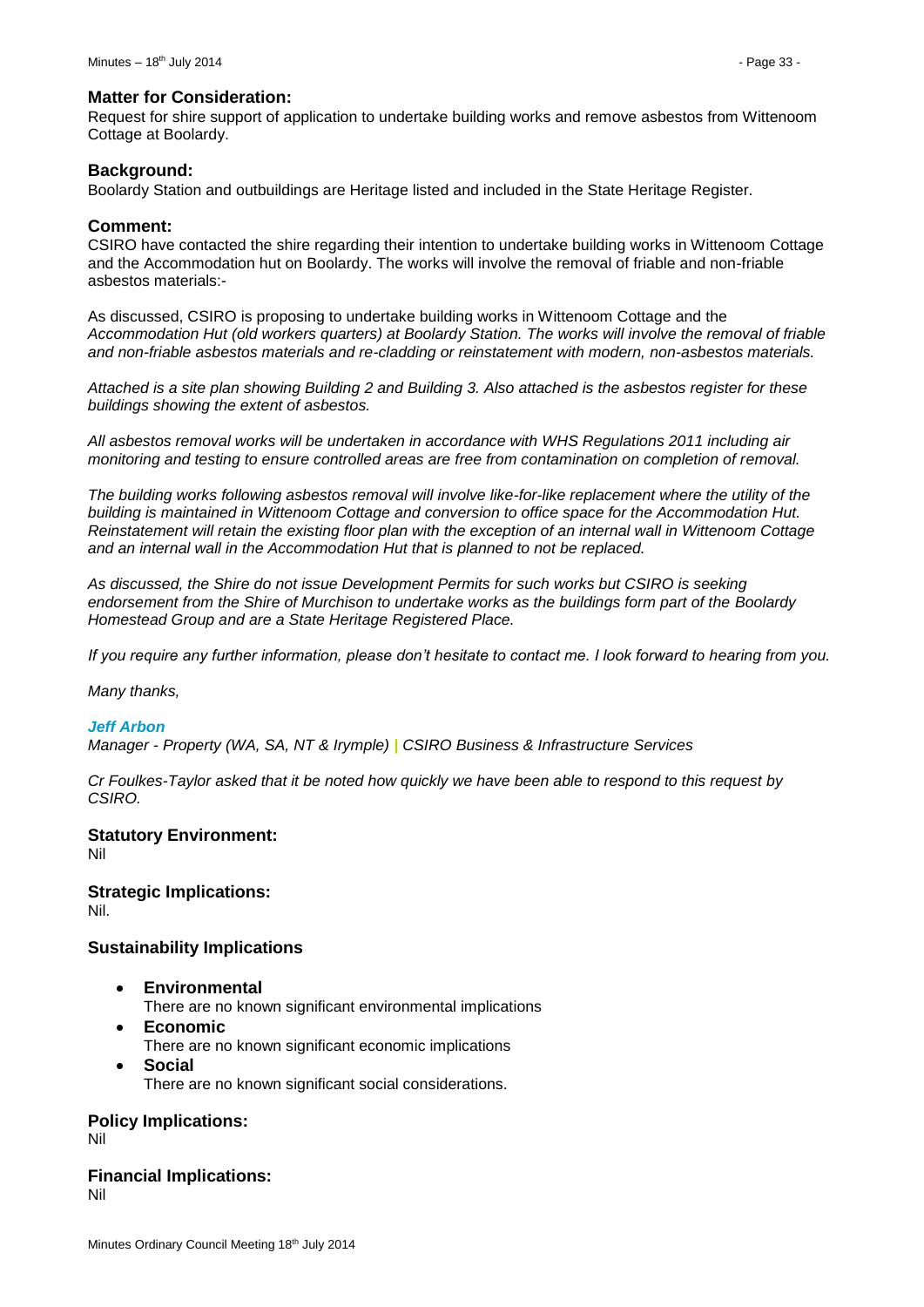Nil

#### **Recommendation:**

That council issues a letter to CSIRO saying that it has no objection to the proposed works at Wittenoom Cottage and the Accommodation Hut at Boolardy Station.

## **Voting Requirements:**

Simple Majority

| <b>Council Decision:</b><br>Moved: Councillor Foulkes-Taylor                                                                                                       |                                          | Seconded: Councillor Williams |            |  |  |  |
|--------------------------------------------------------------------------------------------------------------------------------------------------------------------|------------------------------------------|-------------------------------|------------|--|--|--|
| That council issues a letter to CSIRO saying that it has no objection to the proposed works at Wittenoom<br>Cottage and the Accommodation Hut at Boolardy Station. |                                          |                               |            |  |  |  |
| <b>Carried</b>                                                                                                                                                     |                                          | For: $6$                      | Against: 0 |  |  |  |
| <b>Request to Create a Policy/Procedure for future Tender Applications</b><br>21.3                                                                                 |                                          |                               |            |  |  |  |
| File:                                                                                                                                                              | 4.53                                     |                               |            |  |  |  |
| Author:                                                                                                                                                            | Jenny Goodbourn- Chief Executive Officer |                               |            |  |  |  |
| Interest Declared:                                                                                                                                                 | No interest to disclose                  |                               |            |  |  |  |

#### **Matter for Consideration:**

<span id="page-33-0"></span>Date: 18th July 2014

That the Shire of Murchison formulate a tender evaluation policy and procedure.

#### **Comment:**

Attachments:

Cr Foulkes-Taylor requested that council consider an urgent item to do with the tender process. There was a certain amount of confusion and frustration when dealing with the tenders earlier in the meeting and the criteria and assessment process didn't seem to be appropriate. There is some reference to tender selection criteria in the purchasing policy but this needs to be reviewed and/or developed further to give a workable solution.

*Cr Foulkes-Taylor made comment that when we called tenders for the grids last year the points system seemed to work but going through the heavy maintenance tender today he feels it didn't. Also feels a bit let down by Greenfields not doing an assessment of all the tenders received for the Flood Damage tender.*

*CEO agreed with Cr Foulkes-Taylor and advised that she could have rated the tenderers but thought it was better for the councillors to go through this information.* 

*Cr Squires commented that we do need to get a better report from Greenfields.*

*Cr Broad mentioned that the weighting the staff do should be sufficient. Everyone seemed surprised that Greenfields did not do a full assessment but the CEO advised that Greenfields could not do this as there*  were too many variables to compare all items of plant from all 22 tenderers so council needed to decide on a *panel of suppliers before full comparisons could be made..*

*President Halleen thought that Greenfields could have done a spreadsheet and he is disappointed that they didn't do this.*

*Cr Foulkes-Taylor feels that Greenfields need to give us some more opinion on the tenders received.* 

*Cr Squires would like to have seen Greenfields give an opinion and a rating.*

*Cr Foulkes-Taylor asked the President what his opinion on this matter was and President Halleen replied that he is disappointed with Greenfields and thinks that we do need to have a policy and procedure in place for future tenders.*